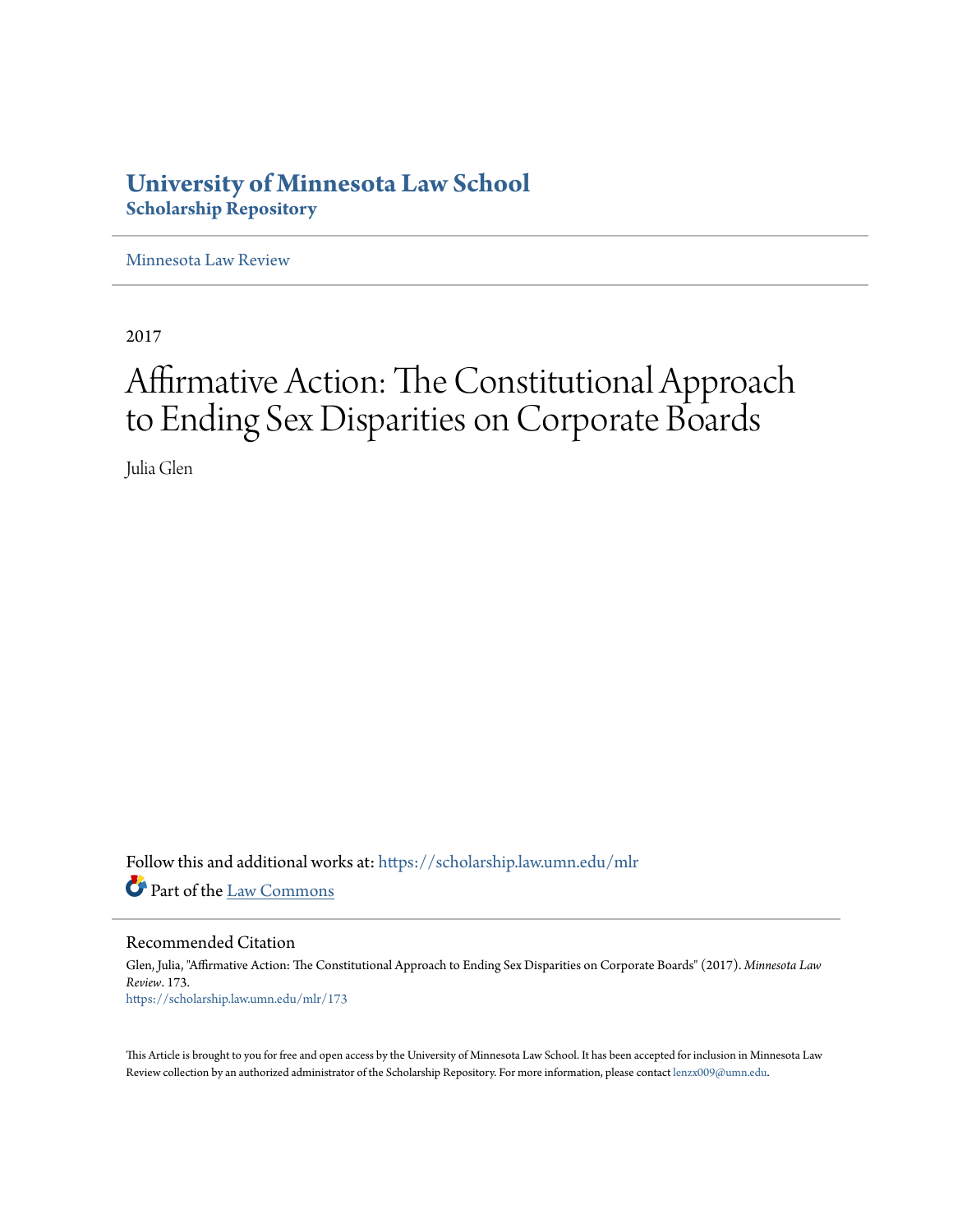# **Note**

# **Affirmative Action: The Constitutional Approach to Ending Sex Disparities on Corporate Boards**

# *Julia Glen*\*

Observers may compare obtaining a seat on an executive board as the payoff for successfully climbing the corporate ladder. Reaching the top is the ultimate achievement; starting on the bottom rung as a new hire and rising up to leadership roles requires working hard for many years and overcoming numerous employment obstacles, all to earn a seat at the uppermost table. This metaphor fails to consider the additional challenges plaguing women who try to climb this corporate ladder. Women in the United States compose nearly one-half of the workforce; yet, they hold less than one-sixth of executive board positions.<sup>1</sup> A woman working to obtain corporate leadership positions faces far more rungs on her corporate ladder than her male colleagues, in the form of fighting sex-based stereotypes, unequal pay for the same work, and the fear of (or from) sexual harassment.<sup>2</sup> Perhaps some rungs are missing or broken, demonstrable by the lack mentorship opportunities for women by women within companies. And although the ladder keeps going up-

2089

<sup>\*</sup> J.D. Candidate, University of Minnesota Law School, 2017. Thank you to the strong women who raised me and encouraged me throughout this process. A special thank you to my mother, Lucinda C. Glen, my aunt, Connie Sheehy, my grandmother, Linda Cordes, and my law school friends and coeditors, especially Alysha Bohanon and Mary Heath. I would also like to thank the editorial board of the *Minnesota Law Review*, William Elliott, Vanessa Colletti, Taylor Gess, and Stephen Maier for their work on this Note. Copyright © 2017 by Julia Glen.

<sup>1.</sup> WOMEN IN THE LABOR FORCE IN 2010, U.S. DEP'T LABOR, http://www .dol.gov/wb/factsheets/qf-laborforce-10.htm [hereinafter WOMEN IN THE LABOR FORCE]. JUDITH WARNER, CENTER FOR AMERICAN PROGRESS, THE WOMEN'S LEADERSHIP GAP: WOMEN'S LEADERSHIP BY THE NUMBERS 1 (2015).

<sup>2.</sup> *See* LAURA BATES, EVERYDAY SEXISM 223–36 (2014) (describing a study that showed sexist jokes, repeated questions about women's ability to do work because of their sex, lower pay, and other forms of subtle sexism are harmful to a woman's success in the workplace over time and providing examples from women who experienced sexual harassment in the workplace).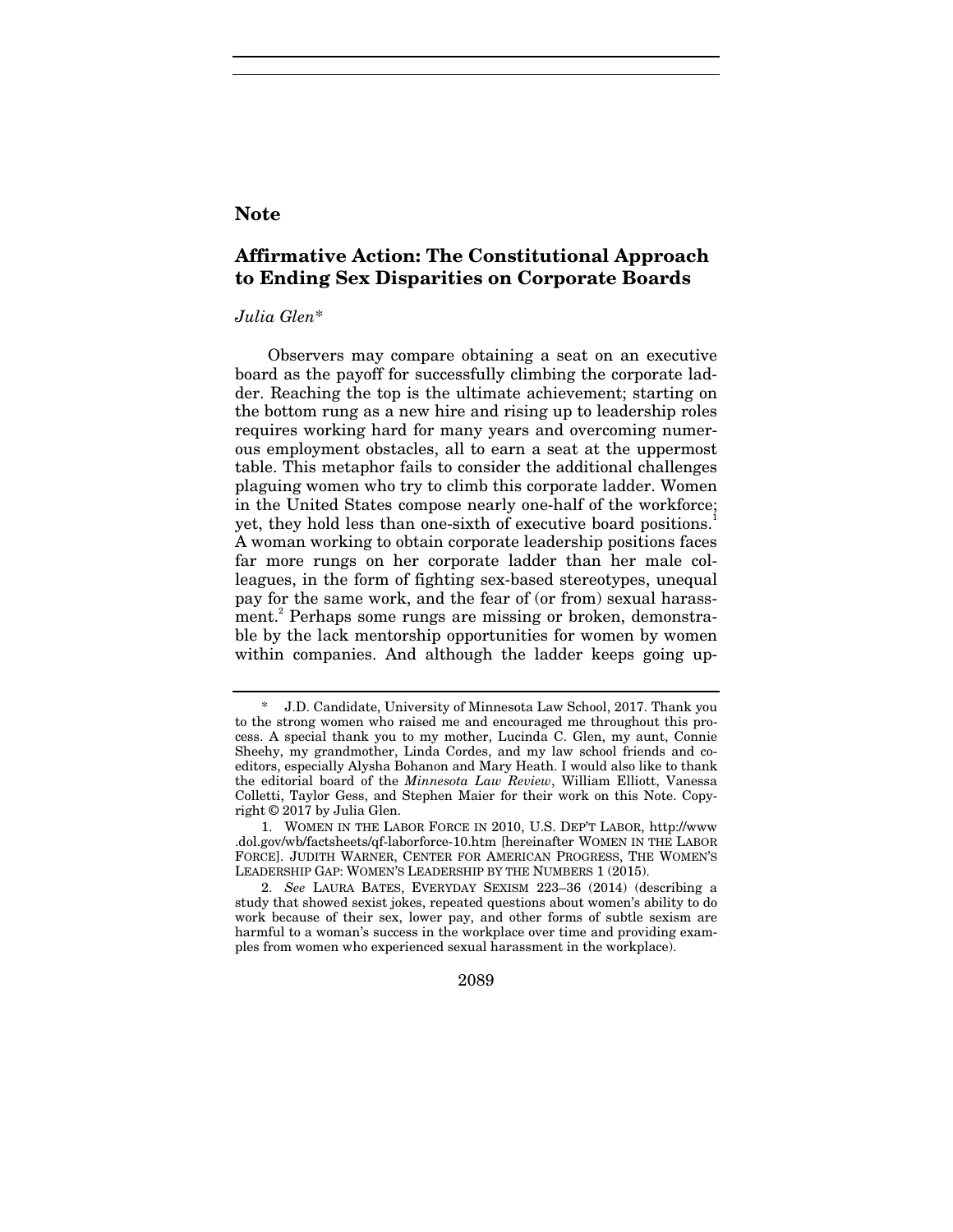ward, the glass ceiling often halts a woman's progress before she can make it to the top rung, allowing her to see the top but prohibiting her from reaching it.

Although reasons for this disparity may vary, statistics show that women obtain fewer executive board positions than men, even though there are just about as many women in the labor force as there are men.<sup>4</sup> Historically, Congress has taken legislative steps to counteract this reality. Congress passed the Equal Pay Act of 1963,<sup>5</sup> the Civil Rights Act of 1964,<sup>6</sup> and the Pregnancy Discrimination Act in 1978<sup>7</sup>-to name a few-in an effort to eliminate discrimination and limit the obstacles for underrepresented groups, like women, in the workplace.

But even with anti-discrimination legislation in place, the number of women in leadership is not representative of the labor force.<sup>8</sup> According to the Department of Labor, women compose forty-seven percent of the workforce in the United States.<sup>9</sup> The largest percentage of employed women fall into management and professional occupations.<sup>10</sup> Yet, in 2015, women held only 16.5% of the top five executive board positions in businesses on the S&P 500, and fourteen percent of all executive board positions.<sup>11</sup>

 5. 29 U.S.C. § 206(d) (2000) (requiring equal pay for equal work done by men and women).

6. Title VII of the Civil Rights Act of 1964, 42 U.S.C. § 2000 (2000).

7. 42 U.S.C. § 2000e(k) (2000).

8. *See* WOMEN IN THE LABOR FORCE, *supra* note 1. Chimamanda Ngozi Adichie offers one potential explanation for this phenomenon: "If we see the same thing over and over again, it becomes normal. If only boys are made class monitor, then at some point we will all think, even if unconsciously, that the class monitor has to be a boy. If we keep seeing only men as heads of corporations, it starts to seem 'natural' that only men should be heads of corporations." CHIMAMANDA NGOZI ADICHIE, WE SHOULD ALL BE FEMINISTS 13 (2015).

9. *See* WOMEN IN THE LABOR FORCE, *supra* note 1.

10. *Id.* (reporting that women represent "51.5 percent of all workers in the high-paying management, professional, and related occupations," including 66.1% of tax examiners, collectors, and revenue agents; 53.2% of financial managers; and 72.5% of medical and health services managers, to name a few).

 11. Matt Egan, *Still Missing: Female Business Leaders*, CNN MONEY (Mar. 24, 2015), https://money.cnn.com/2015/03/24/investing/female-ceo

<sup>3.</sup> *See generally* Julie C. Suk, *Work-Family Conflict and the Pipeline to Power: Lessons from European Gender Quotas*, 2012 MICH. ST. L. REV. 1797, 1797–98 (2012) (describing the lack of women in leadership positions as a "leaky pipeline" because somewhere along the way, women are slipping through the cracks of the pipeline to power).

<sup>4.</sup> *See* WOMEN IN THE LABOR FORCE, *supra* note 1.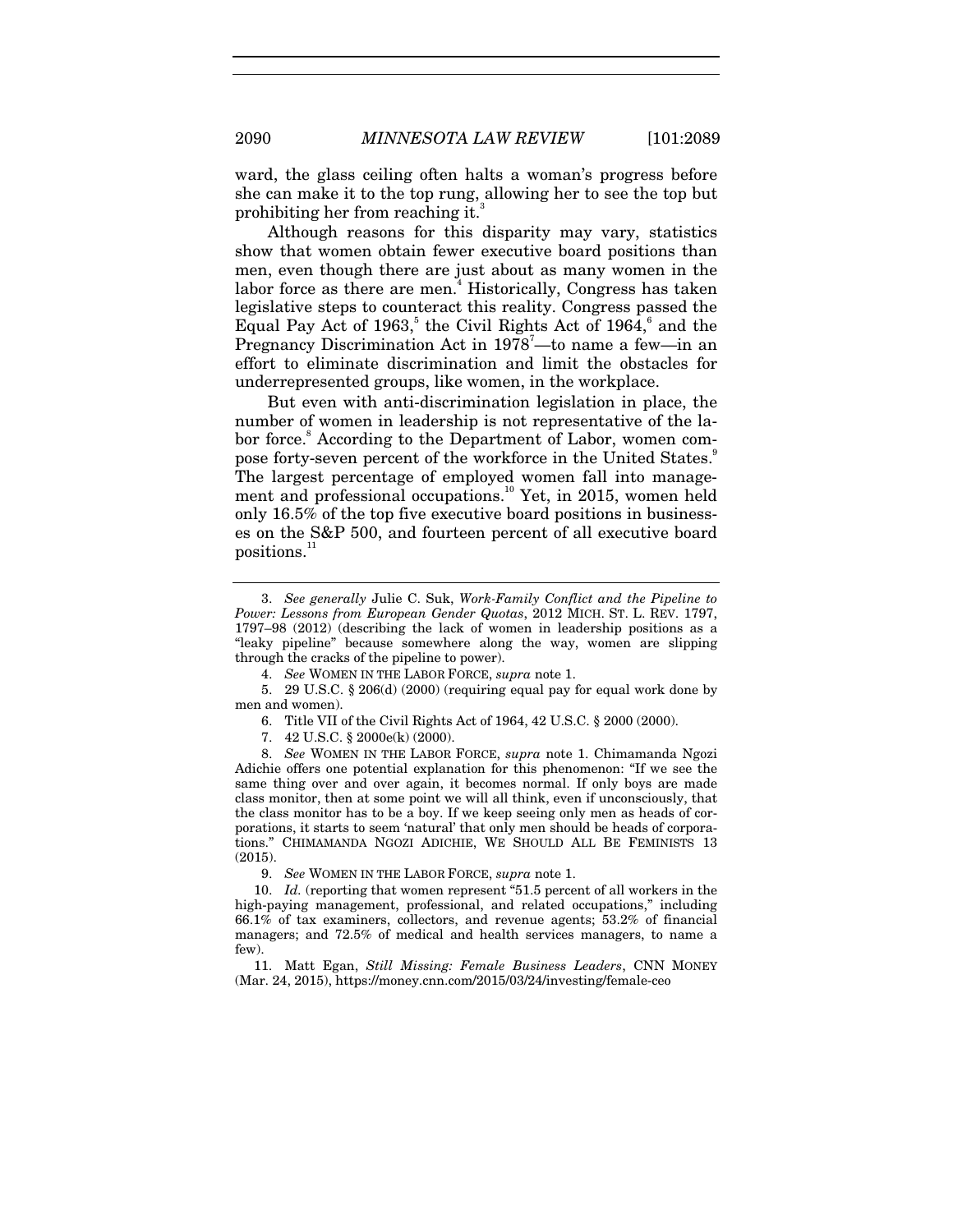Many nations are taking additional legislative measures to reduce facially unexplainable gender disparities in their domestic corporations' executive boards. Norway, France, and Germany, for example, have established quotas for equalizing gender representation on corporate boards.<sup>12</sup> The United Kingdom, also recognizing the problem, enlisted the help of a private organization and created a voluntary program incentivizing companies to diversify the gender representations on their boards.<sup>13</sup>

The United States has taken no comparable steps in reducing the gender gap, although the problem has not gone unnoticed. On International Women's Day, March 8, 2017, a bronze statue of a young woman with her hands placed firmly on her hips appeared on Wall Street, standing directly in front of the famous Charging Bull statue.<sup>14</sup> The statue, named Fearless Girl, was created to put pressure on corporations to promote and retain more women in leadership, specifically in their boardrooms.15 The plaque at her feet reads, "Know the power of women in leadership. SHE makes the difference."<sup>16</sup> This statue recognizing the lack of female representation on corporate boards was originally intended to stay on Wall Street only temporarily; however, after much public support, Fearless Girl and the message she was intended to send to corporations remains on display.<sup>1</sup>

Although the Fearless Girl statute drew attention to the issue, the problem remains. Catalyst, a nonprofit research firm on women in business, releases an annual list of companies in the United States with zero women on their corporate boards ("The Zero List"), showcasing the underrepresentation of wom-

<sup>-</sup>pipeline-leadership. Some report that, in 2015, the ratio of women in corporate boards rose to seventeen percent in the United States. *See, e.g.*, Alison Smale & Claire Cain Miller, *Germany Sets Gender Quota in Boardrooms*, N.Y. TIMES (Mar. 6, 2015), http://www.nytimes.com/2015/03/07/world/europe/ german-law-requires-more-women-on-corporate-boards.html?\_r=1.

<sup>12.</sup> *See* Smale & Miller, *supra* note 11 (listing countries with established gender quotas).

<sup>13.</sup> *See* 30 PERCENT CLUB, http://30percentclub.org (last visited Mar. 31, 2017).

 <sup>14.</sup> Verena Dobnik, *'Fearless Girl' Statue Stares Down Wall Street's Iconic Bull*, BLOOMBERG (Mar. 8, 2017), https://www.bloomberg.com/news/articles/ 2017-03-08/-fearless-girl-statue-stares-down-wall-street-s-iconic-bull.

 <sup>15.</sup> *Id.*

 <sup>16.</sup> *Id.*

 <sup>17.</sup> Maya Rhoden, *The 'Fearless Girl' Statue Is Staying on Wall Street*, FORTUNE (Mar. 27, 2017), http://fortune.com/2017/03/27/fearless-girl-statue -wall-street.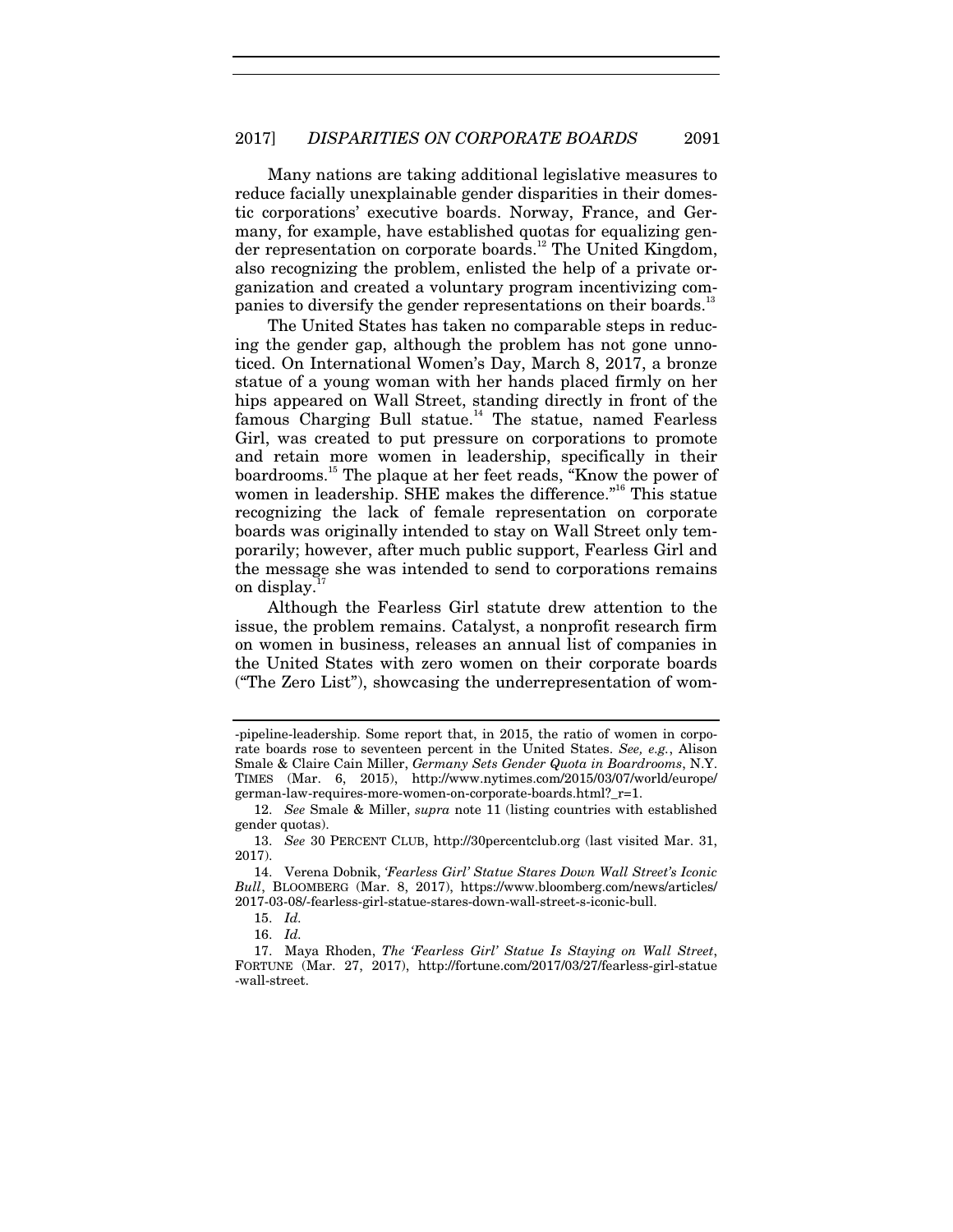en in corporate board positions in American companies.<sup>18</sup> Some companies responded by adding qualified female members, while others did not.<sup>19</sup> A female vice president of a non-profit company expressed her cautious relief that some companies have added female directors to their boards by saying, "I do think we can say it's no longer acceptable to have zero women on a board of directors . . . I just hope we don't get stuck at one, and that one becomes the new zero."<sup>20</sup> While other nations are setting legal quotas requiring companies to have at least forty percent representation of both sexes, companies in the United States should be wary of becoming comfortable by simply eliminating the "inexorable zero."<sup>21</sup> The fear of one being the new zero is not without merit; it is statistically observable in the United States. If one woman already holds one of the top five positions in an executive boardroom, the chances of another woman being selected for the remaining four positions goes down fifty-one percent. $22$ 

Some American companies have joined the 30 Percent Club, a branch of a program established in the United Kingdom promoting female representation on corporate boards, and have

20. *Id.*

-executives (citing a study conducted by the University of Maryland School of Business and the Columbia Business School).

 <sup>18.</sup> Kimberly Weisul, *Globally, Women Gain Corporate Board Seats – but Not in the US*, FORTUNE (Jan. 13, 2015), http://fortune.com/2015/01/13/catalyst -women-boards-countries-us; *see also 2015 Catalyst Census: Women and Men Board Directors*, CATALYST (2016), http://www.catalyst.org/knowledge/2015 -catalyst-census-women-and-men-board-directors (providing the most recent annual report).

 <sup>19.</sup> Weisul, *supra* note 18 (showing that the year the "zero list" was released fifty corporations had zero women on their board, and that the following year eighteen remained).

<sup>21.</sup> United States v. City of N.Y., 713 F. Supp. 2d 300, 317 (2010) ("[T]he 100% sex-segregated workforce is highly suspicious and is sometimes alone sufficient to support judgment for the plaintiff." (citing Loyd v. Phillips Bros. Inc., 25 F.3d 518, 524 n.4 (7th Cir. 1994))); Capaci v. Katz & Besthoff, Inc., 711 F.2d 647, 662 (5th Cir. 1983) ("To the noble theoretician predicting the collisions of weightless elephants on frictionless roller skates, zero may be just another integer, but to us it carries special significance in discerning . . . policies and attitudes."); *see also* Weisul, *supra* note 18.

<sup>22.</sup> *See* Cristian Dezso, *The Hidden Quota for Women at the Top*, MD. ROBERT H. SMITH SCH. BUS. (May 11, 2015), http://www.rhsmith.umd.edu/ news/ras-spring-2015/dezso (identifying a "quota effect" in businesses where one woman was in the top tier, the likelihood of another woman being on the board drops by about fifty percent); Rachel Feintzeig, *One Is Enough: Why There Aren't More Women Executives*, WALL ST. J. (Apr. 7, 2015), http://blogs .wsj.com/atwork/2015/04/07/one-is-enough-why-there-arent-more-women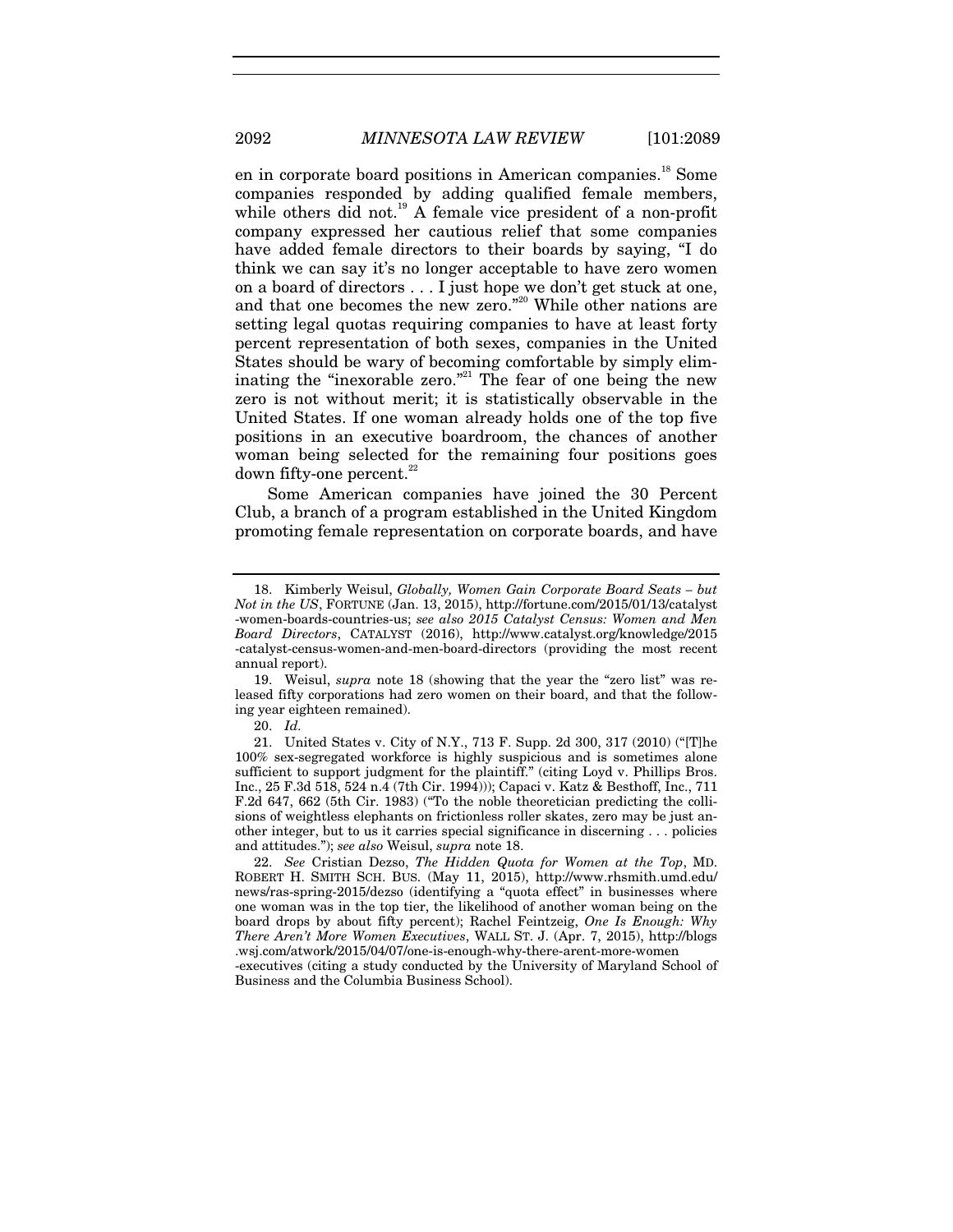set voluntary goals that will eventually lead to thirty percent representation of both sexes on their corporate boards.<sup>23</sup> Although it is encouraging to see progress, glacial movements resulting from legislation created in the 1960s, like Title VII and the Equal Pay Act, is not the change to which the United States should aspire.<sup>24</sup> In comparison to other nations' sex representation on corporate boards, the United States is severely behind and could see undesirable consequences unfold in the global business market because of it.<sup>25</sup>

Other countries' approaches to solving gender disparities on corporate boards may be to institute a quota, but the United States would not have to create parallel quota legislation to achieve a similar end. In fact, it could not: quotas are unconstitutional in the United States.<sup>26</sup> Rather, the United States could implement an affirmative action program. Affirmative action, unlike a quota, is a constitutional approach used to right historical wrongs and end discriminatory practices, whether they are facially discriminatory or discriminatory in effect.<sup>27</sup> Instituting an affirmative action program narrowly tailored to eliminate the gender disparity in corporate leadership would be a constitutional approach the United States could take to catch up to the international movement of gender equality in business.

26. *See infra* note 82.

27. *See* Yena Lee, *Reaction to: Reforming Diversity: Finding Our Way to a More Inclusive Affirmative Action Jurisprudence: Should Historical Mistreatment Be the Basis for the Affirmative Action?*, 5 GEO. J.L. & MOD. CRITICAL RACE PERSP. 79, 79 (2013) ("[T]he original purpose of affirmative action was to provide redress to [historically-disadvantaged groups].").

<sup>23.</sup> *See* Smale & Miller, *supra* note 11; 30 PERCENT CLUB, *supra* note 13.

 <sup>24.</sup> This Note is not suggesting that Title VII, the Equal Pay Act, or other legislation promoting equality between the sexes in the 1960s was or is bad legislation. Rather, it is examining the progress made on representation of the sexes on corporate boards since their implementation and noting how corporate executive board composition does not show a representative make up.

 <sup>25.</sup> In a global market, consumers have more choices on where to buy and why to buy from certain corporations and not others. Statistics show that people are willing to move their business and pay more for socially responsible products. *See* Mike Hower, *50% of Global Consumers Willing To Pay More for Socially Responsible Products*, SUSTAINABLE BRANDS (Aug. 12, 2013), http:// www.sustainablebrands.com/news\_and\_views/behavior\_change/50-global -consumers-willing-pay-more-socially-responsible-products ("[W]here skepticism toward corporate social responsibility runs high, cause-marketers face an uphill battle . . . . [S]ocial impact programs must be incontestably authentic to a company's business objectives, vision and values.").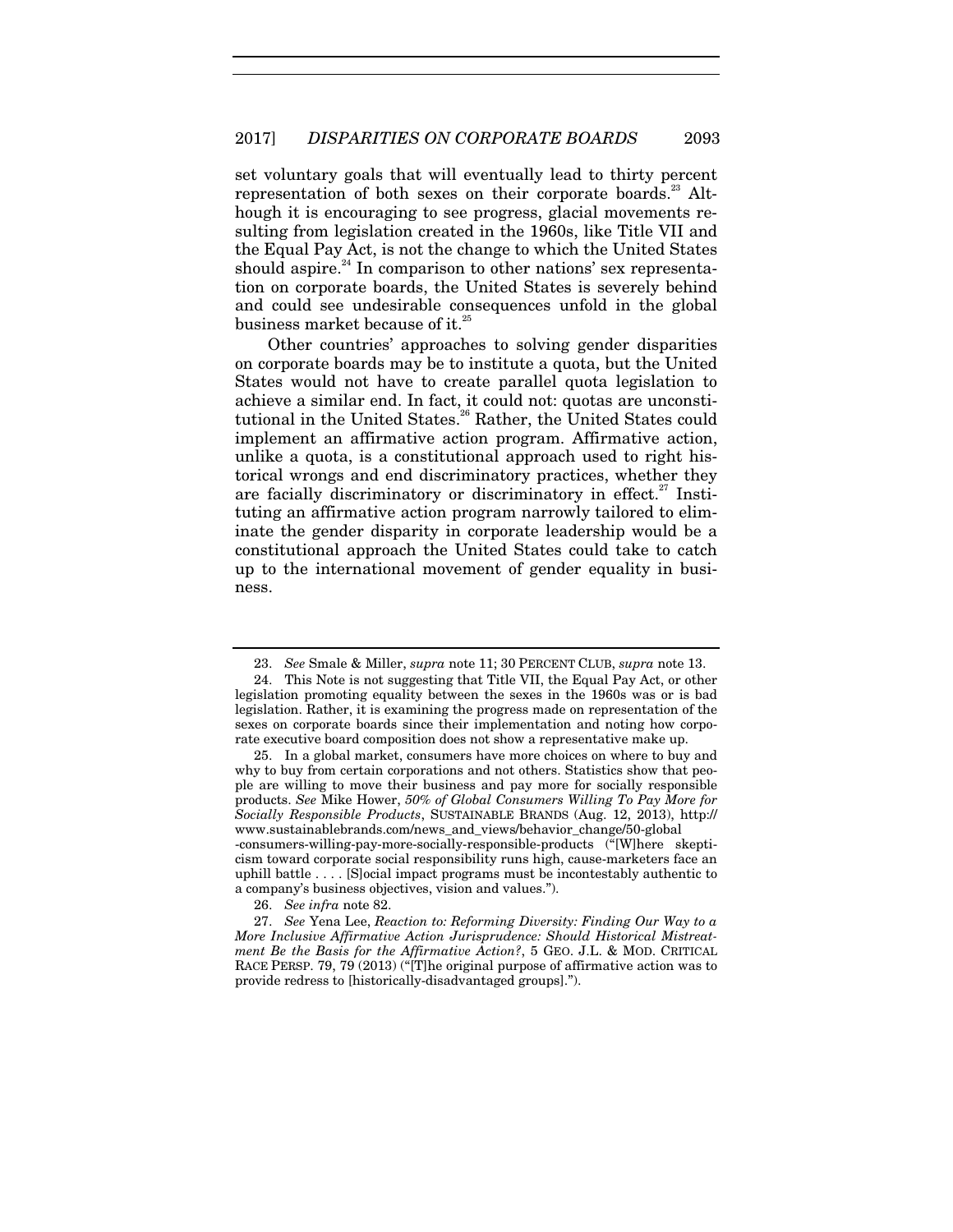Focusing an affirmative action program at the highest echelons of corporate governance, the board of directors, is the best place to start. Among other duties, a company's board of directors appoints the company's highest executives. In a study examining the female/male make up in S&P 1500 companies over twelve years, David Matsa and Amalia Miller discovered that once both sexes are represented on a company's board of directors, the number of women in the top executive positions and higher managerial roles increase exponentially in comparison to companies with no female representation.<sup>28</sup> The research showed a ten percent increase in female representation on corporate boards over twelve years lead to a twenty-one percent increase in female representation in executive positions throughout S&P 1500 companies.<sup>29</sup>

This Note aims to recognize the lack of female representation on United States corporate executive boards, and, using international quotas as an influence, promotes the establishment of an affirmative action program to help combat this inequality. Part I examines the doctrinal and theoretical basis of gender quotas internationally, how and why these quotas would not be allowed in the United States, and describes the roles of affirmative action and Title VII in the United States. Part II looks into the benefits of a diverse corporate board and examines statistics surrounding gender representation in the United States. Part III offers a potential two-step solution to combat gender inequality in boardrooms. First, the United States should introduce a voluntary program similar to voluntary programs already established in the United Kingdom.<sup>30</sup> The voluntary affirmative action programs would be consistently and publically announced and celebrated to promote socially responsible business practices combating inequality. Second, Congress should announce a voluntary program with incentives if individually set affirmative action targets are met. Within this program, if companies reached their individually set targets they would be rewarded with tax breaks proportionate to their success and the amount typically owed, as determined reasonable by Congress.

 <sup>28.</sup> David A. Matsa & Amalia R. Miller, *Chipping Away at the Glass Ceiling: Gender Spillovers in Corporate Leadership* 2–6 (RAND Labor & Population Working Paper Series, WR-842, 2011), https://www.rand.org/content/dam/ rand/pubs/working\_papers/2011/RAND\_WR842.pdf.

<sup>29.</sup> *Id.*

<sup>30.</sup> *See generally* 30 PERCENT CLUB, *supra* note 13.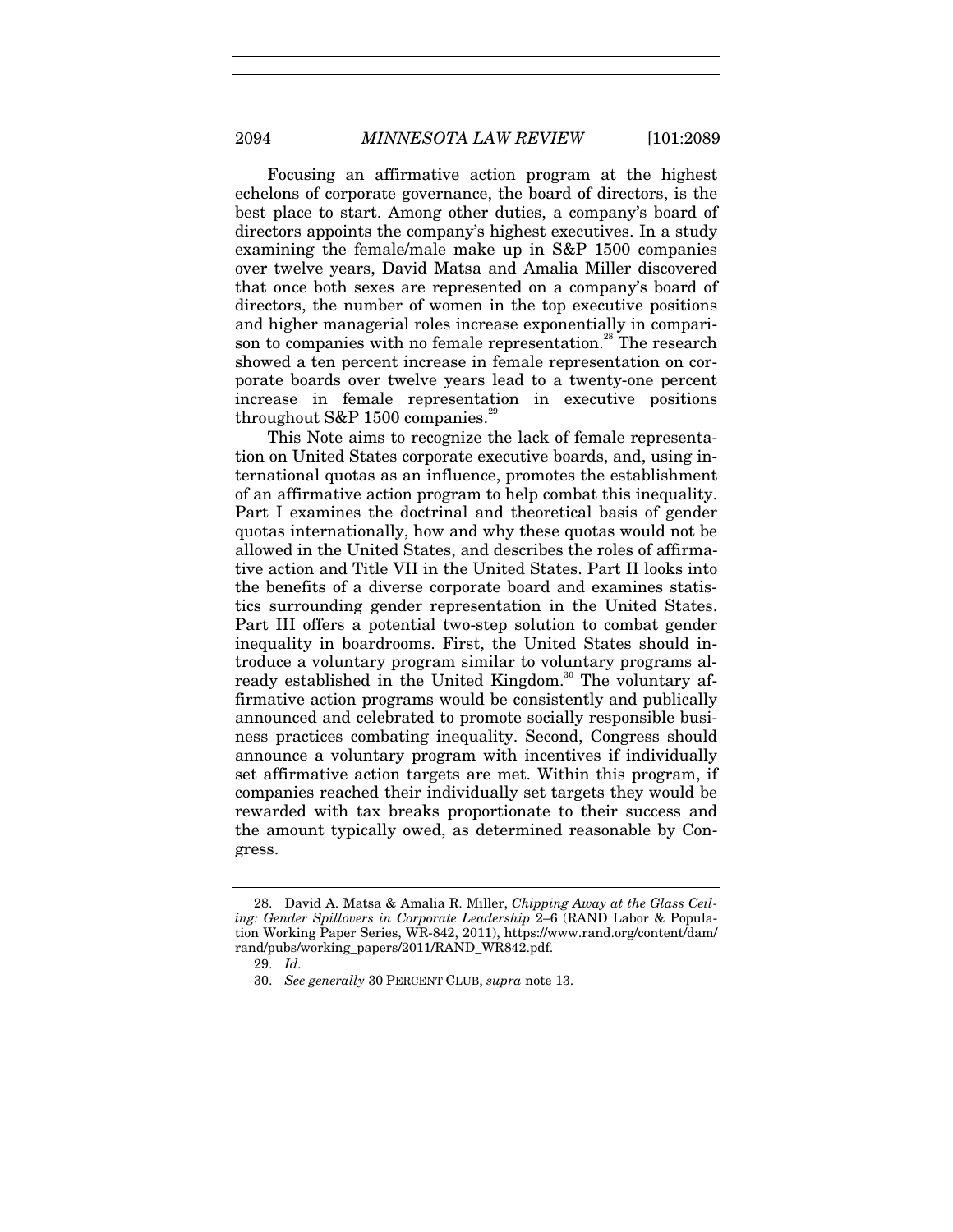# I. THE INTERNATIONAL USE OF DOMESTICALLY UNCONSTITUTIONAL QUOTAS AND THE ROLE OF AFFIRMATIVE ACTION IN THE UNITED STATES

Internationally, countries have utilized quotas to combat the disparities in gender representation on corporate executive boards. While facial quotas are unconstitutional under United States jurisprudence, $31$  there are other alternatives available to address misrepresentation and discrimination. This Part first describes international programs instituting gender quotas, the successes these international programs have seen, and the measures other countries have taken to make quotas legal. It then details the history of unconstitutional quotas in the United States. Next, it describes how affirmative action, a constitutional alternative to quotas, has battled inequality and the standards that must be met to ensure the constitutionality of affirmative action programs. Finally, this Part provides the alarming statistics of female representation in the United States.

# A. INTERNATIONAL FOCUS ON SEX EQUALITY THROUGH QUOTAS

Statistically, the United States falls well behind many European nations regarding female representation on corporate boards.32 Many nations, excluding the United States, have taken legislative measures to combat the gender disparity in corporate board rooms by instituting quotas and amending governing documents the ensure the legality of the initiatives promoting equality.<sup>33</sup> Norway is one of the European frontrun-

<sup>31.</sup> *See infra* note 82 and accompanying text.

 <sup>32.</sup> Weisul, *supra* note 18 (showing the United States is ranked tenth out of the twenty countries surveyed and how other nations with similar percentages have shown faster growth than the United States).

<sup>33.</sup> *See* Julie C. Suk, *Quotas and Consequences: A Transnational Reevaluation*, *in* PHILOSOPHICAL FOUNDATIONS OF DISCRIMINATION LAW 228, 237–48 (Debora Hellman & Sophia Moreau eds., 2013) (providing and examining examples of French and Brazilian programs and constitutional amendments for corporate gender quotas); Anne Sweigart, *Women on Board for Change: The Norway Model of Boardroom Quotas as a Tool for Progress in the United States and Canada*, 32 NW. J. INT'L L. BUS. AMBASSADOR 81A (2012) (showcasing the debates and creation of gender quotas in Norway); Christopher D. Totten, *Constitutional Precommitments to Gender Affirmative Action in the European Union, Germany, Canada and the United States: A Comparative Approach*, 21 BERKELEY J. INT'L L. 27 (2003) (discussing the constitutional amendments made to allow for gender quotas in government representation and on corporate boards in Germany and efforts by the European Union).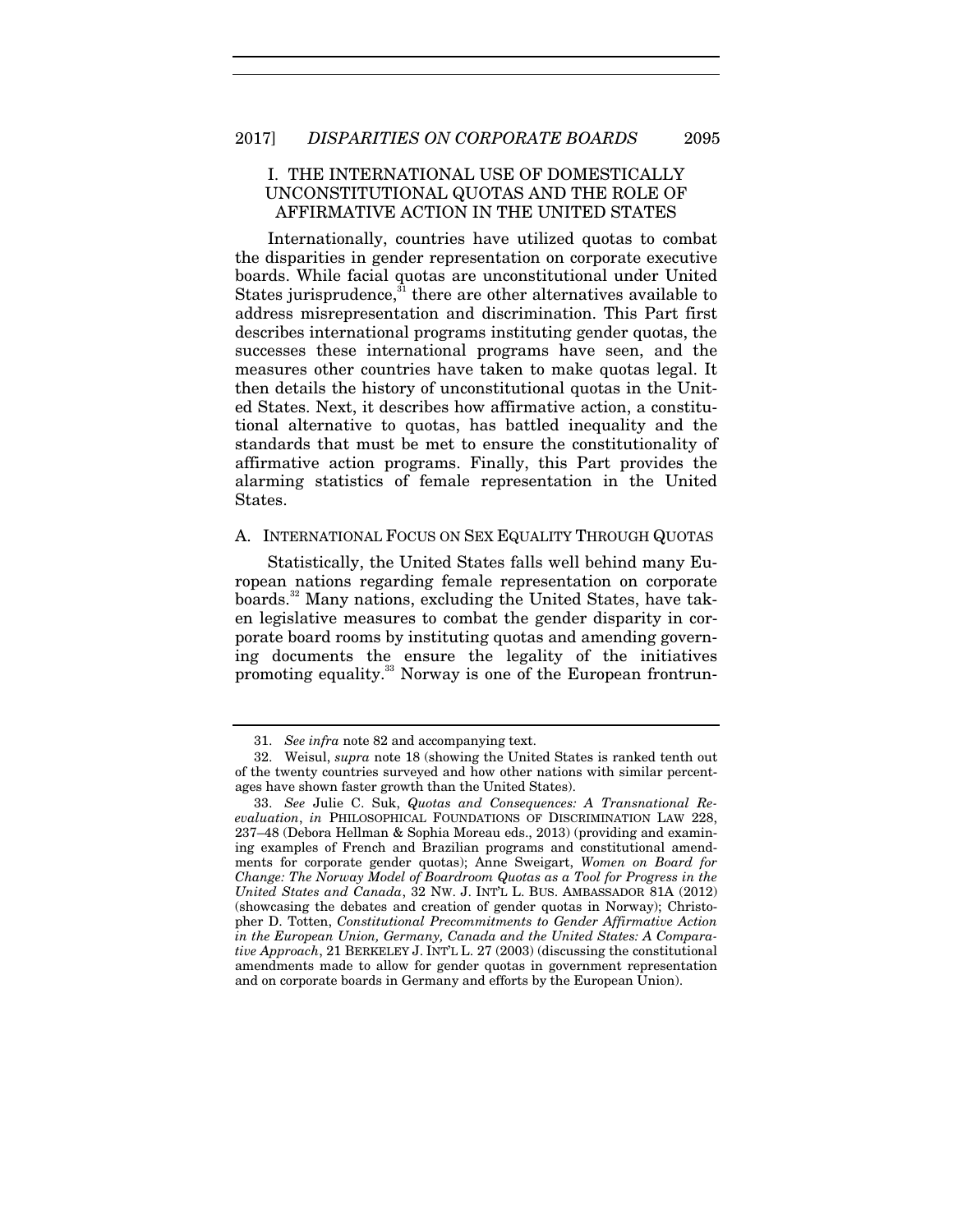ners in bringing sex parity to executive boards.<sup>34</sup> Norway is not alone; France, Germany, and the United Kingdom have taken measures to promote fair representation of the sexes on corporate boards.<sup>35</sup> This Section examines the programs and legislation established in Norway, France, Germany, and the United Kingdom, observing how each nation created their quotas and noting the differences in the requirements of the quotas.

Many nations, when making the first steps toward equality among the sexes, passed legislation requiring equal representation in public governing bodies.<sup>36</sup> After amending constitutions and public official representation began to become slightly more sex equal, these nations took legal steps to promote the same change in the private, business sector.

This Section describes the abundantly successful quota system established in Norway. Then, it explains the quota creation process in France. Next, it describes the recently enacted quota in Germany. Lastly, this Section describes the voluntary goal program developed by an organization in the United Kingdom.

<sup>34.</sup> *See, e.g.*, Jens Dammann, *Place Aux Dames: The Ideological Divide Between U.S. and European Gender Discrimination Laws*, 45 CORNELL INT'L L.J. 25, 72 n.287 (2012) (stating Scandinavian countries are "held up as a model for actively seeking to end all forms of gender discrimination" (citing Jamie Alan Aycock, *Contracting out of the Culture Wars: How the Law Should Enforce and Communities of Faith Should Encourage More Enduring Marital Commitments*, 30 HARV. J.L. & PUB. POL'Y 231, 235 (2006))).

<sup>35.</sup> *See generally* Totten, *supra* note 33 (examining arguments against gender quotas in Europe and how European courts handled them before and after the establishment of quotas).

 <sup>36.</sup> Parity legislation is possibly the most logical first step towards equality, but one that is highly unlikely in the United States and is beyond the purview of this Note. The democratic election process is one deeply rooted in United States history; and, while other nations have seen great success in eliminating the gender gap in elected officials by instituting parity legislation, legislation will likely receive harsher backlash than steps towards gender equality in corporate boardrooms. Corporate boardrooms are privately run and their composition is not publically voted on. *See generally* Fredrik Engelstad & Mari Teigen, *Firms, Boards, and Gender Quotas: Comparative Perspectives*, 29 COMP. SOC. RES. 126, 126–30 (2012) (describing the evolution of legislation globally promoting gender equality); Darren Rosenblum & Daria Roithmayr, *More Than a Woman: Insights into Corporate Governance After the French Sex Quota*, 48 IND. L. REV. 889 (2015) (explaining gender parity legislation in France, the outcomes on decisionmaking post-parity legislation, and interviewing French political leaders about gender parity legislation); Ruth Rubio-Marín, *A New European Parity-Democracy Sex Equality Model and Why It Won't Fly in the United States*, 60 AM. J. COMP. L. 99, 108–10 (2012) (providing constitutional considerations made in Spain, Italy, and France when creating gender quotas for political office).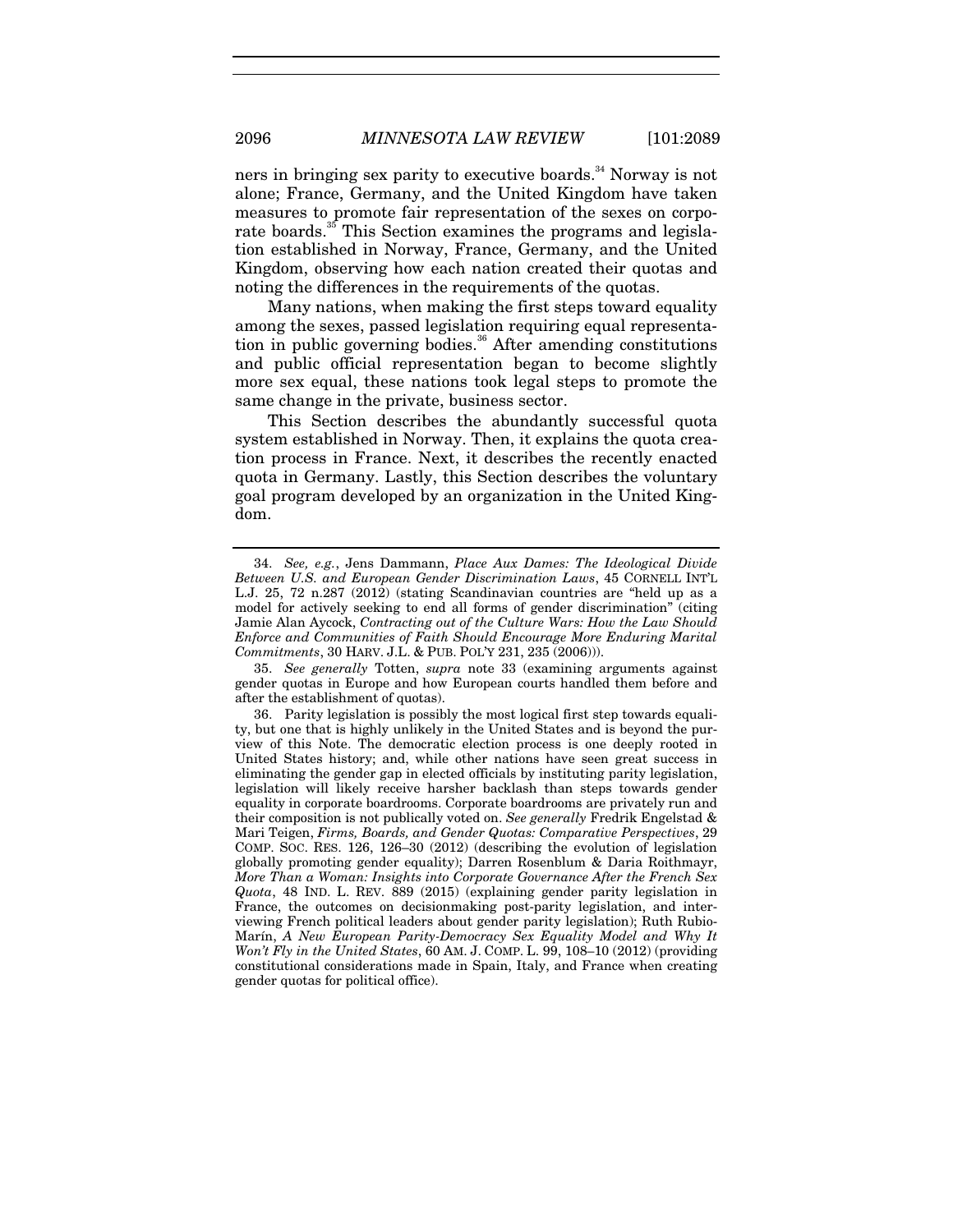#### 1. Norway

Originally, in 2002, the gender<sup>37</sup> quota on corporate boards in Norway was limited to companies on the Oslo stock exchange, or public limited companies.<sup>38</sup> Since its implementation, in 2006 it expanded to include additional companies.<sup>39</sup> The implementation of legal gender quotas on corporate boards was consequential to the Gender Equality Act passed years before.<sup>40</sup>

If Norwegian companies failed to comply with legislative gender quotas by 2008, the Norwegian government had sanctions in place to use as punishment.<sup>41</sup> First, companies received a warning, followed by a fine, and if companies still failed to comply, they would suffer forced dissolution.<sup> $42$ </sup> If need be, Norway has a system in place to allow state intervention in the private sector to help combat the gender disparities globally recognized on corporate boards.<sup>43</sup> By 2005, women held twentyfour percent of board seats.<sup>44</sup> The forty percent goal was met in

39. Teigen, *supra* note 38.

40. *Id.*; *see also* Sweigart, *supra* note 33 (showcasing the debates and creation of gender quotas in Norway).

42. *Id.* at 124–25 (describing the sanctions available in Norway if companies do not comply with quotas by the established deadlines).

44. WOMEN ON BOARDS, *supra* note 38, at 22.

 <sup>37.</sup> Norway, along with the other nations used as international examples in this Note, created gender quotas. This Note proposes an affirmative action program on the basis of sex. Sex is the biological difference between male and female genitalia, while gender refers to the characteristics societally prescribed to a sex. To preserve accuracy, this Note will refer to international gender quotas as such, but does not intend to equate sex with gender. This Note chooses to focus on a sex-based affirmative action program because of the language used in Title VII jurisprudence, not because the author thinks that affirmative action programs in the future should be limited to sex-based classifications.

 <sup>38.</sup> LORD DAVIES OF ABERSOCH, CBE, WOMEN ON BOARDS 24 (UK, Feb. 2011), https://www.gov.uk/government/uploads/system/uploads/attachment\_ data/file/31480/11-745-women-on-boards.pdf (providing information composed by the United Kingdom when discussing their options in promoting equal representation in corporate board rooms); Mari Teigen, *Gender Quotas on Corporate Boards: On the Diffusion of a Distinct National Policy Reform*, 29 COMP. SOC. RES. 115, 122 (2012); *Norway Gender Representation on Corporate Boards*, WOMEN IN MANAGEMENT (Nov. 2008), http://www.eu-norway.org/ news/gender\_rep\_boardrooms/#.VtSB2JMrL6Y ("There are approximately 500 public limited companies in Norway . . . [p]ublic limited companies normally have a broader spread of shares and less personal involvement in the management.").

 <sup>41.</sup> All Norwegian companies required to comply with quotas by 2008 did so and no sanctions were enforced. Teigen, *supra* note 38, at 125 (explaining how nothing beyond a warning has been used to enforce compliance).

 <sup>43.</sup> *Id.* at 126.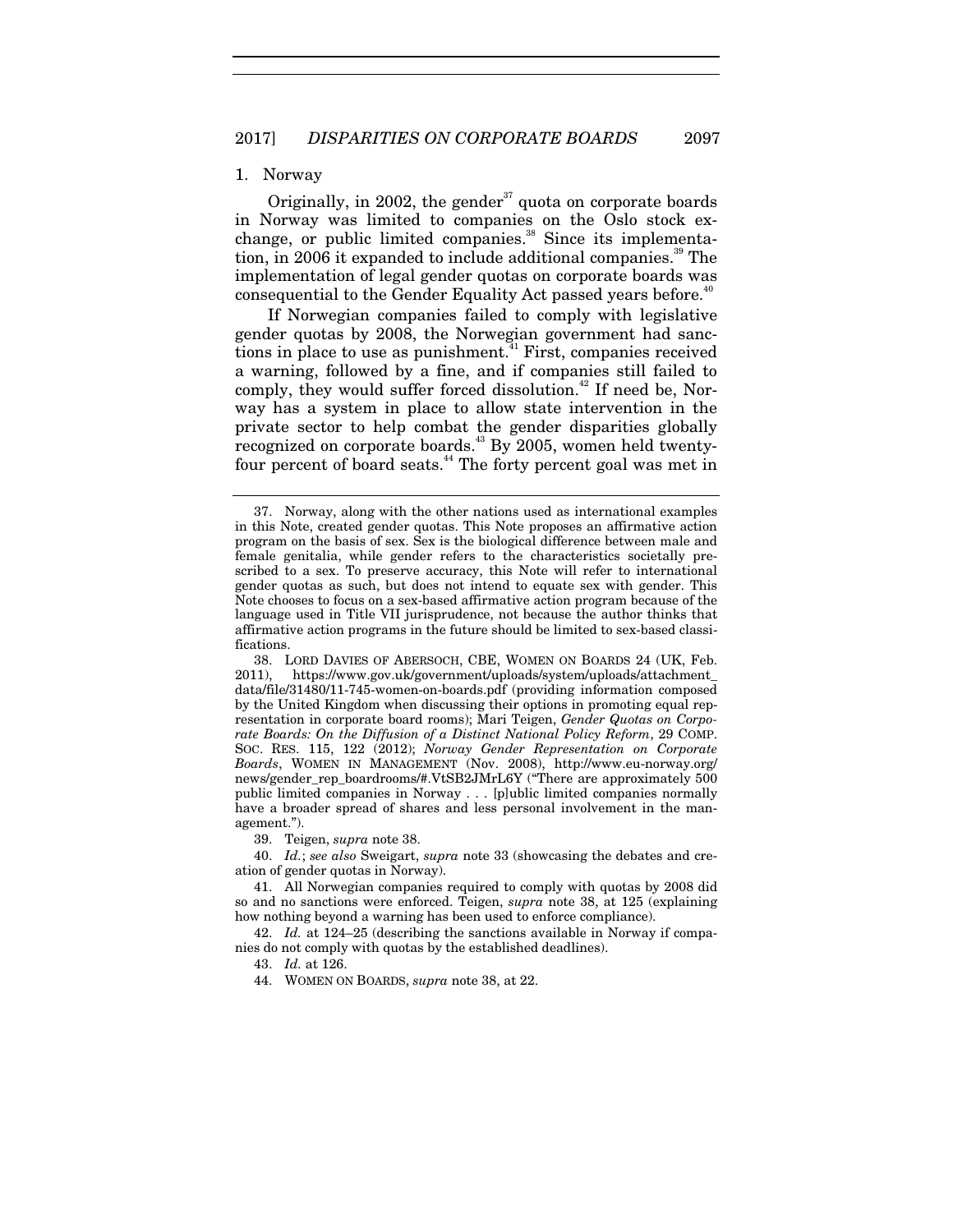its entirety by  $2009$  without issuing a single sanction.<sup>45</sup> The Norwegian Director General of the Ministry of Children, Equality, and Social Inclusion stated the gender quota "[is] certainly positive and serve[s] both economic goals as well as democracy and fairness. Research has shown that diversity is good for business'[s] bottom line."46

The successes of gender quotas on corporate boards in Norway depend greatly on the cultural and societal views of business and government regulation of business within the nation. Such views in Norway differ significantly from the general, societal view of business in the United States. Dating back to the *Lochner* era in the United States, the business sphere is separate from that of the governmental sphere.<sup> $47$ </sup> Norway is known as a corporatist nation,<sup>48</sup> meaning the state is more powerful than businesses, and the owners of businesses are considered to be the communities they serve rather than the business leaders who run them.49 In contrast, the United States is a pluralist nation, where the state does not participate in institutionalized negotiations with large businesses, but rather business can influence political change by lobbying and through other avenues of political speech.<sup>50</sup> Additionally, contrary to the

50. *See id.* at 176 (describing how Sweden, like the United States, has a different ideological view of the role of business and the government compared

<sup>45.</sup> *Id.* ("[F]ull compliance was achieved by 2009."). *But see* Dammann, *supra* note 34, at 73–74 (highlighting that the Norwegian quota only affected the composition of supervisory boards, which by definition do not have any managerial power: while women hold more leadership positions, the increase in managerial power may not receive the same success).

 <sup>46.</sup> Arni Hole, *Government Action To Bring About Gender Balance*, WOM-EN ON BOARDS, http://womenonboards.gocirql.com/pubs/articles/norway.html (last visited Mar. 31, 2017); see also Julie C. Suk, *Gender Parity and State Legitimacy: From Public Office to Corporate Boards*, 10 INT'L J. CONST. L. 449, 452 (2012).

<sup>47.</sup> *See* Stephen A. Siegel, Lochner *Era Jurisprudence and the American Constitutional Tradition*, 70 N.C. L. Rev. 1, 3 (1991) (defining the *Lochner* era as a time when "judges concerned about protecting big business from the nascent regulatory state departed from the norm of restraint and substituted their values . . . underconstru[ing] the scope of congressional power and overprotect[ing] private property").

 <sup>48.</sup> Suk, *supra* note 46, at 459 (describing corporatist regimes as nations where "public policy is made not only through legislation adopted by representatives elected through universal suffrage, but also through negotiations between the state and interest groups, such as industry associations and trade unions").

 <sup>49.</sup> Vibeke Heidenreich, *Why Gender Quotas in Company Boards in Norway—and Not in Sweden?*, 29 COMP. SOC. RES. 147, 161 (2012).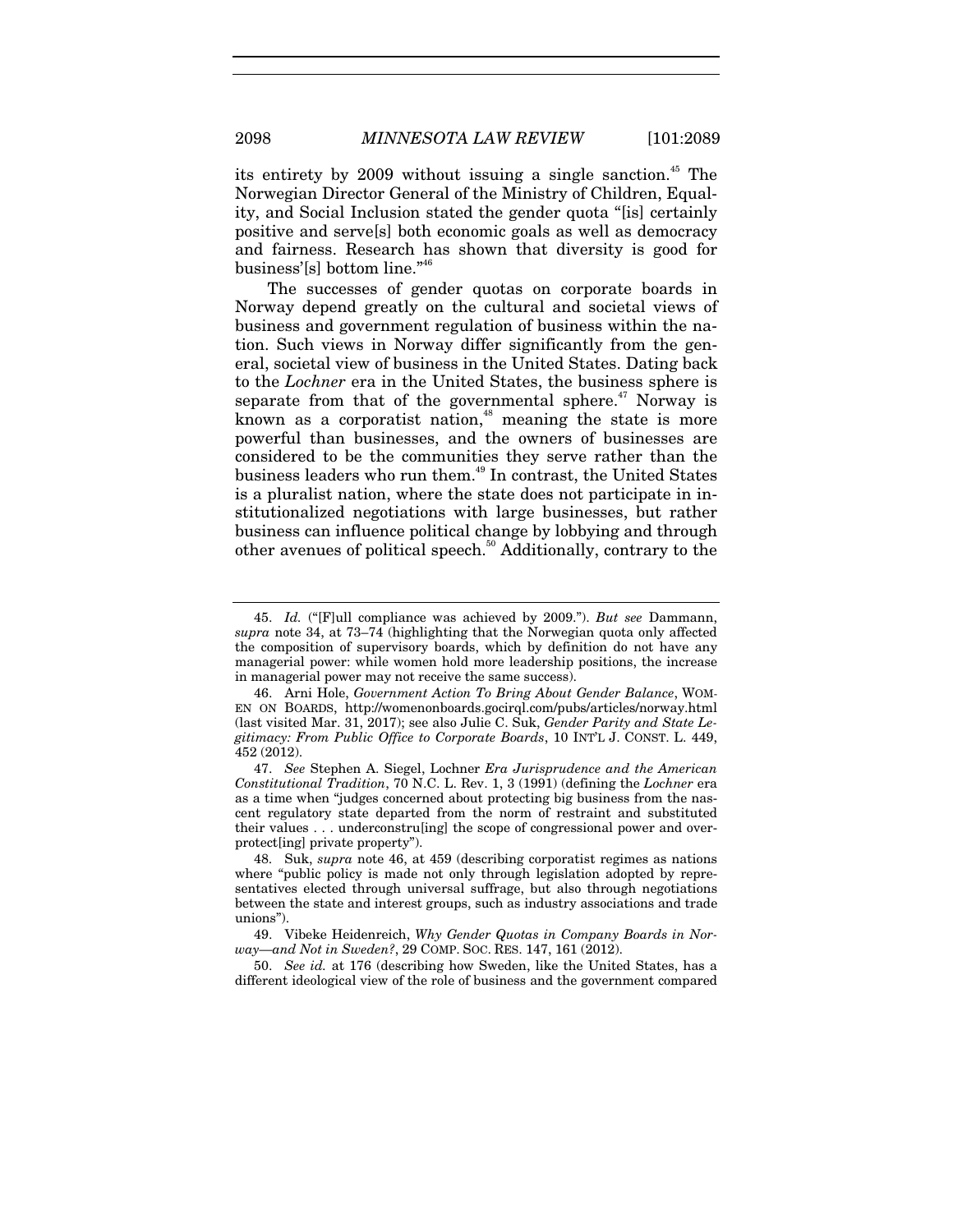United States, Norway has a state-feminist tradition, strongly emphasizing gender equality.<sup>51</sup>

#### 2. France

Following Norway, France recognized and addressed the gender disparity on corporate boards.<sup>52</sup> France, like many European nations, first instituted political parity legislation, making sure there was adequate representation of the sexes in public office.<sup>5</sup>

France did not approach their quota exactly like Norway did, but after successfully instituting parity legislation in government, opted for constitutional amendments to ensure the legality of gender quotas.<sup>54</sup> In 2006, France tried to pass legislation similar to Norway's quota legislation, but it was struck down as unconstitutional.<sup>55</sup> Consequentially, France amended the constitution, eliminating this barrier the second time around. The constitutional amendment "requir[ed] the law to promote equal access by men and women to professional and social responsibility."<sup>56</sup> This amendment allowed for the constitutionality of corporate gender quotas. $57$  Before implementing legislation for gender quotas on corporate boards, the French instituted gender quotas for elected government bodies.<sup>58</sup> The

52. *Id.* at 128.

 55. Suk, *supra* note 46, at 451 (detailing France's legislative process in creating gender quotas).

58. *Id.* at 457.

to Norway); Suk, *supra* note 46, at 462 (describing the United States as a pluralist nation and explaining what that entails).

 <sup>51.</sup> Teigen, *supra* note 38, at 125 (describing Norway's gender equality measures encouraging female employment by providing paid maternity and paternity leave, on-site kindergartens, etc.).

<sup>53.</sup> *Id.* (describing the parity legislation in France, and providing statistics showing that in 2010 only nineteen percent of parliament members were women).

<sup>54.</sup> *See* Dammann, *supra* note 34, at 46–52 (showcasing ideological differences of women in the workplace in France and the United States); Rosenblum & Roithmayr, *supra* note 36, at 895–97 (exploring how French officials and citizens felt about the gender quotas); Suk, *supra* note 33, at 237–44 (providing and examining examples of French and Brazilian programs and constitutional amendments for corporate gender quotas).

<sup>56.</sup> *Id.* (citing Loi constitutionnelle 2008-724 du 23 juillet 2008 de modernisation des institutions de la Ve République, art. 1, J.O., July 24, 2008, at 11890 (Fr.)).

<sup>57.</sup> *Id.* at 451, 457–58 (describing the path the French took to first make a constitutional amendment to allow for gender quotas in elected, public office and then gender quotas in private corporate business).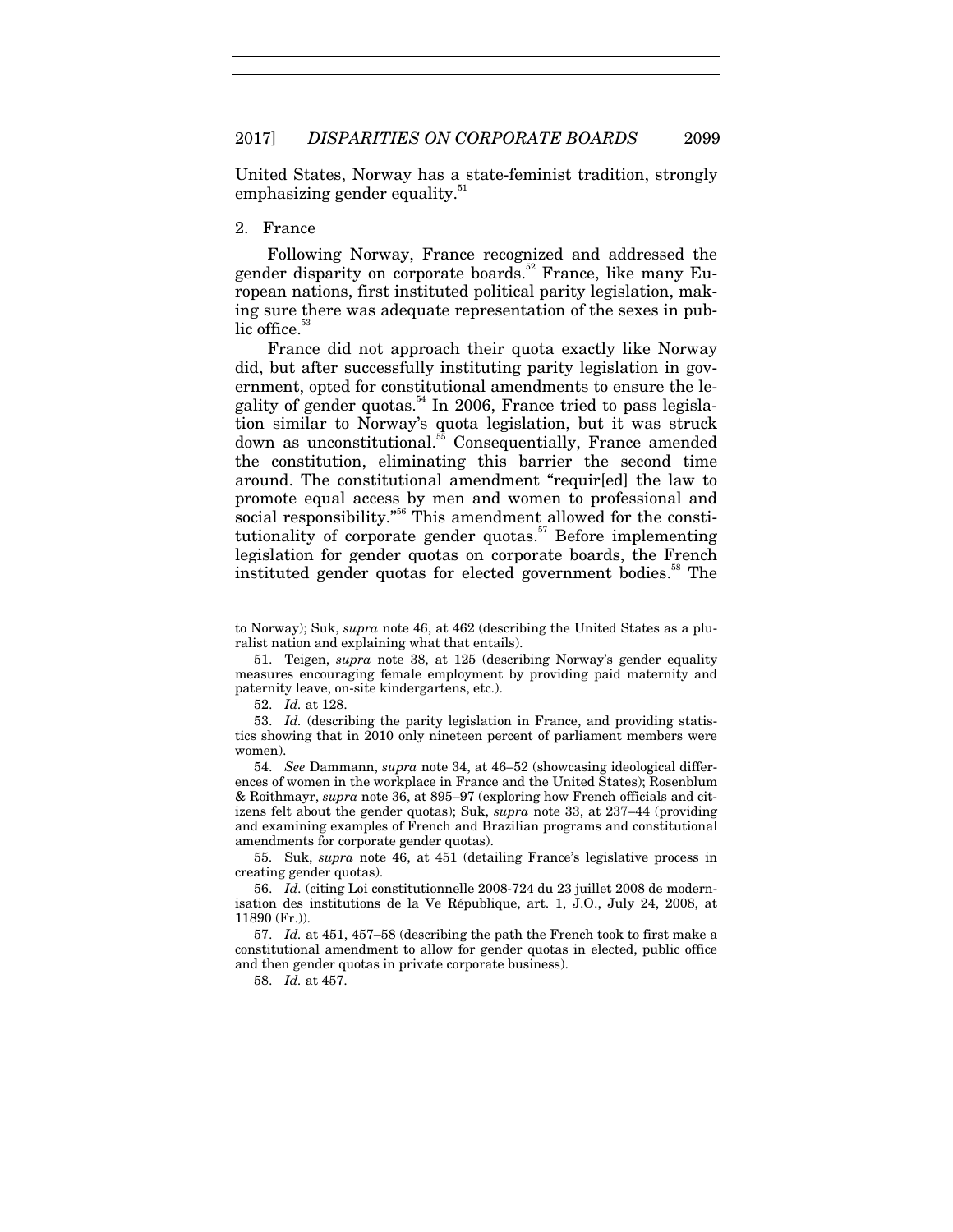French government used gender quotas in elected government bodies as a stepping-stone to create the gender quota on corporate executive boards.<sup>5</sup>

France requires at least forty percent representation of each gender on public corporate boards.<sup>60</sup> By creating checkpoint dates, France recognized the improbability of reaching this percentage immediately passing the law. $61$  In 2013, France required a minimum of twenty percent representation by either gender, and set a forty percent representation goal to be reached in 2016.<sup>62</sup> While the French forty percent quota was not yet met in 2015, tremendous progress was noted at the time. $63$ 

#### 3. Germany

Germany joined the sex equality on corporate boards movement by establishing a quota in  $2015$ .<sup>64</sup> Prior to the passage of quotas, the top thirty companies in Germany already surpassed the United States' average female representation by having twenty-five percent female composition on corporate boards, prior to the passage of quotas, but fell short of the new thirty percent requirement.<sup>65</sup> Like Norway and France, Germany passed a constitutional amendment making the creation of gender quotas legal.<sup>66</sup>

Originally, some companies were required to set "flexi quotas" establishing targets for the number of women on corporate boards.<sup>67</sup> If these flexi-quotas were not met, there would be fines to follow.<sup>68</sup> Under the new law, nearly 100 corporations were given a 2016 deadline to fill at least thirty percent of their  $corporte$  executive boards with women. $69$  Companies falling within the thirty percent quota requirement include Germany's largest companies with shareholders and employees composing

<sup>59.</sup> *Id.* at 457–58.

 <sup>60.</sup> Teigen, *supra* note 38, at 128.

<sup>61.</sup> *See id.* at 123–24.

<sup>62.</sup> *Id.* at 128.

<sup>63.</sup> *See* Weisul, *supra* note 18 (showing by January 2015, 29.7% of corporate board seats in France were held by women).

<sup>64.</sup> *See* Smale & Miller, *supra* note 11.

<sup>65.</sup> *Id.*

 <sup>66.</sup> Totten, *supra* note 33, at 39–44 (discussing the constitutional amendments made to allow for gender quotas in government representation and on corporate boards in Germany and efforts by the European Union).

 <sup>67.</sup> Teigen, *supra* note 38, at 131.

<sup>68.</sup> *Id.*

 <sup>69.</sup> Smale & Miller, *supra* note 11.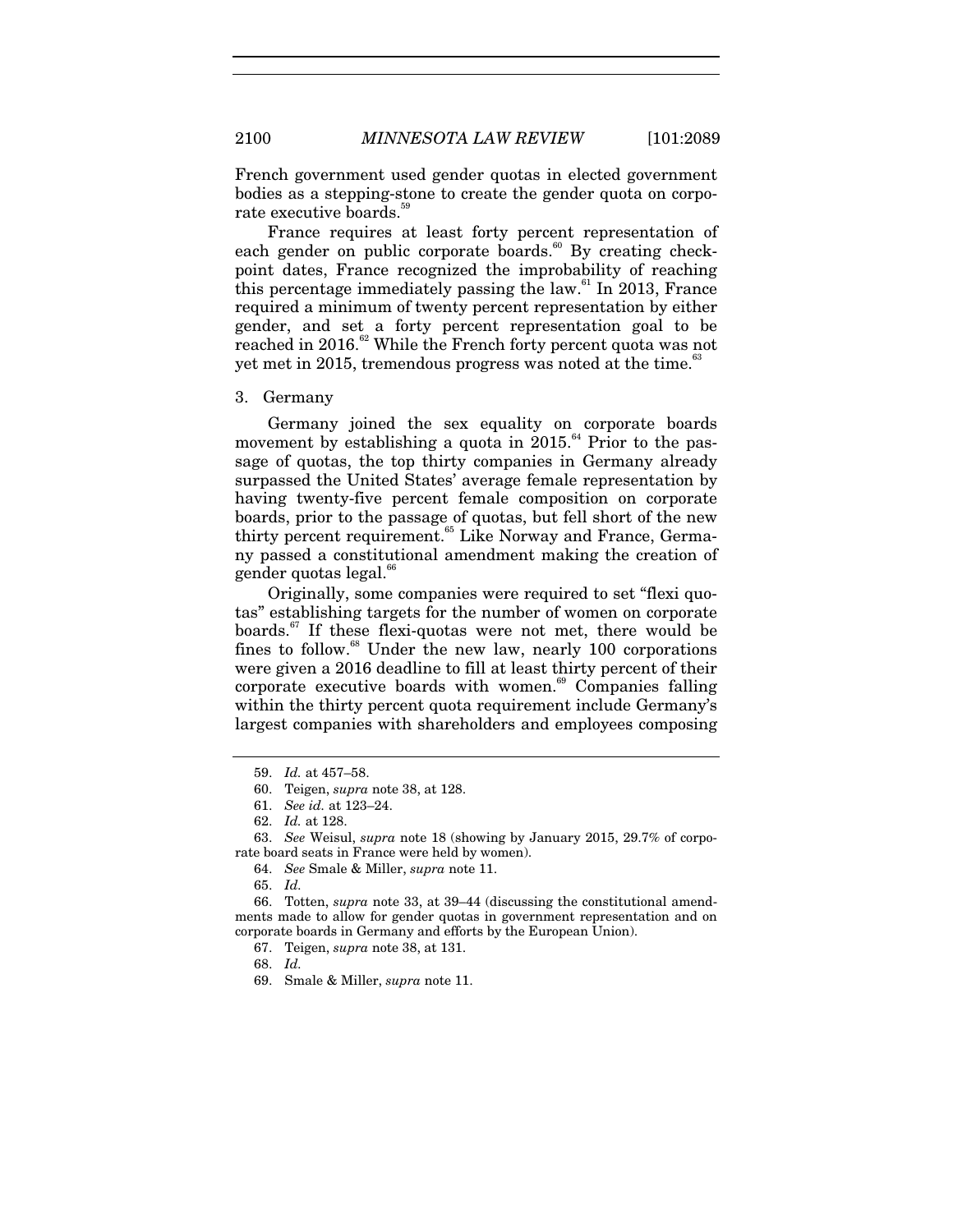their supervisory boards.<sup>70</sup> These companies, such as Volkswagen with only fifteen percent women on their executive board, will have to fill the gender representation gaps or face penalties.<sup>71</sup> Adidas, a German company with the newly assigned quota, already met the thirty percent requirement.<sup>72</sup> Thousands of additional, smaller companies were required to submit their official plans to integrate women into their corporate boards by the end of September  $2015.^{^{73}}$  By 2018, the plan is to increase the quota to fifty percent gender representation.<sup>7</sup>

Discussions surrounding a gender quota in Germany were not always positive.<sup>75</sup> For example, some German businesses were worried they would not be able to find enough qualified women to fill the roles in time to avoid penalties, that the cost to comply will be unduly burdensome, and it will only result in companies moving out of Germany to avoid making any changes.76 Despite these concerns, similar programs in Norway have not resulted in companies relocating to avoid the gender quo $ta.<sup>77</sup>$ 

#### 4. United Kingdom

Unlike any of the aforementioned nations, the United Kingdom took a voluntary, less quota-like approach to fixing the gender disparity on corporate boards. The Thirty Percent Club is not a quota, but an initiative program promoting gen-

 <sup>70.</sup> Alanna Petroff, *Germany's New 30% Rule for Women on Boards*, CNN MONEY (Mar. 8, 2015), http://money.cnn.com/2015/03/06/news/women-boards -germany-30.

<sup>71.</sup> *Id.*

<sup>72.</sup> *Id.*

 <sup>73.</sup> Smale & Miller, *supra* note 11; *see also* Petroff, *supra* note 70.

 <sup>74.</sup> Petroff, *supra* note 70.

 <sup>75.</sup> Teigen, *supra* note 38, at 131; *see also* Heather Horn, *What the World Can Learn from Germany's Debate over Gender Quotas*, THE ATLANTIC (Feb. 29, 2012), http://www.theatlantic.com/international/archive/2012/02/what-the -world-can-learn-from-germanys-debate-over-gender-quotas/253664 (discussing the need for gender equality in Germany); Nicole Sagener, *Germany Debates Bill To Set Gender Quota on Corporate Boards*, EURACTIV.COM (Mar. 3, 2015), http://www.euractiv.com/section/all/news/germany-debates-bill-set -gender-quota-on-corporate-boards (showing thoughts of those who voted for and against the implementation of gender quotas on corporate boards in Germany and pointing out arguments both for and against a gender quota in Germany).

 <sup>76.</sup> Sagener, *supra* note 75.

<sup>77.</sup> *See supra* Part I.A.1.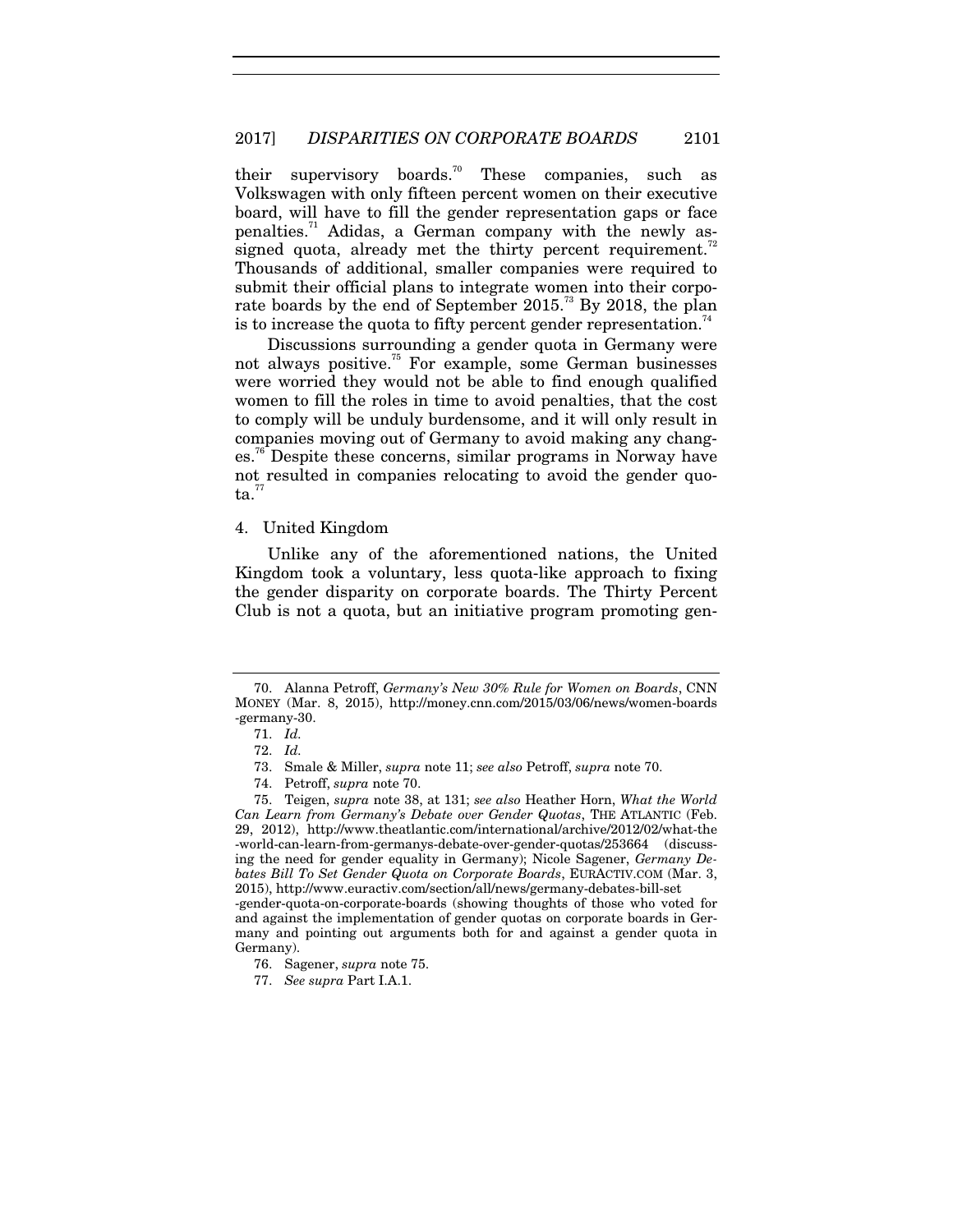der balance through voluntary means.<sup>78</sup> By publically publishing the composition of their corporate executive boards and promoting their continued efforts to include women in leadership positions, companies who signed up to be a part of this program are seen as socially and culturally conscious.<sup>79</sup> The Thirty Percent Club has seen tremendous results, increasing female representation on corporate boards from 12.5% to just over twenty-three percent since  $2010$ .<sup>80</sup>

Norway, France, and Germany amended their constitutions to affirm the legality of gender quotas on executive boards.<sup>81</sup> The United Kingdom has not instituted a quota, but does have a prominent voluntary program promoting equal gender representation on corporate board. Currently, there is neither a prominent voluntary program, nor a governmentmandated quota or goal in the United States to promote equal gender representation on corporate executive boards.

#### B. UNCONSTITUTIONALITY OF QUOTAS IN THE UNITED STATES

As the last Section described, other nations have had success with increasing female representation on corporate boards through quotas. Some have even amended their constitutions to allow for these quotas. This approach is unlikely to pass muster in the United States, however, as the United States Supreme Court has held that any type of quota is unconstitutional because it strips a person of their individuality provided by the

 <sup>78.</sup> Teigen, *supra* note 38, at 132.

<sup>79.</sup> *See* 30 PERCENT CLUB, *supra* note 13.

<sup>80.</sup> *Id.*

 <sup>81.</sup> Unlike the United States, Norway, France, and Germany amend their respective governing documents more frequently. *Compare* Patrick Bahners, *What Distinguishes Germany's Basic Law from the United States Constitution?*, NOTRE DAME NEWS (May 18, 2009), http://news.nd.edu/news/human -dignity-and-freedom-rights ("The American [C]onstitution has been changed only twenty-seven times during the 222 years of its existence . . . .") (*translating* FRANKFURTER ALLGEMEINE ZEITUNG, http://www.faz.net (May 18, 2009)), *with* Grunnlovsjubileet, *The Bicentenary of the Norwegian Constitution 2014*, STORTINGET, http://www.stortinget.no/en/Grunnlovsjubileet/In-English/The -Bicentenary-of-the-Norwegian-Constitution-2014 (last visited Mar. 31, 2017) ("The Norwegian Constitution has been amended more than 400 times since 1814 . . . ."), *and* ELAINE MAK, JUDICIAL DECISION-MAKING IN A GLOBALISED WORLD: A COMPARATIVE ANALYSIS OF THE CHANGING PRACTICES OF WESTERN HIGHEST COURTS 22 (2013) ("The French Constitution of 1958 has been amended . . . 24 times since its adoption . . ."), *and* Bahners, *supra* (stating at that time the German governing documents had been changed fifty-five times in their sixty-one years of existence).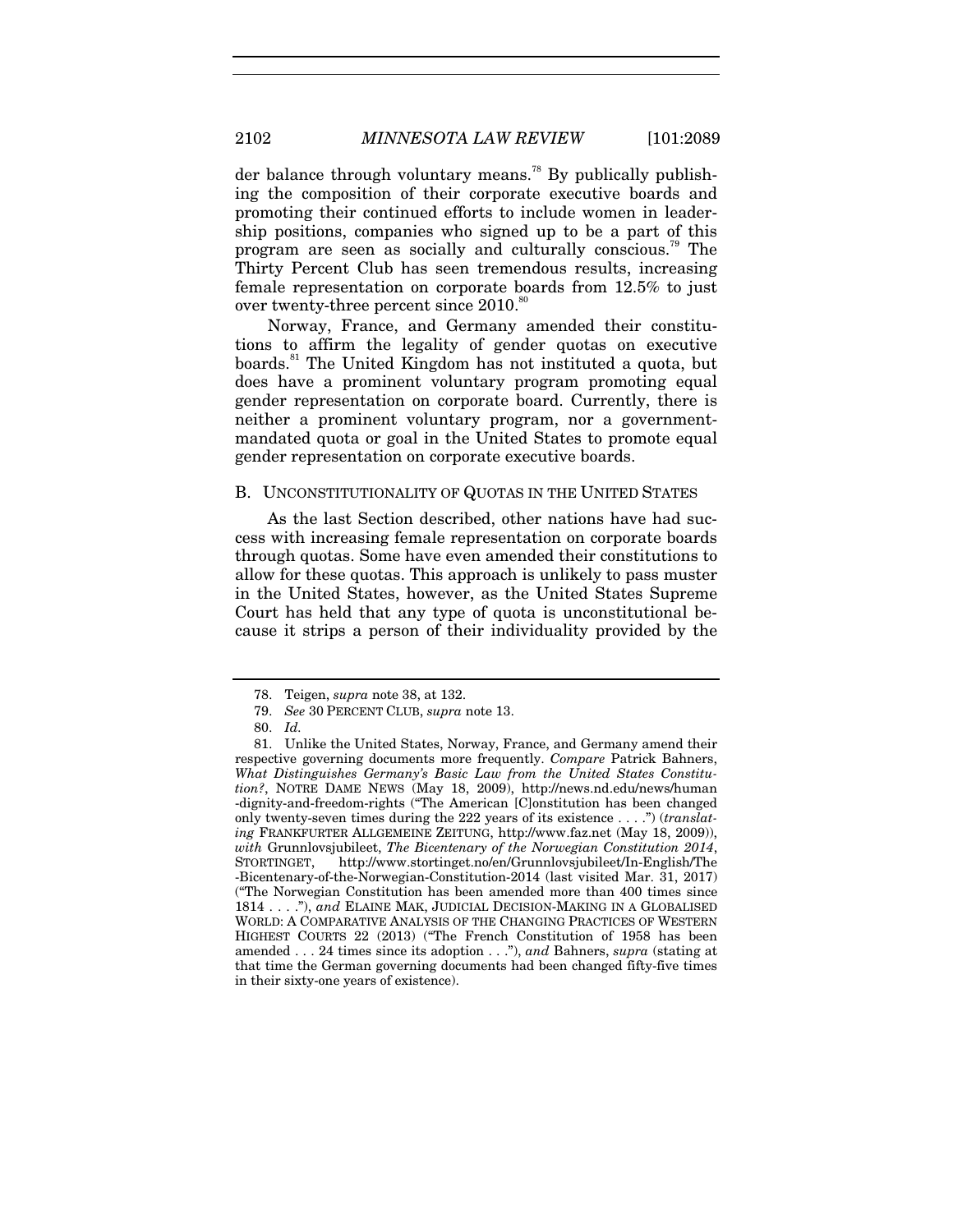Constitution.<sup>82</sup> The Fifth and Fourteenth Amendments of the United States Constitution provide such protections to the individual.<sup>83</sup> In attempts to correct a history of discrimination, carefully crafted affirmative action programs can be initiated.<sup>8</sup> These programs have the ability to promote a group of individuals over another, as long as the program fits within criteria tailored through precedent.<sup>8</sup>

This Section examines the unconstitutionality of quotas in the United States by looking at the text and interpretation of the Fifth and Fourteenth Amendments. Additionally, it introduces and explains the role Title VII plays in combating inequality in the United States and what the text of Title VII says about quotas.

1. Quotas Violate Constitutional Requirements Established by the Fifth and Fourteenth Amendments

The Fourteenth Amendment guarantees to all persons "equal protection of the laws."86 Any instance in which a person is treated differently because of their membership in any protected group falls within the scope of the Fourteenth Amendment.<sup>87</sup> Even if statutes or private actions fall under the scope of the Fourteenth Amendment, however, this does not automatically mean those statutes or private actions violate the Fourteenth Amendment.<sup>88</sup>

The Fifth Amendment requires the federal government to provide equal protection of the laws.<sup>89</sup> The textual composition

<sup>82.</sup> *See* Regents of the Univ. of Cal. v. Bakke, 438 U.S. 265, 289, 299 (1978) (Powell, J.) (plurality opinion) (describing the individuality protected by the Fifth and Fourteenth Amendments); Grutter v. Bollinger, 539 U.S. 306, 309, 334 (2003) (reaffirming *Bakke*'s holding that quotas are unconstitutional, violating the Fifth and Fourteenth Amendments); *see also* Title VII, 42 U.S.C. § 2000e-2(j) (1964) (stating preferential treatment will not be granted because of a percentage imbalance). *See generally* 136 CONG. REC. 31,827, 31,828 (1990) (detailing President George H.W. Bush's veto of the Civil Rights Act of 1990 because it may have resulted in the ability to establish quotas on employers).

<sup>83.</sup> *Bakke*, 438 U.S. at 361 (Brennan, J., concurring).

<sup>84.</sup> *See, e.g.*, Title VII, 42 U.S.C. § 2000e (1964) (outlining the provisions of the Civil Rights Act of 1964 as they apply to the workplace).

<sup>85.</sup> *See infra* Part II.B.

 <sup>86.</sup> U.S. CONST. amend. XIV, § 1.

<sup>87.</sup> *Grutter*, 539 U.S. at 327 (citing Adarand Constructors, Inc. v. Pena, 515 U.S. 200, 229–30 (1995)).

<sup>88.</sup> *Id.*

 <sup>89.</sup> U.S. CONST. amend. V.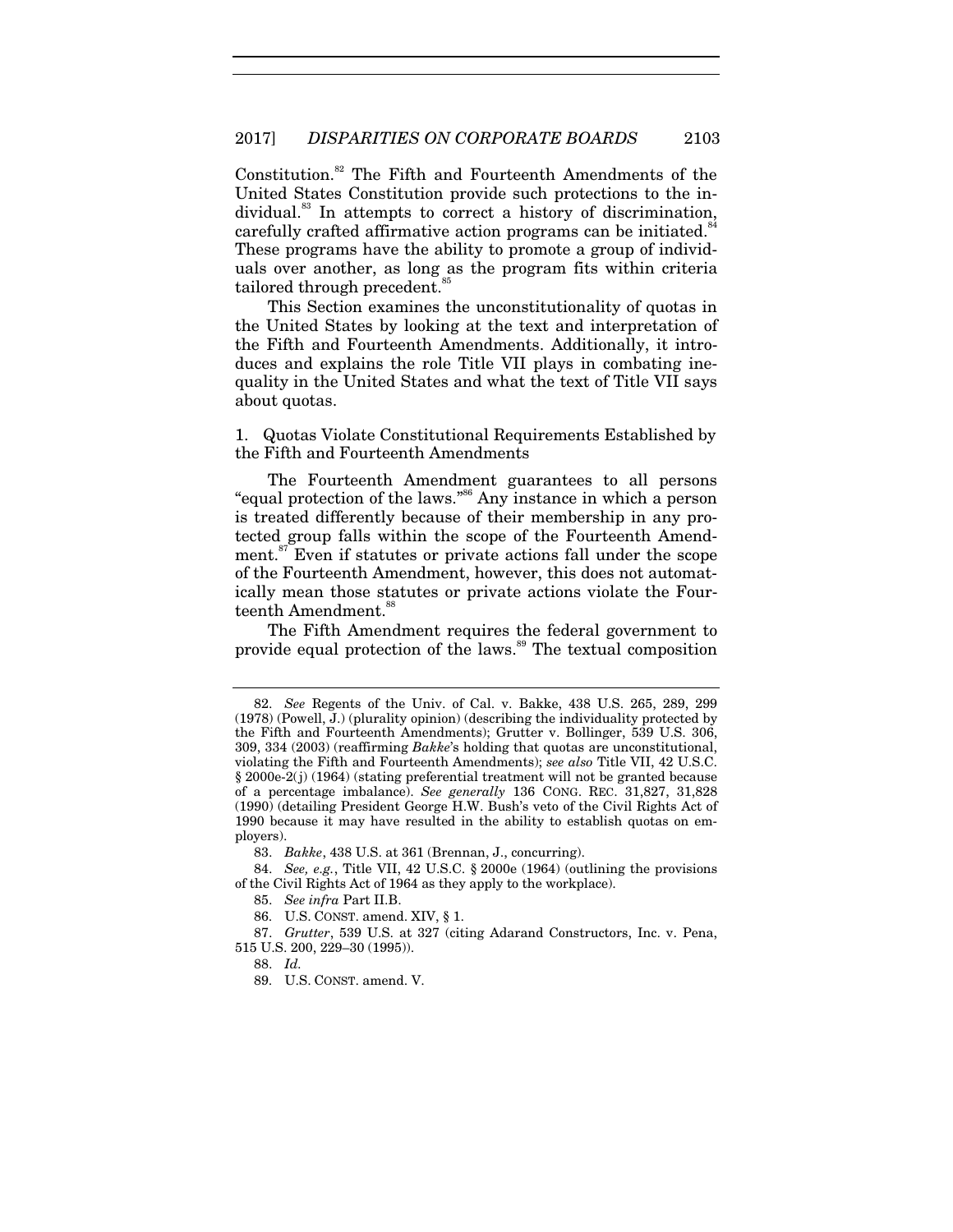of the Fifth Amendment lacks the same "equal protection" language provided for in the Fourteenth Amendment.<sup>90</sup> Jurisprudence surrounding the interpretation of the Fourteenth Amendment's equal protection clause evolved prior to parallel interpretation of the Fifth Amendment.<sup>91</sup> Before the Supreme Court interpreted the Fifth Amendment to provide equal protection like the Fourteenth Amendment, the Fifth Amendment was interpreted to allow for racially discriminatory legislation that would not survive modern legal standards.<sup>92</sup> Now, the Fifth Amendment is read to require of the federal government what is required of the states under the Fourteenth Amendment's Equal Protection Clause.

# 2. Title VII's Role in Protecting Individuals from Discrimination and Reaffirming the Illegality of Quotas

Title VII of the United States Code prohibits discrimination based on sex, race, color, natural origin, or religion. $^{93}$  A product of the Civil Rights Act of 1964, Title VII makes it unlawful for employers to "fail or refuse to hire or to discharge any individual, or otherwise to discriminate against any individual with respect to his compensation, terms, conditions, or privileges or employment."<sup>94</sup> One of the stated purposes for creating Title VII was to protect racial minorities<sup>35</sup> but Title VII's protections are not limited to racial discrimination.<sup>96</sup> Title VII

<sup>90.</sup> *Compare* U.S. CONST. amend. V ("[N]or be deprived of life, liberty, or property, without due process of law"), *with* U.S. CONST. amend. XIV, § 1 ("[N]or shall any State deprive any person of life, liberty, or property, without due process of law; nor deny to any person within its jurisdiction the equal protection of the laws.").

 <sup>91.</sup> Adarand Constructors, Inc., 515 U.S. at 213–15; *see, e.g.*, Detroit Bank v. United States, 317 U.S. 329, 337 (1943) (citing LaBelle [sic] Iron Works v. United States, 256 U.S. 377, 392 (1921); Steward Machine Co. v. Davis, 301 U.S. 548, 584–85 (1937); Sunshine Coal Co. v. Adkins, 310 U.S. 381, 400, 401 (1940); Helvering v. Lerner Stores Co., 314 U.S. 463, 468 (1941)) (holding the Fifth Amendment does not protect individuals from discriminatory legislation created by Congress, even though the Fourteenth Amendment provides such protections from states).

<sup>92.</sup> *See, e.g.*, Korematsu v. United States, 323 U.S. 214, 225 (1944) (holding Congress has the ability to condone and enforce racially discriminatory legislation isolating Japanese Americans).

<sup>93.</sup> *See* Title VII, 42 U.S.C. § 2000e (1964).

 <sup>94. § 2000</sup>e-2(a)(1).

<sup>95.</sup> *See* Louis Menand, *The Sex Amendment: How Women Got in on the Civil Rights Act*, NEW YORKER, July 21, 2014, at 80.

<sup>96.</sup> *See id.*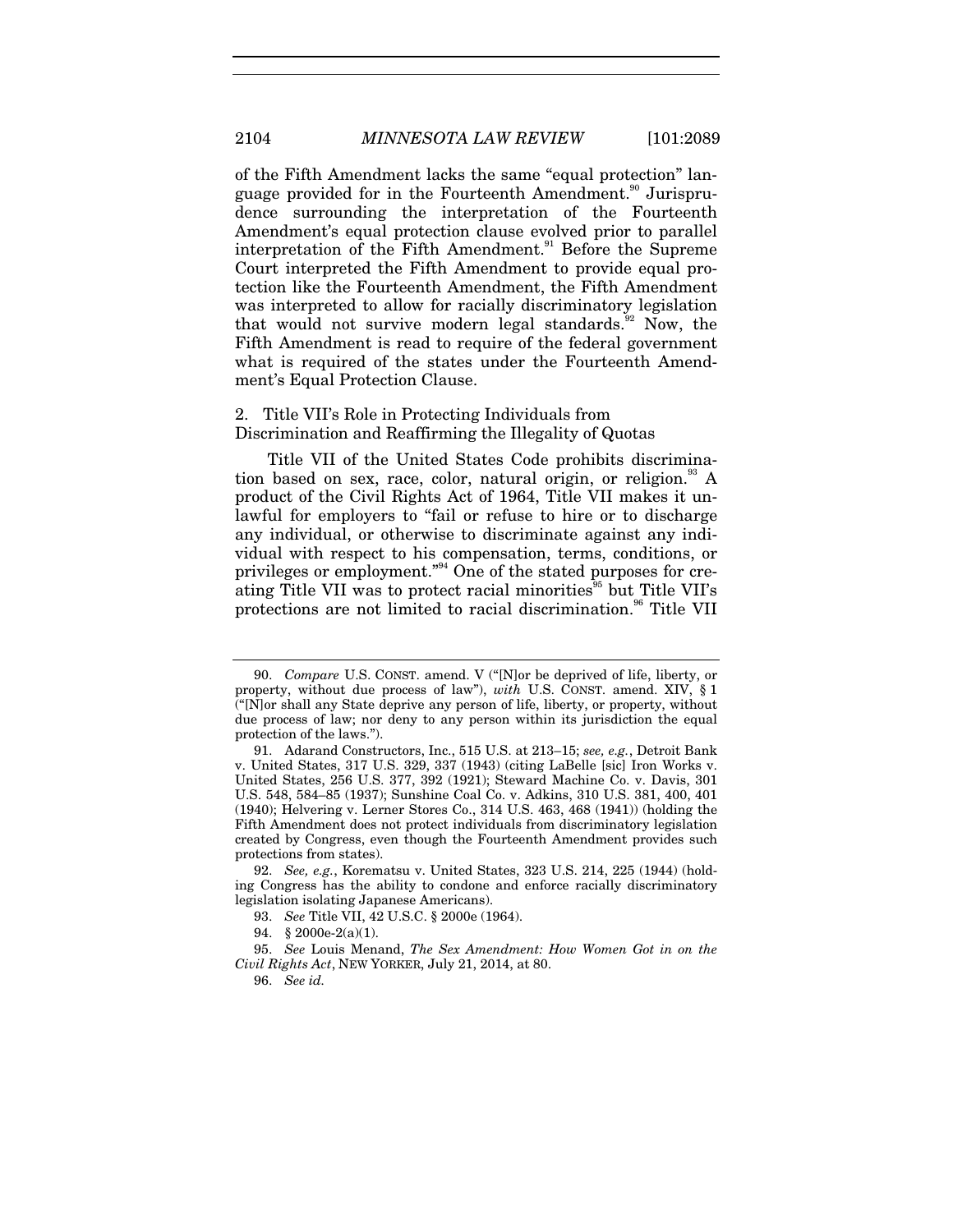protections extend to a vast array of underrepresented and vulnerable groups.

Congress created Title VII "pursuant to the commerce power to regulate purely private decisionmaking . . . . [It] was not intended to incorporate and particularize the commands of the Fifth and Fourteenth Amendments."98 This shows that Congress did not intend for Title VII just to apply to the state and federal government, but rather to private actors, because the Fifth and Fourteenth Amendments already require antidiscriminatory practices of the State. Legislative history "emphasize[s] . . . that Title VII would open up the upper echelons of private enterprise"99 by prohibiting discriminatory practices targeted toward a particular group of people in the private sphere, but was not intended to eliminate the individuality protected by the Fifth and Fourteenth Amendments.<sup>100</sup> The Supreme Court has stated that "[t]he prohibition against . . . discrimination . . . must . . . be read against the background of the legislative history of Title VII and the historical context from which the Act arose."<sup>101</sup> Title VII was intended as a "catalyst" for employers to analyze their "practices and to endeavor to eliminate, so far as possible, the last vestiges of an unfortunate and ignominious page in this country's history."<sup>102</sup>

Title VII eliminates the possibility of establishing a quota. The text states that no employer shall "limit, segregate, or classify his employees for applicants for employment in any way which would deprive or tend to deprive any individual of employment opportunities or otherwise adversely affect his status as an employee" based on the aforementioned list of characteristics.<sup>103</sup> Title VII dictates that nothing within Title VII itself

<sup>97.</sup> *See* Carl M. Brauer, *Women Activists, Southern Conservatives, and the Prohibition of Sex Discrimination in Title VII of the 1964 Civil Rights Act*, 49 J.S. HIST. 37, 37–56 (1983) (describing the jurisprudential evolution of Title VII to protect against gender discrimination). *See generally* Francis J. Vaas, *Title VII: Legislative History*, 7 B.C. INDUS. & COM. L. REV. 431, 431–58 (1966) (providing a detailed legislative history of Title VII, including the initial purpose of protecting racial minorities from discriminatory employment practices).

 <sup>98.</sup> United Steelworkers of Am. v. Weber, 443 U.S. 193, 206 n.6 (1979).

 <sup>99.</sup> See Dammann, *supra* note 34, at 49.

<sup>100.</sup> *See id.* at 49 n.146 (discussing ramifications on individual choice while still promoting equality).

<sup>101.</sup> *Weber*, 443 U.S. at 201.

 <sup>102.</sup> Albermarle Paper Co. v. Moody, 422 U.S. 405, 418 (1975) (quoting United States v. N.L. Indus., Inc., 479 F.2d 354, 379 (8th Cir. 1973)).

 <sup>103.</sup> Title VII, 42 U.S.C. § 2000e-2(a)(2) (1964).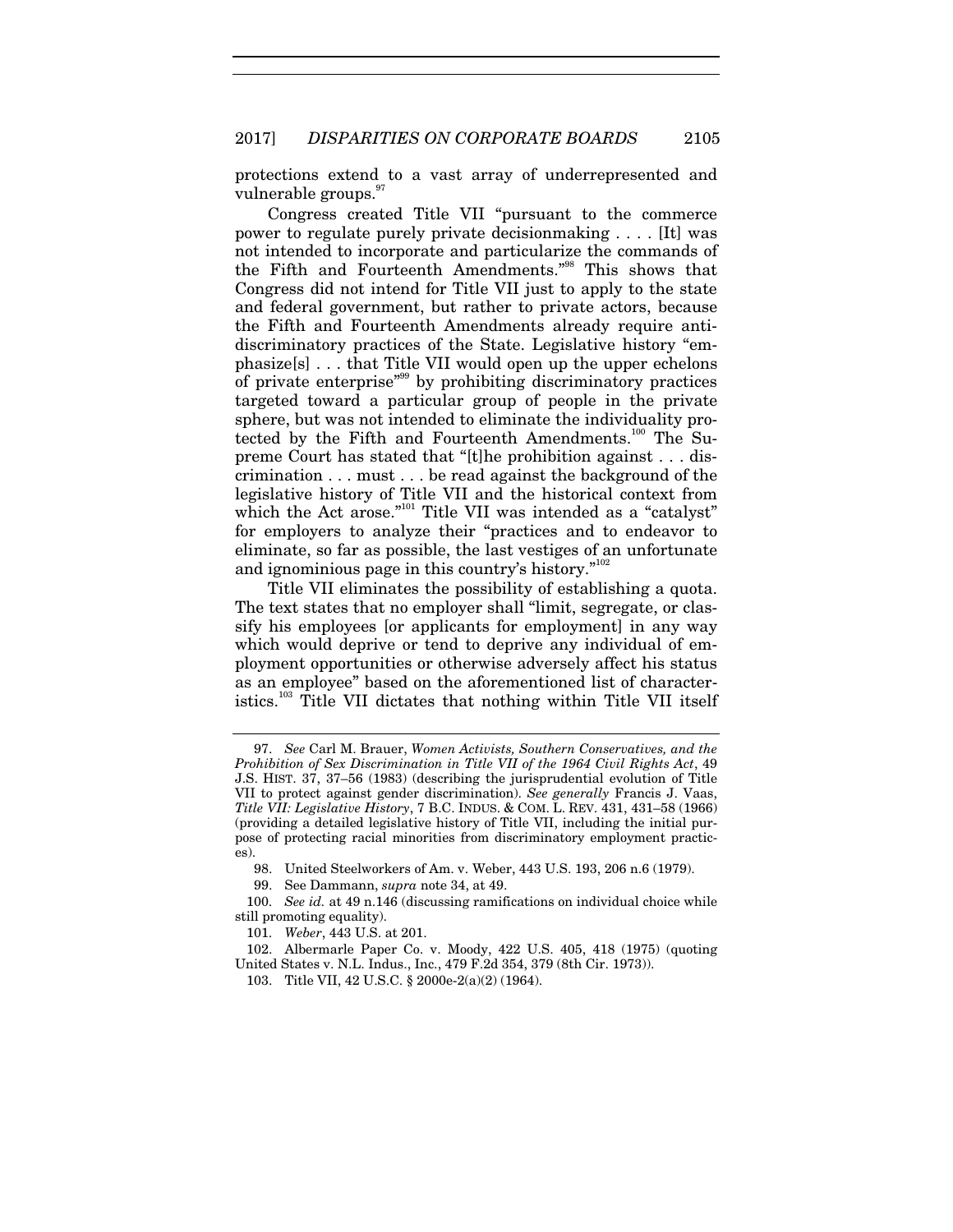should ever be interpreted to *require* employers or schools to create preferential treatment to fix any percentage imbalance of the aforementioned characteristics.<sup>104</sup> Title VII states:

Nothing contained in this subchapter shall be interpreted to require any employer, employment agency, labor organization, or joint labormanagement committee . . . to grant preferential treatment to any individual or to any group because of the race, color, religion, sex, or national origin of such individual or group on account of an imbalance which may exist with respect to the total number or percentage of persons . . . in comparison with the total number of [sic] percentage of persons of such race, color, religion, sex, or national origin in any community, State, section, or other area . . . .

While the existence of Title VII  $\S$  703(a) and 703(j) may close the door on the possibility of quotas, they do not prohibit all forms of affirmative action programs. Title VII allows the employment or classification of a person based on their sex, race, color, natural origin, or religion if one of these characteristics is "a bona fide occupational qualification reasonably necessary to the normal operation of that particular business or enterprise."106 Title VII also protects employees from any sort of adverse treatment because of traditional gender stereotypes.<sup>107</sup> Congress legalized affirmative action programs through Title VII in hopes of spurring voluntary action and local resolution of forms of discrimination by recognizing and aiding historically disadvantaged groups.108 Thus, Title VII does not eliminate the constitutionality of affirmative action: it is the legal basis for affirmative action programs. The next Section will explore further the distinction between quotas and affirmative action programs.

<sup>104.</sup> *See id.* § 2000e-2(j).

 <sup>105.</sup> *Id.*

 <sup>106.</sup> *Id.* § 2000e-2(e)(1).

<sup>107.</sup> Suk, *supra* note 3, at 1799 (describing Title VII's protections against gender discrimination in the workplace); *see also* Thomas v. Eastman Kodak Co., 183 F.3d 38, 61 (1st Cir. 1999) ("The concept of 'stereotyping' includes not only simple beliefs such as 'women are not aggressive' but also . . . more subtle cognitive phenomena which can skew perceptions and judgments."); U.S. EQUAL EMP'T OPPORTUNITY COMM'N, ENFORCEMENT GUIDANCE: UNLAWFUL DISPARATE TREATMENT OF WORKERS WITH CAREGIVING RESPONSIBILITIES EEOC NOTICE 915.002 (2007), http://www.eeoc.gov/policy/docs/caregiving.html ("Employment decisions based on . . . stereotypes violate the federal antidiscrimination statutes, even when an employer acts upon such stereotypes unconsciously or reflexively." (footnotes omitted)).

 <sup>108.</sup> H.R. REP. NO. 88-914, at 18 (1963).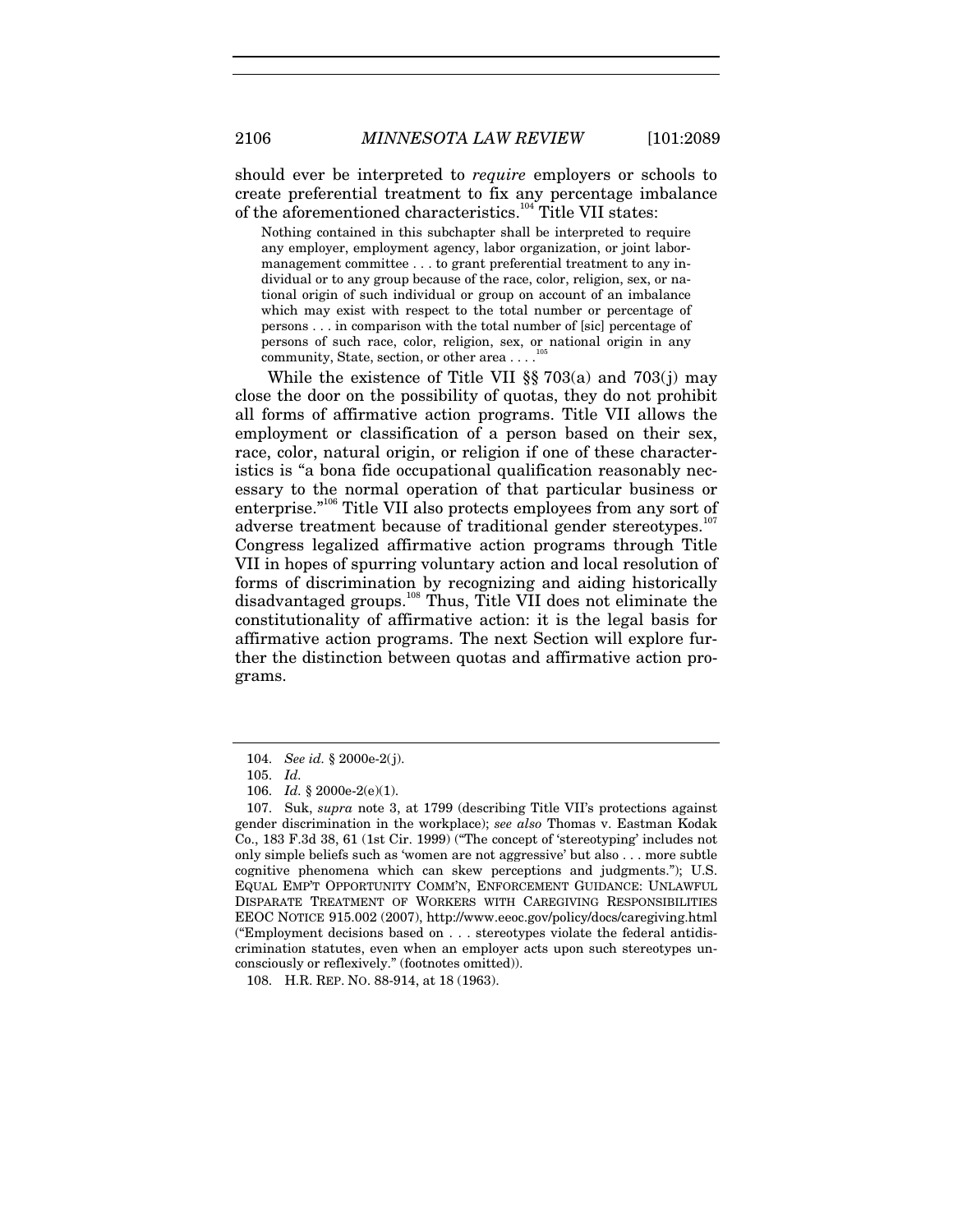C. AFFIRMATIVE ACTION: A CONSTITUTIONAL TOOL TO ADDRESS INEQUALITY

An affirmative action program is one way Title VII allows an employer to combat inequality in the workplace. This Section introduces affirmative action jurisprudence in the United States. Affirmative action allows preferential treatment to a group of persons based on a common characteristic as long as these programs survive the scrutiny standard assigned to that particular characteristic.109 This Section examines what it means to be a member of a suspect class protected by affirmative action and why gender fits within the requirements of a protected class.<sup>110</sup> First, this Section details the history of affirmative action in the United States, explaining jurisprudence surrounding racial affirmative action programs. Then, this Section compares racial affirmative action jurisprudence to sexbased affirmative action jurisprudence to show that sex-based affirmative action programs are easier to implement in a constitutional manner than race-based affirmative action programs because they are examined with a lower scrutiny level.

#### 1. History of Affirmative Action in the United States

Quotas are unconstitutional in the United States, but nonquota affirmative action programs surviving the judicial scrutiny level assigned to the protected class are not. The Supreme Court created the scrutiny levels appropriate for race and sexbased programs through their decisions in *Regents of the University of California v. Bakke* and its progeny.

In *Regents of the University of California v. Bakke* the Supreme Court considered the constitutionality of a racial quota in an affirmative action program that used race as a determining factor for admission to medical school.<sup>111</sup> The petitioner, Bakke, argued that he was not admitted to medical school because he identified as white, while other students were admit-

<sup>109.</sup> *See* Title VII, 42 U.S.C. § 2000e; *see also infra* note 120.

 <sup>110.</sup> The Supreme Court uses multiple factors in determining whether a class is considered a suspect class. Some of these factors are: "whether the class has suffered a history of purposeful discrimination; whether the class is defined by a trait that bears no relationship to an individual's ability to perform or contribute to society; whether the trait defining the class is immutable; and finally, whether the class is a discrete group subject to prejudicial majoritarian political power." benShalom v. Marsh, 690 F. Supp. 774, 777 (E.D. Wis. 1988).

<sup>111. 438</sup> U.S. 265 (1978).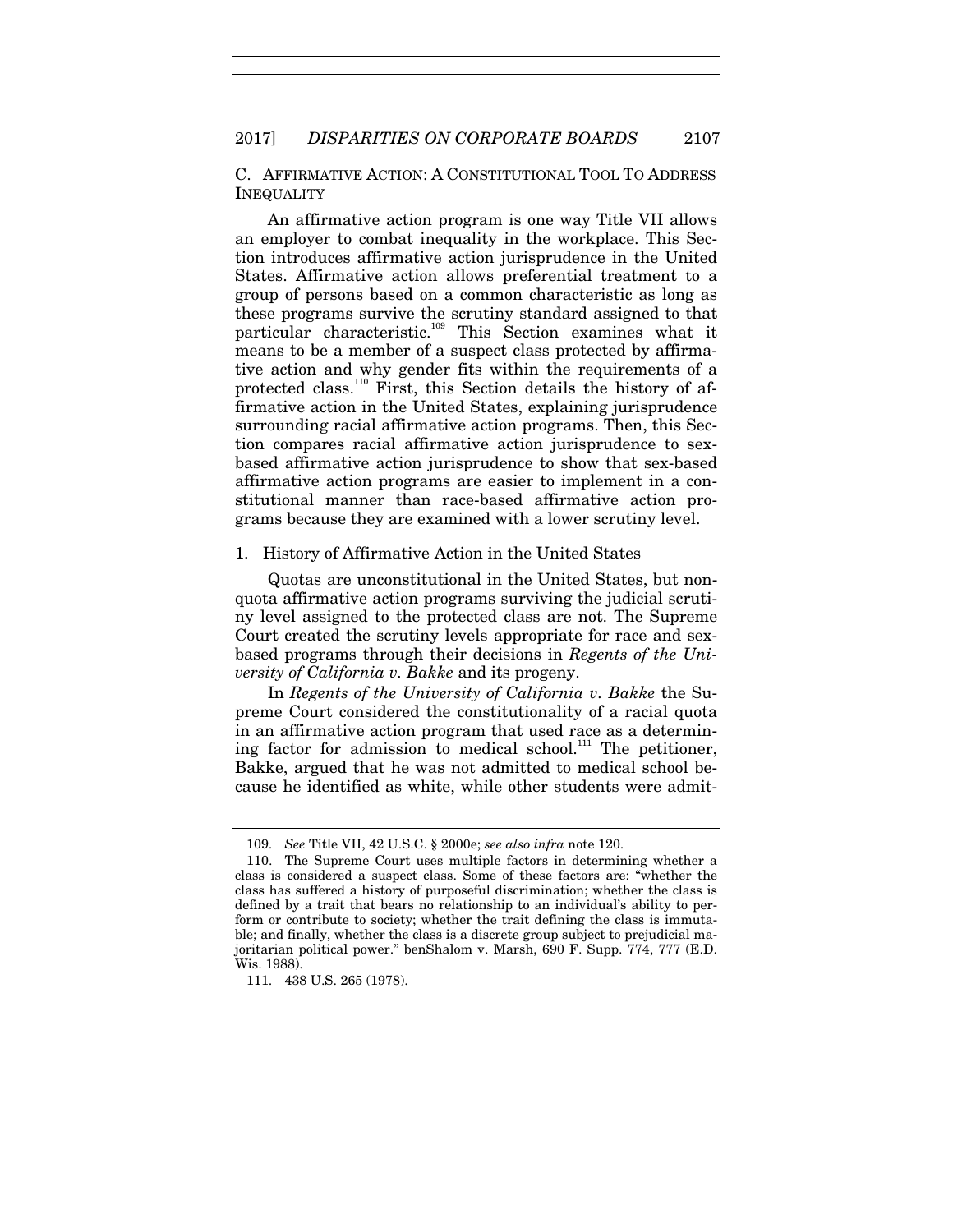ted because they identified as a member of a minority ethnicity.<sup>112</sup> Under the admissions program in question, the medical school reserved sixteen out of one hundred seats for minority students.<sup>113</sup> Holding the particular quota-based admissions program unconstitutional in *Bakke*, Justice Powell's plurality opinion stated, "the State has a substantial interest that legitimately may be served by a properly devised admissions program involving the competitive consideration of race and ethnic origin."114 Thus, while a quota is not constitutional, the *Bakke* Court held that non-quota affirmative action programs initiated to promote equality may be constitutional if properly devised, surviving strict scrutiny analysis.<sup>11</sup>

Under the strict scrutiny test established in *Bakke*, an affirmative action program must survive strict scrutiny review when it involves "a government practice or statute which restricts fundamental rights or which contains suspect classifications."116 An affirmative action practice or statute survives this scrutiny analysis when it "furthers a compelling government purpose and, even then, only if no less restrictive alternative is available."117 Courts must evaluate all suspect acts or statutes on individual facts and circumstances.<sup>118</sup> Additionally, in order to justify the use of a suspect classification, "a State must show that its purpose or interest is both constitutionally permissible and substantial, and that its use of the classification is 'necessary . . . to the accomplishment' of its purpose or the safeguard of its interest."119 This narrowly tailored requirement ensures

117. *Id.*

<sup>112.</sup> *Id.* at 277–78 (Powell, J.) (plurality opinion).

<sup>113.</sup> *Id.* at 279; *see also* Title IV, 42 U.S.C. § 2000c-2 (1964) (authorizing technical assistance to public schools attempting to desegregate).

<sup>114.</sup> *Bakke*, 438 U.S. at 320.

<sup>115.</sup> *See id.*; *see also Quota*, BLACK'S LAW DICTIONARY (10th ed. 2014) (defining quota as "[a] proportional share assigned to a person or group; an allotment" or "[a]n official limit on the number or amount of something that is allowed or required over a given period").

<sup>116.</sup> *Bakke*, 438 U.S. at 357 (Brennan, J., concurring).

 <sup>118.</sup> Grutter v. Bollinger, 539 U.S. 306, 327 (2003) ("[I]n dealing with claims under broad provisions of the Constitution, which derive content by an interpretive process of inclusion and exclusion, it is imperative that generalizations, based on and qualified by the concrete situations that gave rise to them, must not be applied out of context in disregard of variant controlling facts." (citing Gomillion v. Lightfoot, 364 U.S. 339, 343–44 (1960))).

<sup>119.</sup> *Bakke*, 438 U.S. at 305 (Powell, J.) (plurality opinion) (quoting *In re* Griffiths, 413 U.S. 717, 721–22 (1973) (footnotes omitted) (alteration in original)); *see also* Loving v. Virginia, 388 U.S. 1, 11 (1967) (describing the Fourteenth Amendment as an amendment created to counteract discrimination);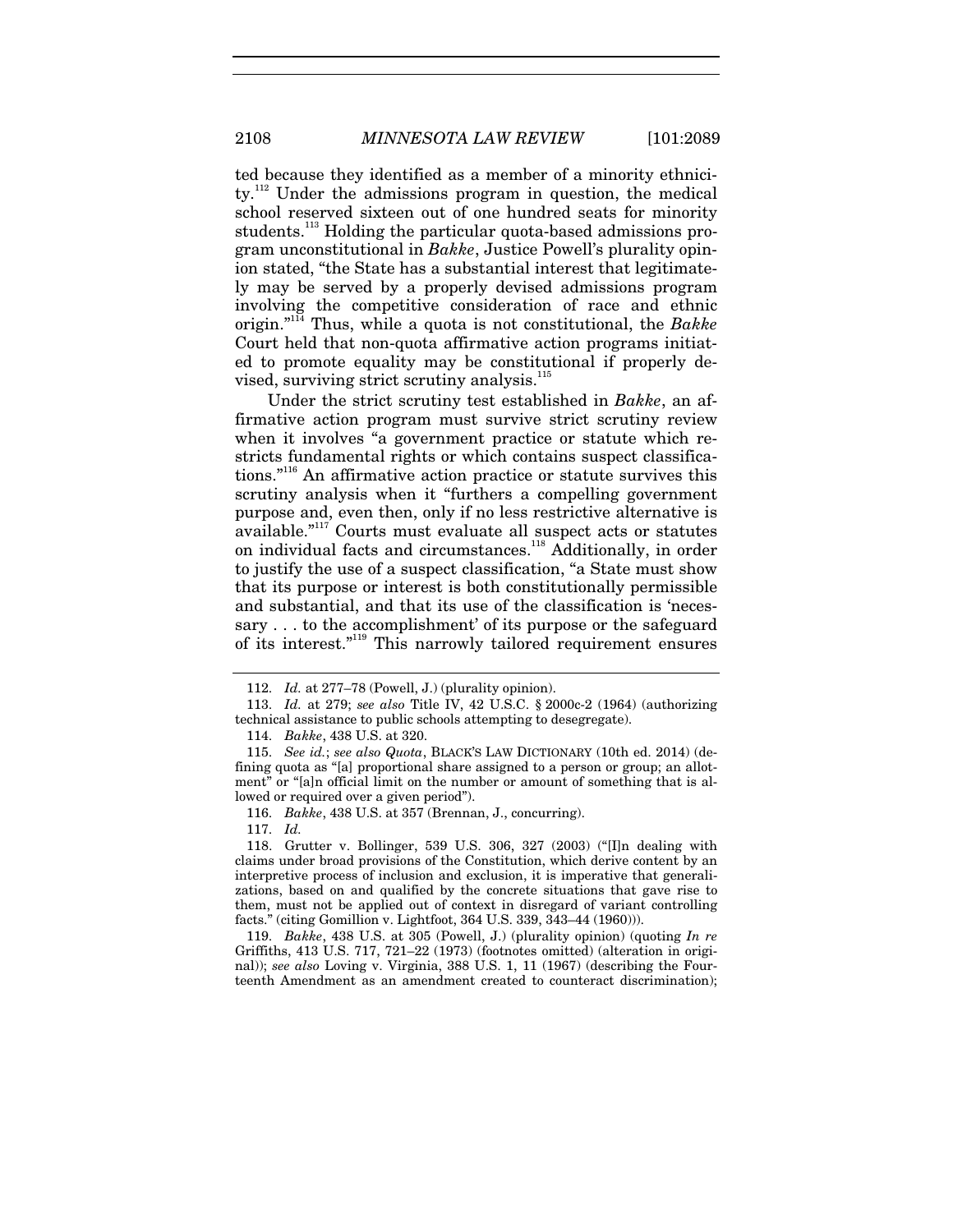the protection of a class in hopes of promoting equality and avoiding the advancement of stereotypes.<sup>12</sup>

Post-*Bakke*, the Court held race and other characteristics grouping individuals together can be factors used in determining things like admission and employment promotions, but continued its opinion that quotas are unconstitutional.<sup>121</sup> The Court specified, "[C]lassifications are not *per se* invalid under the Fourteenth Amendment."<sup>122</sup> Even though the individuality provided for by the Fourteenth Amendment may be affected, it does not mean it is violated when affirmative action programs are instituted.<sup>123</sup> Critics of affirmative action jurisprudence argue that by allowing race classifications to be the focus of the discussion, emphasis is often placed upon the possible benefits received by "nonparty . . . minority beneficiaries of the program[]" rather than the harm experienced by the plaintiff who brought the case.<sup>124</sup> Consequently, this shifts the rights protected from individual rights to group rights, which is contrary to what the Fourteenth and Fifth Amendments provide.<sup>125</sup>

Within the *Bakke* opinion the Court mentions that affirmative action programs created in an attempt to eliminate gender

122. *Bakke*, 438 U.S. at 356.

123. *See id.*

125. *See* White, *supra* note 124, at 2131.

McLaughlin v. Florida, 379 U.S. 184, 196 (1964) (illustrating the heavier burden required to justify classifying a group of people for legislation).

<sup>120.</sup> *Bakke*, 438 U.S. at 360 (Brennan, J., concurring in the judgment) (citing Califano v. Webster, 430 U.S. 313, 317 (1977)). For further explanation of avoiding the advancement of stereotypes, see the discussion of sex-based affirmative action programs in Part I.C.2.

<sup>121.</sup> *See Bakke*, 438 U.S. at 355–56. In *Bakke* the Court decided characteristics could be factors. Not all characteristics receive the same level of scrutiny review. For example, gender receives intermediate scrutiny, a less strict standard—and one that is easier to justify using classifications as factors than the strict scrutiny required for race based classifications. *See* Craig v. Boren, 429 U.S. 190, 218 (1976) (applying intermediate scrutiny for using gender as a factor, rather than the strict scrutiny required for using race as a factor).

 <sup>124.</sup> John V. White, *What Is Affirmative Action?*, 78 TUL. L. REV. 2117, 2129 (2004); *see also id.* at 2127–31 (arguing affirmative action undercuts American antidiscrimination law in a variety of ways, including changing the standard of proof needed to show discriminatory practices exist and focusing on the benefits received by nonparties over the harm received by the plaintiff); Bakke v. Regents of the Univ. of Cal., 553 P.2d 1152, 1161–62 (Cal. 1976) (en banc), *aff'd in part, rev'd in part*, 438 U.S. 265 (1978) (concluding based on the harm received by the plaintiff; unlike the reasoning issued by the Supreme Court, the California Supreme Court found Bakke was not admitted because of the admissions program, focusing on intent, injury, and causation).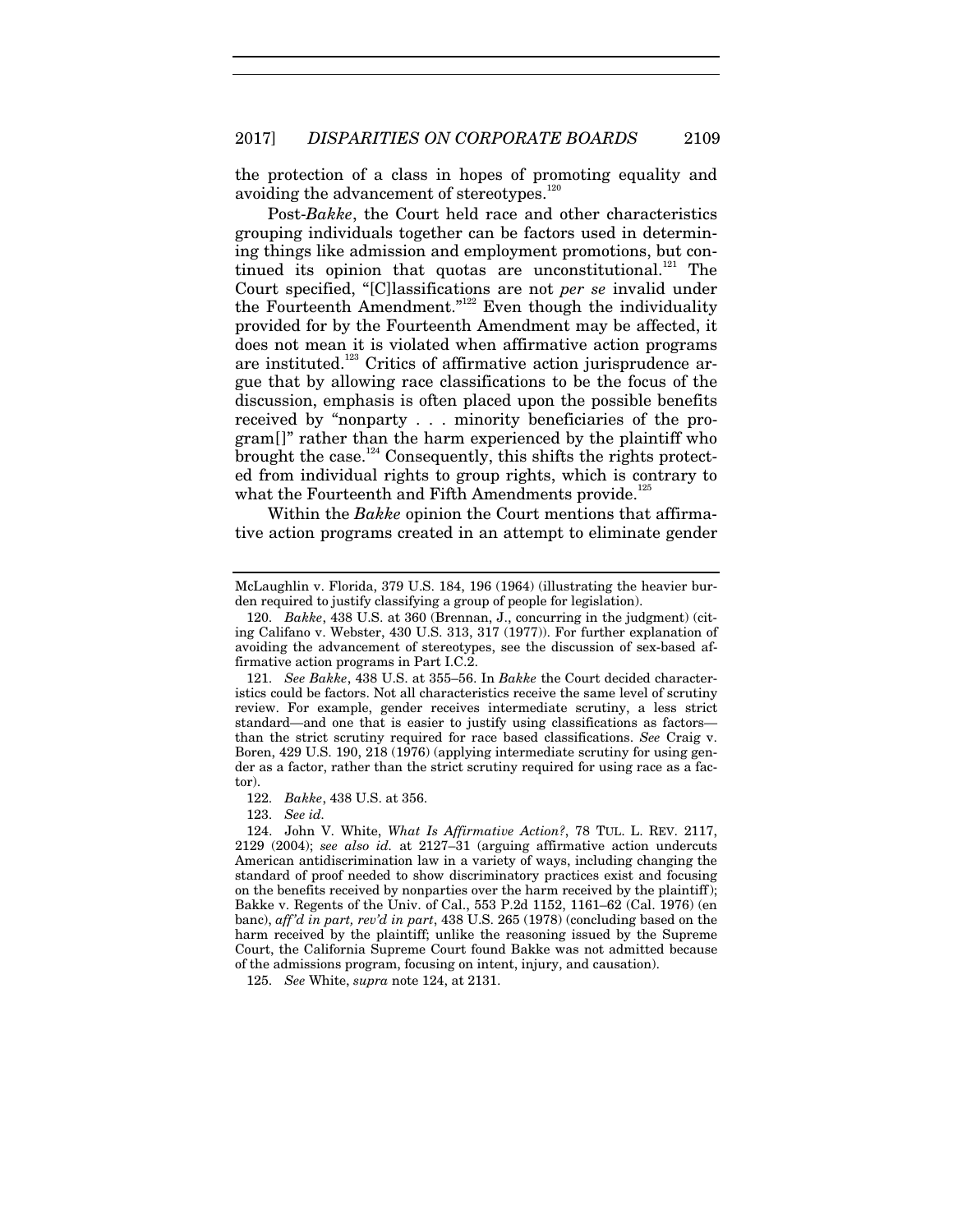disparities would not receive the same strict scrutiny.<sup>126</sup> The Court distinguishes sex-based classifications from race-based classifications because, in the Court's opinion, sex-based classifications would create fewer "analytical and practical problems" than race or ethnic-based classifications.<sup>127</sup> The Court says this is because "racial . . . preferences present[] far more complex and intractable problems than gender-based classifications. More importantly, the perception of racial classifications as inherently odious stems from a lengthy and tragic history that gender-based classifications do not share."128 Precedent shows, however, that facial quotas would still not survive even intermediate scrutiny, the lesser scrutiny standard applied to sexbased affirmative action programs.<sup>12</sup>

After *Bakke* the Court frequently faced the question of constitutionality of many affirmative action programs.<sup>130</sup> Just a year later, in 1979, the Court held a private company's program reserving fifty percent of seats in the training program for African Americans was not a violation of constitutional rights, but fit squarely within permissible behavior of Title VII. $^{131}$  While facially this may appear to be a quota, Justice Brennan distinguished this program because it "is a temporary measure; it is not intended to maintain racial balance, but simply to eliminate a manifest racial imbalance."<sup>132</sup>

The Court embraced Justice Brennan's statement attempting to cure the manifest imbalance, but not without limits. The Court did not allow the continuation of a non-quota affirmative

129. *E.g.*, Miss. Univ. for Women v. Hogan, 458 U.S. 718 (1982) (holding the state-supported professional nursing school could not categorically exclude males from enrolling).

 131. United Steelworkers of Am. v. Weber, 443 U.S. 193, 195, 197 (1979). 132. *Id.*

<sup>126.</sup> *Bakke*, 438 U.S. at 302 (Powell, J.) (plurality opinion) (citing Califano v. Webster, 430 U.S. 313, 316–17 (1977); Craig v. Boren, 429 U.S. 190, 211 (1976) (Powell, J., concurring)).

<sup>127.</sup> *Bakke*, 438 U.S. at 302–03. The Court said there are fewer practical problems with "gender" based classifications because "there are only two possible classifications." *Id.* Whether this is true or politically correct in today's society is outside the scope of this Note, but it is the Court's justification in *Bakke*.

<sup>128.</sup> *Id.* at 303.

<sup>130.</sup> *See, e.g.*, United States v. Paradise, 480 U.S. 149, 185–86 (1987) (affirming a narrowly tailored affirmative action program promoting wellqualified African Americans, partially because of their race); City of Richmond v. J.A. Croson Co., 488 U.S. 469 (1989) (applying strict scrutiny for a race affirmative action program); Craig v. Boren, 429 U.S. 190 (1976) (applying intermediate scrutiny for a gender affirmative action program).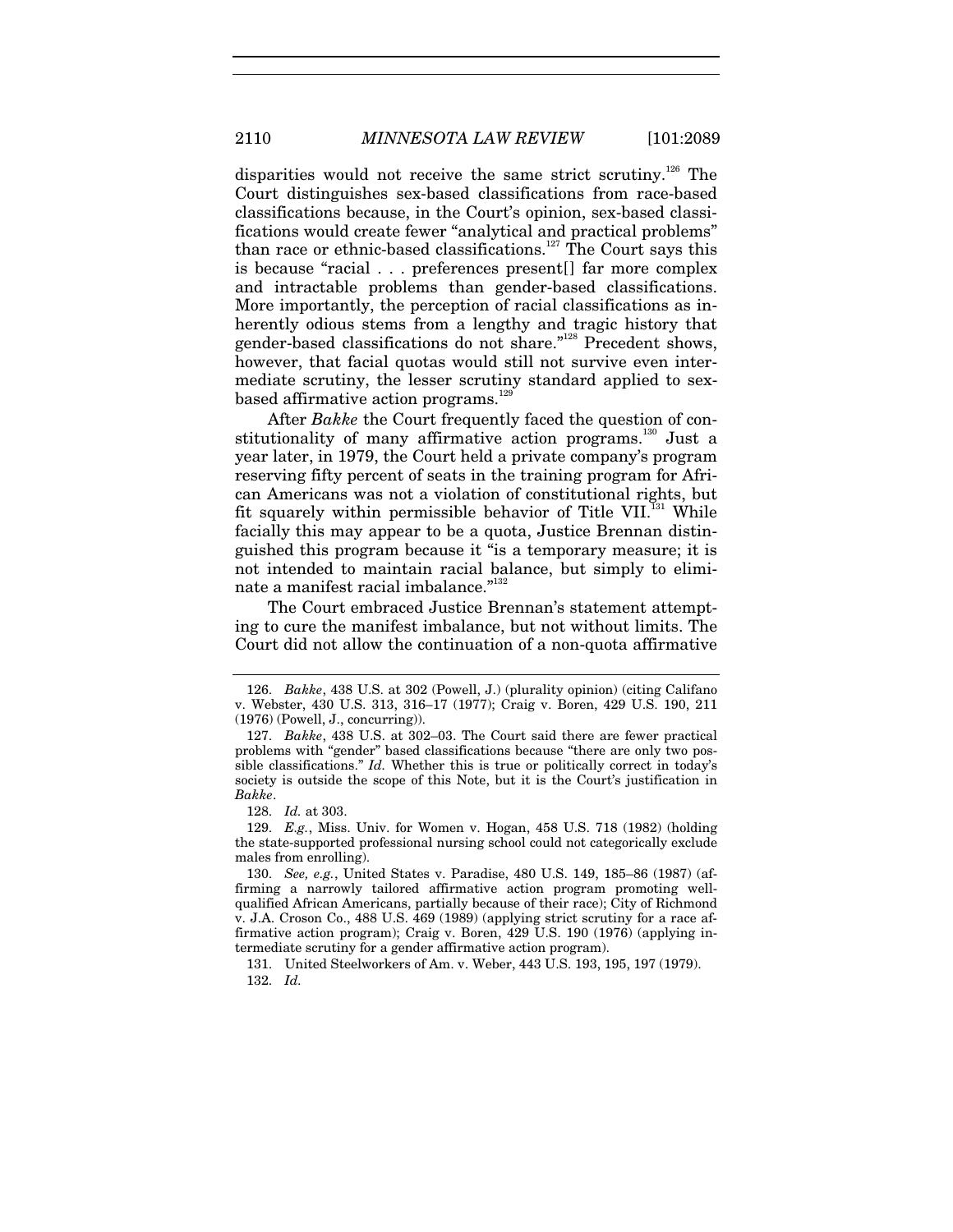action program that terminated white workers before their African American colleagues when downsizing, not considering any aspect of their employment record other than race.<sup>133</sup> Slight preferential treatment in hiring and granting promotions does not affect the individual on the same level as employment termination. The Court found termination of a person who identified as white over an African American did not help to eliminate the racial imbalance. $134$  Thus, attempts to cure the manifest imbalance are encouraged and allowed, but in positive ways such as hiring and promoting, but not in terminating employees because of race.

While the quota at issue in *Bakke*, and any quota, is unconstitutional, not all programs implemented to increase diversity are quotas. Affirmative action programs have constitutionally been instituted in attempts to address and redress historical discrimination and mistreatment. In *Grutter v. Bollinger*, the Court held constitutional a university program promoting diversity by attempting to increase the number of African American students in its law school.<sup>135</sup> The law school at the University of Michigan used a race-conscious admission program that included an applicant's race as one of the factors when it considered whether the applicant was qualified.<sup>136</sup> The affirmative action program did not use race as a dispositive factor, but the factor did carry significant weight in admission decisions.137 The Court found that because it was just a factor and not dispositive, the program was distinguishable from the quota deemed unconstitutional in *Bakke*. 138 The Court emphasized the university had a compelling interest in creating a diverse student body.139 Although requiring a quota, a specific number of seats to be filled strictly based on race, is still considered unconstitutional, the *Grutter* opinion stresses that programs similar to the program in *Grutter* have the possibility of surviving the strict scrutiny analysis *if* they are narrowly tailored and

 <sup>133.</sup> Firefighters Local Union No. 1784 v. Stotts, 467 U.S. 561, 583 (1984).

<sup>134.</sup> *See id.* at 577, 579; *see also* Wygant v. Jackson Bd. of Educ., 476 U.S. 267, 282 (1986) ("Though hiring goals may burden some innocent individuals, they simply do not impose the same kind of injury that layoffs impose.").

 <sup>135. 539</sup> U.S. 306, 328 (2003).

<sup>136.</sup> *See id.* at 309, 315–16.

<sup>137.</sup> *Id.* at 338.

<sup>138.</sup> *Id.* at 337 (emphasizing the importance of "this individualized consideration" as "paramount" to the distinction from *Bakke*).

<sup>139.</sup> *Id.* at 328.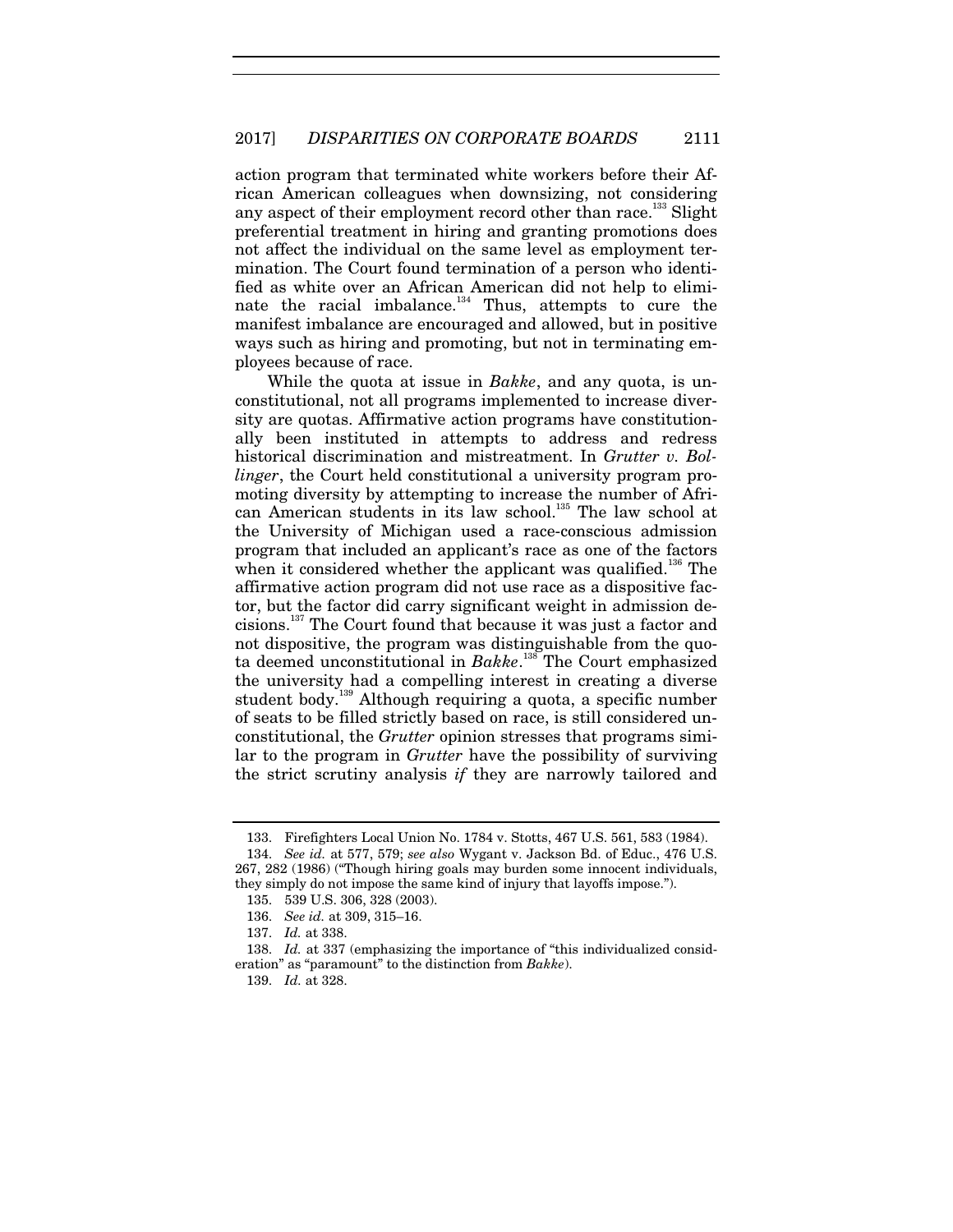promote a compelling government interest by the least restrictive means.<sup>14</sup>

The Supreme Court interpreted Title VII to require strict scrutiny for race-based affirmative action programs. While this interpretation reaffirms the unconstitutionality of quotas, it does not deem all race-based affirmative action programs unconstitutional. Affirmative action programs are not quotas, because affirmative action programs can be constitutional and quotas cannot. Affirmative action programs consider an individual's protected class characteristic and ensure that characteristic is used to benefit the individual instead of detriment her, as it may have historically.

2. Sex Is a Classification Protected by Affirmative Action

*Bakke* and all aforementioned jurisprudence considered racial affirmative action programs and the strict-scrutiny requirements that these programs must survive to be deemed constitutional. This jurisprudence is not limited to race-based discrimination, however; the Civil Rights Act of 1964 protects and encourages the continued support for many other historically disadvantaged groups.<sup>141</sup> Most importantly for the purposes of this Note, Title VII allows for the promotion of persons based on sex, if in a specified context a sex is historically disadvantaged.<sup>142</sup> As the Court stated, "Sex-based statutes . . . must be viewed not in isolation, but in the context of our Nation's 'long and unfortunate history of sex discrimination.'"143 Title VII allows for constitutional affirmative action programs promoting women, in an effort to reverse a long and ever-present history of sex discrimination. $^{144}$ 

This Section contrasts the scrutiny requirements for race and sex-based affirmative action programs, explains why sex is considered a qualifying characteristic under the Civil Rights Act of 1964, and reviews pertinent case law surrounding sex affirmative action programs.

<sup>140.</sup> *Id.* at 306, 326–28.

<sup>141.</sup> *See* Title VII, 42 U.S.C. § 2000e (1964) (including "color, religion, sex, or national origin").

<sup>142.</sup> *Id.*

 <sup>143.</sup> Nguyen v. Immigration & Naturalization Serv., 533 U.S. 53, 74 (2001) (O'Connor, J., dissenting) (quoting J.E.B. v. Alabama *ex rel.* T.B., 511 U.S. 127, 136 (1994)).

<sup>144.</sup> *See id.*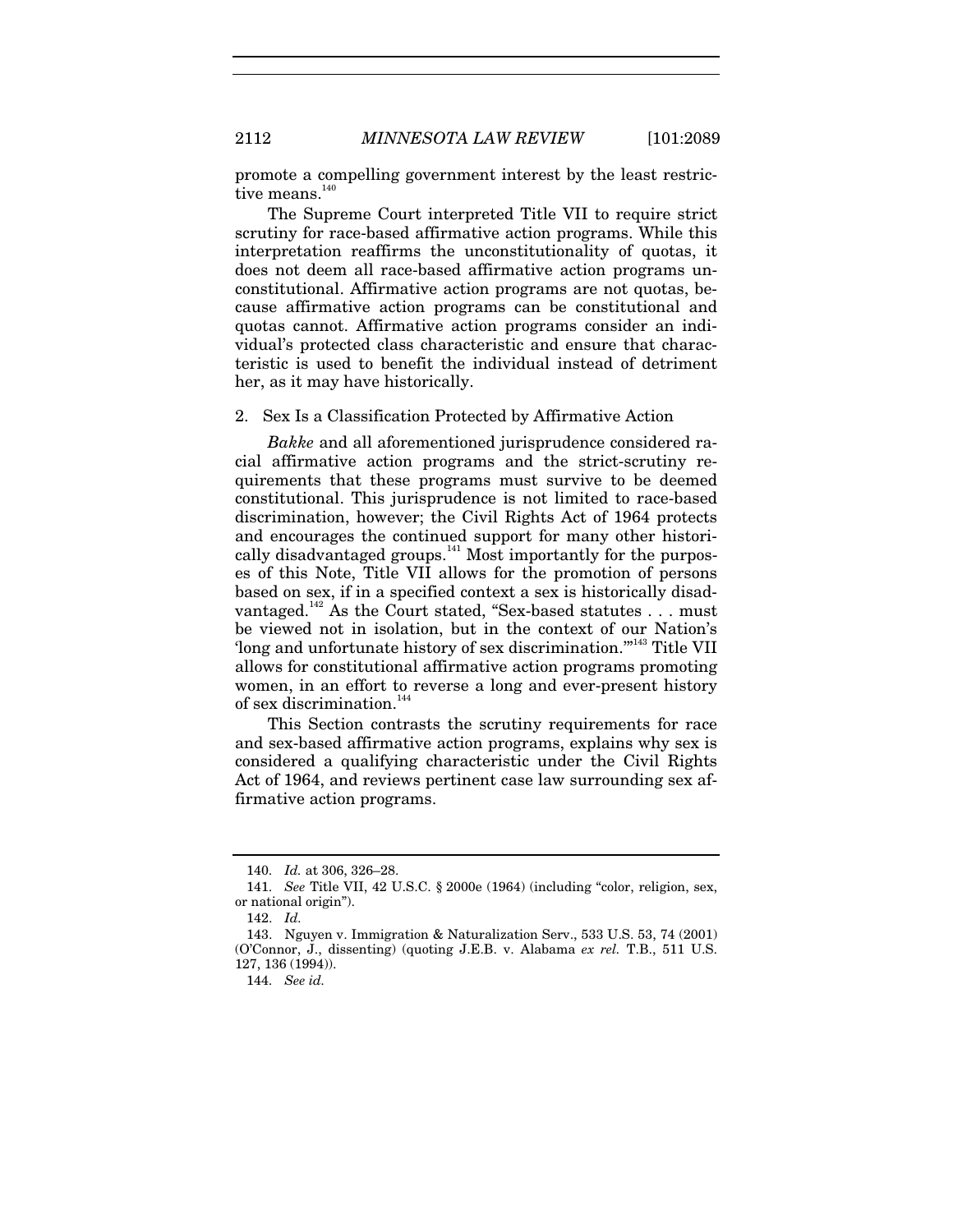# *a. Affirmative Action Programs for Sex Need Only Survive Intermediate Scrutiny Analysis*

Affirmative action programs promoting the advancement of racial minorities receive a different level of scrutiny than affirmative action programs promoting the advancement of an underrepresented sex. *Bakke* establishes that affirmative action programs addressing race must survive strict scrutiny. These programs must be narrowly tailored, fulfilling a compelling government interest, and there cannot be a less-restrictive alternative available.<sup>145</sup> Unlike race, sex receives intermediate scrutiny, making it easier to find constitutional affirmative action programs created to bring equality among the sexes.<sup>146</sup> If a sex-based affirmative action program is narrowly tailored enough to survive intermediate scrutiny, it does not violate the Fourteenth Amendment.<sup>147</sup> To survive an intermediate scrutiny review for sex discrimination, the program supporters must demonstrate (1) some past discrimination, either by the government or not, against a sex;<sup>148</sup> and (2) the affirmative action is one that was fact-based and analyzed, and not based on stereotypes.149 Additionally, "[F]or a gender-based classification to withstand equal protection scrutiny, it must be established 'at least that the [challenged] classification serves important governmental objectives and that the discriminatory means employed are substantially related to the achievement of those objectives."<sup>150</sup>

# *b. Women Are Considered a Suspect Class Because of a Long History of Sex-Based Discrimination*

To qualify as a proper affirmative action program, the program must be created to protect a group of people who fit with-

 <sup>145.</sup> Regents of the Univ. of Cal. v. Bakke, 438 U.S. 265, 357 (1978) (Brennan, J., concurring).

<sup>146.</sup> *Compare* City of Richmond v. J.A. Croson Co., 488 U.S. 469 (1989) (applying strict scrutiny for a race affirmative action program), *with* Craig v. Boren, 429 U.S. 190 (1976) (applying intermediate scrutiny for a gender affirmative action program).

<sup>147.</sup> *See* Adarand Constructors, Inc. v. Pena, 515 U.S. 200, 274 (1995) (Ginsburg, J., dissenting).

 <sup>148.</sup> NAACP v. Seibels, 31 F.3d 1548, 1580 (11th Cir. 1994).

 <sup>149.</sup> Contractors Ass'n of E. Pa., Inc. v. City of Phila., 6 F.3d 990, 1010 (3d Cir. 1993) (quoting Metro Broad., Inc. v. FCC, 497 U.S. 547, 582–83 (1990)).

 <sup>150.</sup> Nguyen v. Immigration & Naturalization Serv., 533 U.S. 53, 60–61 (2001) (alteration in original) (quoting United States v. Virginia, 518 U.S. 515, 533 (1996).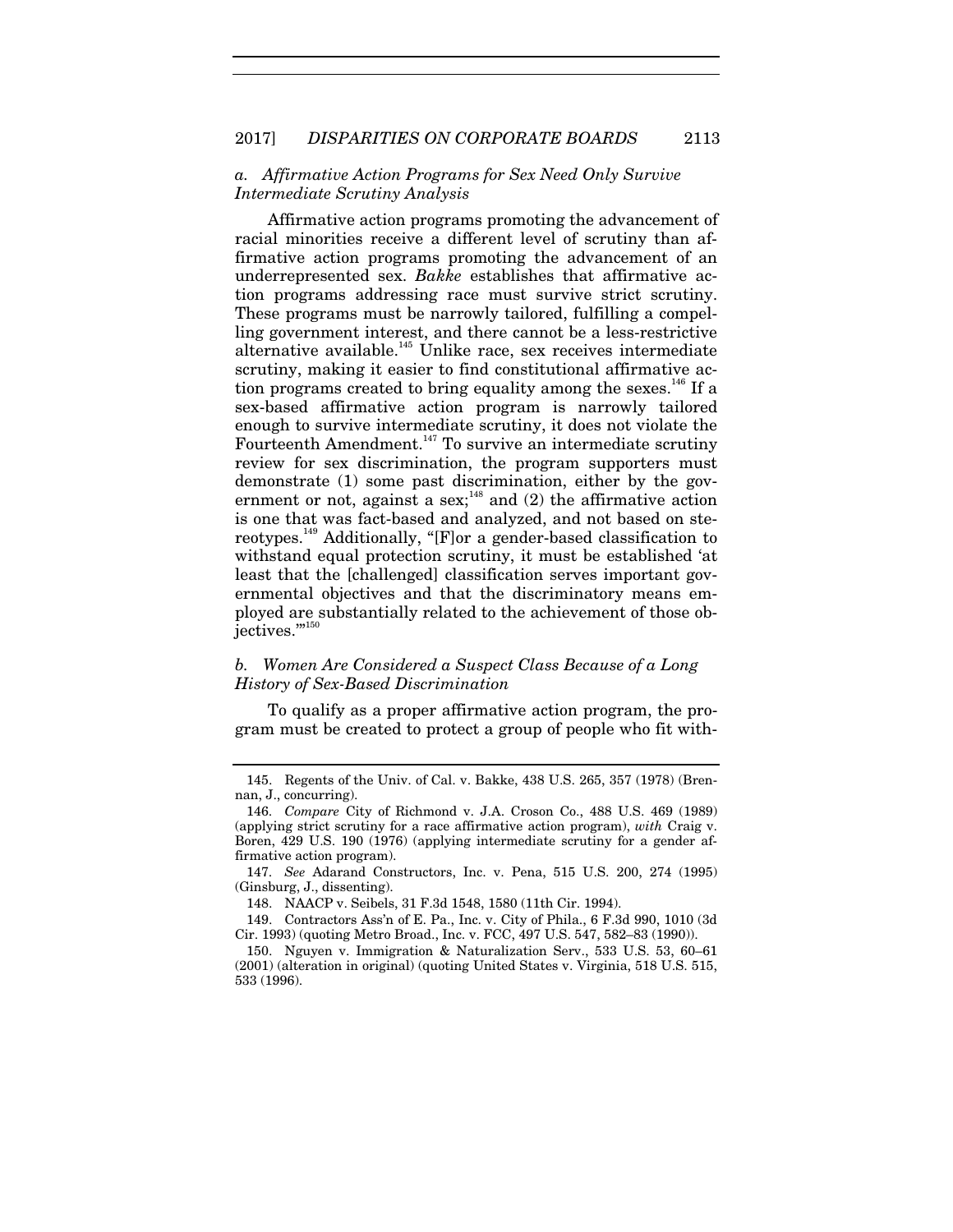in a protected classification.<sup>151</sup> For example, when discussing a race-based affirmative action program, observable in *Bakke*, people who identify as white do not receive any sort of suspect classification protections.152 The Court explained the absence of suspect classification protections for people who identify as white by stating, "the class is not saddled with such disabilities, or subjected to such a history of purposeful unequal treatment, or relegated to such a position of political powerlessness as to command extraordinary protection from the majoritarian political process."153

While previous discussion focused on racial affirmative action and righting racial historical wrongs, affirmative action programs to mitigate disparities between sexes have also been deemed constitutional.<sup>154</sup> Women, like racial minorities, have been and continue to be discriminated against. As Hillary Clinton said, "I am a woman and, like millions of women, I know there are still barriers and biases out there, often unconscious, and I want . . . an America that respects and embraces the potential of every last one of us."155 In *Frontiero v. Richardson*, the Court stated, "There can be no doubt that our Nation has had a long and unfortunate history of sex discrimination . . . which, in practical effect, put women, not on a pedestal, but in a cage."156 Examples of discriminatory practices and beliefs based on sex are abundant: one of our founding fathers, Thomas Jefferson, expressed that women "should be neither seen nor heard in society's decision[-]making councils."157

<sup>151.</sup> *See* Regents of the Univ. of Cal. v. Bakke, 438 U.S. 265, 290–91 (1978) (Powell, J.) (plurality opinion).

<sup>152.</sup> *Bakke*, 438 U.S. at 357 (Brennan, J., concurring in the judgment) (describing how whites are not a historically disadvantaged group and do not deserve any suspect, protected classification under Title VII).

<sup>153.</sup> *Id.* (quoting San Antonio Indep. Sch. Dist. v. Rodriguez, 411 U.S. 1, 28 (1973)).

<sup>154.</sup> *See* Frontiero v. Richardson, 411 U.S. 677, 686 (1973) (Brennan, J.) (plurality opinion) ("[S]ince sex, like race and national origin, is an immutable characteristic determined solely by the accident of birth, the imposition of special disabilities upon the members of a particular sex because of their sex would seem to violate the basic concept of our [legal] system that legal burdens should bear some relationship to individual responsibility." (quoting Weber v. Aetna Cas. & Sur. Co., 406 U.S. 164, 175 (1972))).

 <sup>155.</sup> HILLARY CLINTON: IN HER OWN WORDS 57 (Lisa Rogak ed., 2014) (citing Hillary Clinton's concession speech on June 7, 2008).

<sup>156.</sup> *Frontiero*, 411 U.S. at 684.

<sup>157.</sup> *Id.* at 684, n.13.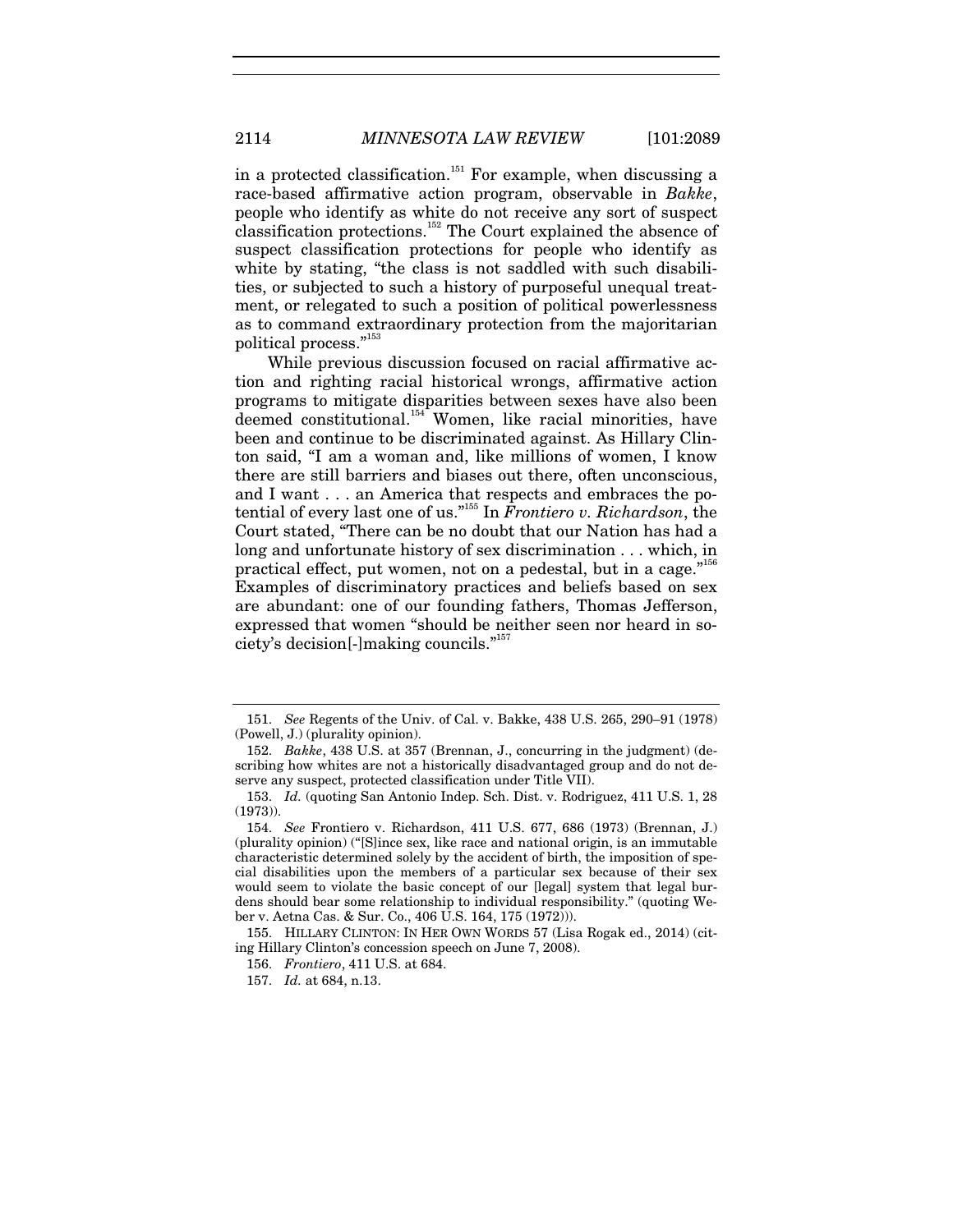The "sexual contract" helps to explain how historically women were placed in the caregiver role, an inferior role to men.158 The sexual contract argues women were prevented from holding any position that would allow them to make social or political change, because only women could procreate and "protecting" women from the world of work would safeguard the continuation of the human race.<sup>159</sup> This historical disenfranchisement has followed women throughout the decades, resulting in fewer female faces in positions of power.<sup>160</sup> The sexual contract theory is reflected in early jurisprudence. In 1873, the Court opined:

Man is, or should be, woman's protector and defender. The natural and proper timidity and delicacy which belongs to the female sex evidently unfits it for many of the occupations of civil life. The constitution of the family organization, which is founded in the divine ordinance, as well as in the nature of things, indicates the domestic sphere as that which properly belongs to the domain and functions of womanhood. The harmony, not to say identity, of interests and views which belong, or should belong, to the family institution is repugnant to the idea of a woman adopting a distinct and independent career from that of her husband. . . . The paramount destiny and mission of women are to fulfill the noble and benign offices of wife and mother.<sup>161</sup>

Historically, women in the United States have been restricted in career choices because of socially assigned sex requirements and laws that have been created to enhance sex normality stereotypes.<sup>162</sup> For example, in the early 1900s a law existed restricting the number of hours women could work.<sup>163</sup> In 1908, the Supreme Court deemed this law constitutional.<sup>164</sup> Women were not to work as much as men, because they were

<sup>158.</sup> *See* Suk, *supra* note 3, at 1808 (describing men's and women's roles through the sexual contract theory as a reason for the existence of gender stereotypes).

<sup>159.</sup> *See id.* at 1807–08 (explaining the sexual contract as a theory to make certain the next generation would exist and be well cared for, the class of persons watching over them could not be focused on any other aspect of life).

<sup>160.</sup> *See generally* JESSICA BENNETT, FEMINIST FIGHT CLUB: AN OFFICE SURVIVAL MANUAL FOR A SEXIST WORKPLACE 113 (2016) ("[F]or hundreds of years, it's been culturally ingrained in us that men lead and women nurture. So when a woman turns around and exhibits 'male' traits—ambition, assertion, and sometimes even aggression—we somehow see her as too masculine, not ladylike enough, and thus we like her less.").

<sup>161.</sup> *Frontiero*, 411 U.S. at 684–85 (quoting Bradwell v. Illinois, 83 U.S. 130, 141 (1873) (Bradley, J., concurring)).

<sup>162.</sup> *See* Suk, *supra* note 3, at 1808 (describing how women's societal roles are historically based on gender stereotypes).

 <sup>163.</sup> Muller v. Oregon, 208 U.S. 412, 416–17 (1908).

<sup>164.</sup> *Id.* at 423.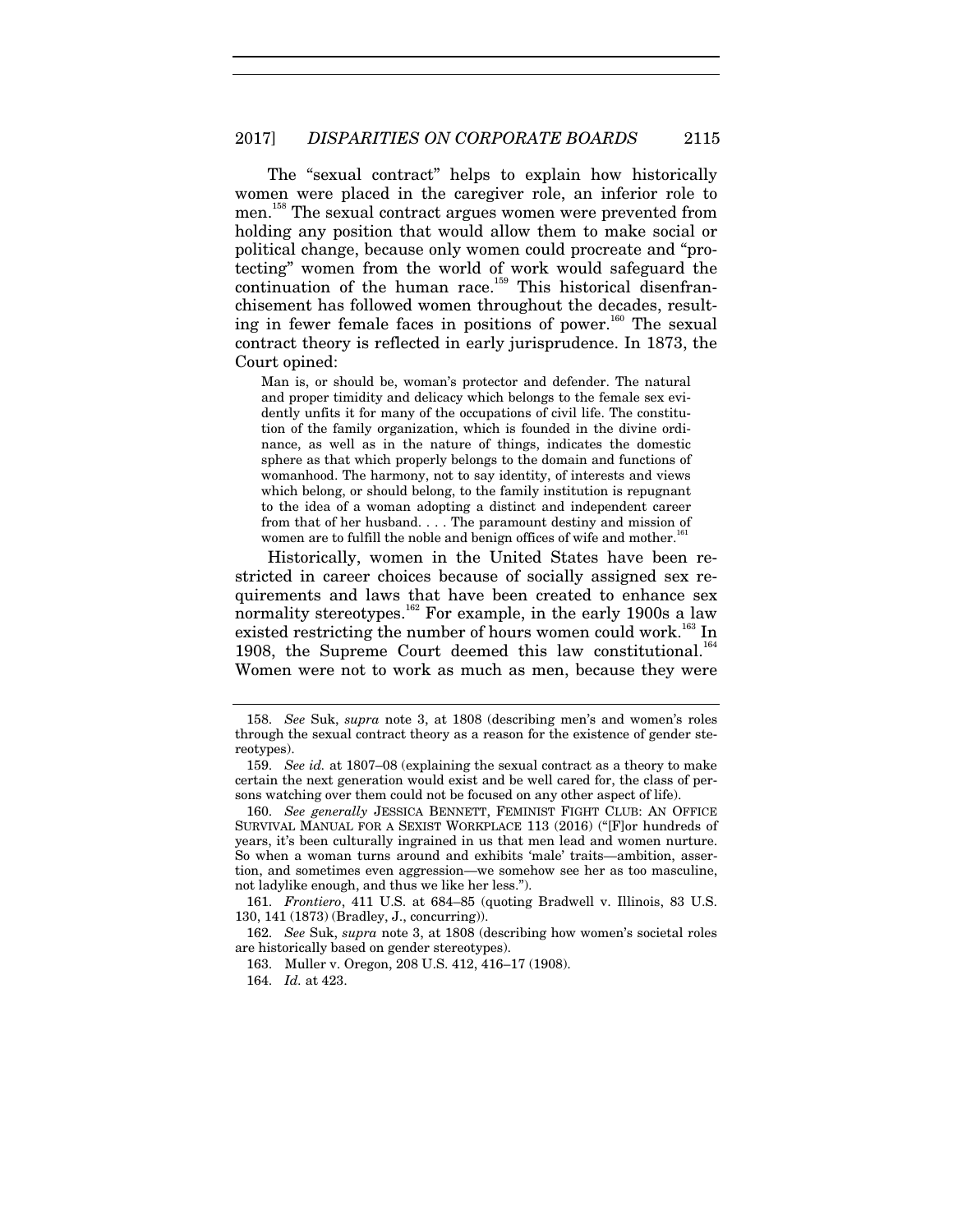women and that characteristic alone was enough to allow specialty legislation, limiting their workplace involvement.<sup>165</sup> This law reflects just what the sexual contract details: women must not participate in social change or involvement, because they

The Supreme Court held that using sex stereotypes constitutes a violation of equal protection under Title VII because it prevents equal treatment in the workplace.<sup>167</sup> Studies have shown "women are *viewed* as having less leadership ability than men, as less assertive than men, less willing to take risks than men, less willing to take a stand than men, and less willing to defend their beliefs than men."168 Women are frequently characterized as too kind, too sweet, and too gentle to hold positions of power.<sup>169</sup> Any discriminatory practice based on stereotypes attributed to sex, be it termination of employment or lack of consideration for promotion to a seat on an executive board, violate protections provided for in Title VII.<sup>170</sup> However, precedent allows promoting a woman to a position, using sex as a factor, if the promotion is in a traditionally male-dominated  $field.<sup>171</sup>$ 

 168. David Benjamin Oppenheimer, *Understanding Affirmative Action*, 23 HASTINGS CONST. L.Q. 921, 958 (1996) (emphasis added).

169. *But see generally* ADICHIE, *supra* note 8, at 18 ("Today . . . [t]he person more qualified to lead is *not* the physically stronger person. It is the more intelligent, the more knowledgeable, the more creative, more innovative. And there are no hormones for those attributes. A man is as likely as a woman to be intelligent, innovative, creative."); REBECCA SOLNIT, MEN EXPLAIN THINGS TO ME 34 (2014) ("Kindness and gentleness never had a gender, and neither did empathy.").

170. *See Hopkins*, 490 U.S. at 251; *see also* Miss. Univ. for Women v. Hogan, 458 U.S. 718, 729 (1982) (holding one cannot use affirmative action to reinforce stereotypes).

 171. Johnson v. Transp. Agency of Santa Clara Cty., 480 U.S. 616, 636 (1987) (holding that you can promote a woman over an equally qualified man because of gender in positions typically male-dominated).

are to procreate.<sup>166</sup>

<sup>165.</sup> *Id.* at 422–23.

<sup>166.</sup> *See* Suk, *supra* note 3, at 1807–08 (describing the sexual contract).

 <sup>167.</sup> Price Waterhouse v. Hopkins, 490 U.S. 228, 251 (1989) ("In forbidding employers to discriminate against individuals because of their sex, Congress intended to strike at the entire spectrum of disparate treatment of men and women resulting from sex stereotypes." (quoting L.A. Dep't of Water & Power v. Manhart, 435 U.S. 702, 707, n.13 (1978))), *superseded by statute*, Civil Rights Act of 1991, 42 U.S.C. § 1981a (2017) (superseded on other grounds, regarding damages).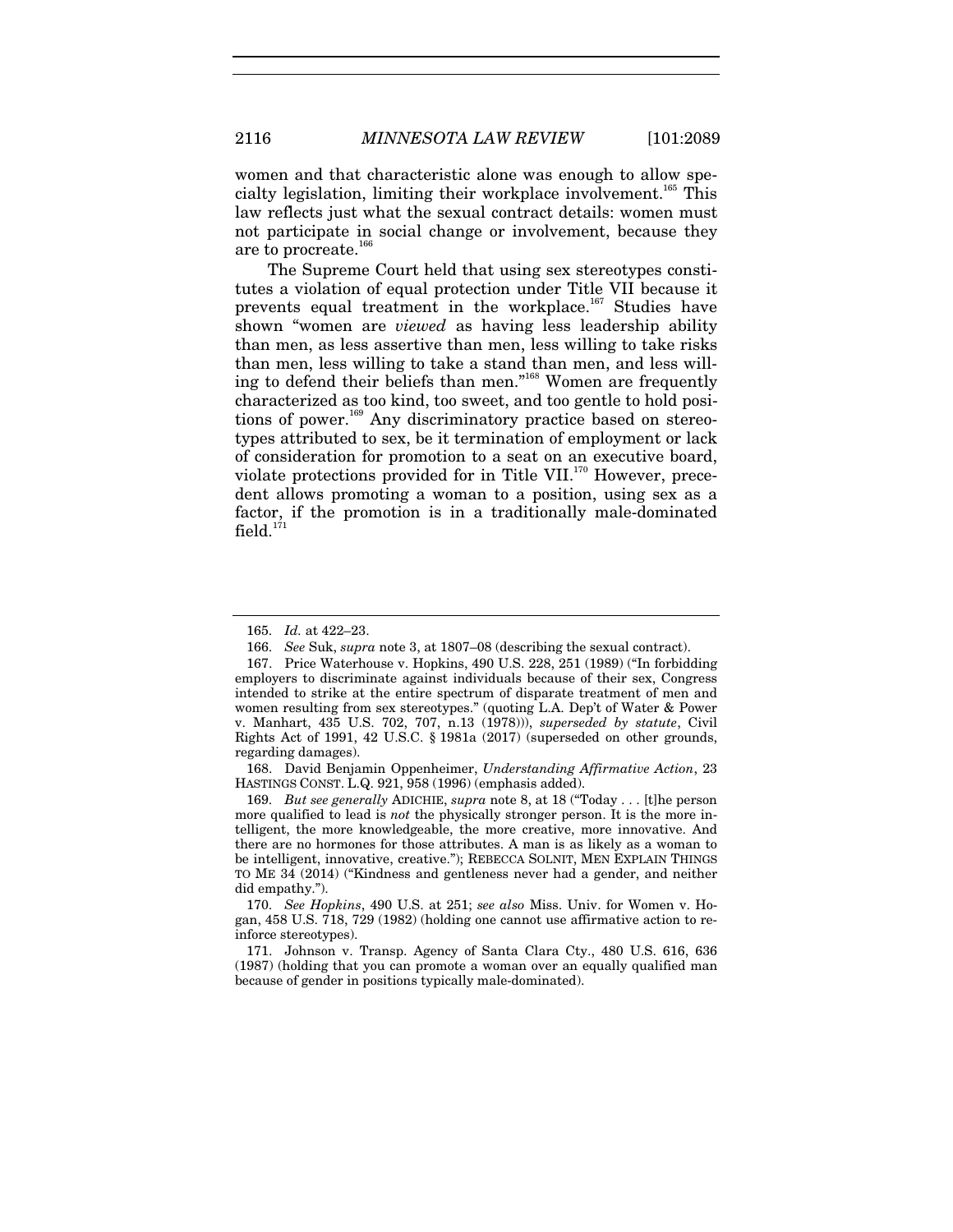# *c. Constitutional Affirmative Action Programs Promoting Women*

Determining whether a sex-based affirmative action program is constitutional is a burden-shifting process. Initially it is the adversely affected party's burden to show a prima face case that sex has been taken into account in making an employment decision.<sup>172</sup> Once this has been established, an employer must meet its burden by asserting proof of an affirmative action program.<sup>173</sup> If proof is shown, the burden shifts back to the employee to prove the employer's justification is pretextual and the program is invalid.<sup>174</sup>

To be valid, the affirmative action program must survive intermediate scrutiny.175 There must be some past discrimination against the advantaged sex, and the program must be factbased, not promoting stereotypes.176 The employer need not show their particular business has historically discriminated against a sex, but only needs to demonstrate imbalance in traditionally segregated jobs. $177$  To claim an imbalance reflecting an underrepresentation of women an employer may compare "percentage[s] of minorities or women in the employer's work force with the percentage in the area labor market . . . who possess the relevant qualifications."<sup>178</sup>

The Supreme Court has deemed an affirmative action program encouraging the promotion of women into a particular position of employment constitutional.<sup>179</sup> In *Johnson v. Transportation Agency*, the Transportation Agency set short-term goals for itself to revisit annually to provide accurate and achievable employment decisions.<sup>180</sup> The short-term goal in dispute was three women for the fifty-five expected openings in that particular position.<sup>181</sup> The Court found this program "did not unnec-

<sup>172.</sup> *See id.* at 626 (citing McDonnell Douglas Corp. v. Green, 411 U.S. 792, 802–03 (1973)).

<sup>173.</sup> *Id.*

<sup>174.</sup> *Id.*

 <sup>175.</sup> Contractors Ass'n of E. Pa., Inc. v. City of Phila., 6 F.3d 990, 1010 (3d Cir. 1993).

<sup>176.</sup> *See id.*

<sup>177.</sup> *See Johnson*, 480 U.S. at 630.

<sup>178.</sup> *Id.* at 632.

<sup>179.</sup> *Id.* at 641–42.

<sup>180.</sup> *Id.* at 636.

<sup>181.</sup> *Id.* (describing this goal as "modest . . . of about 6% for that category [or position]").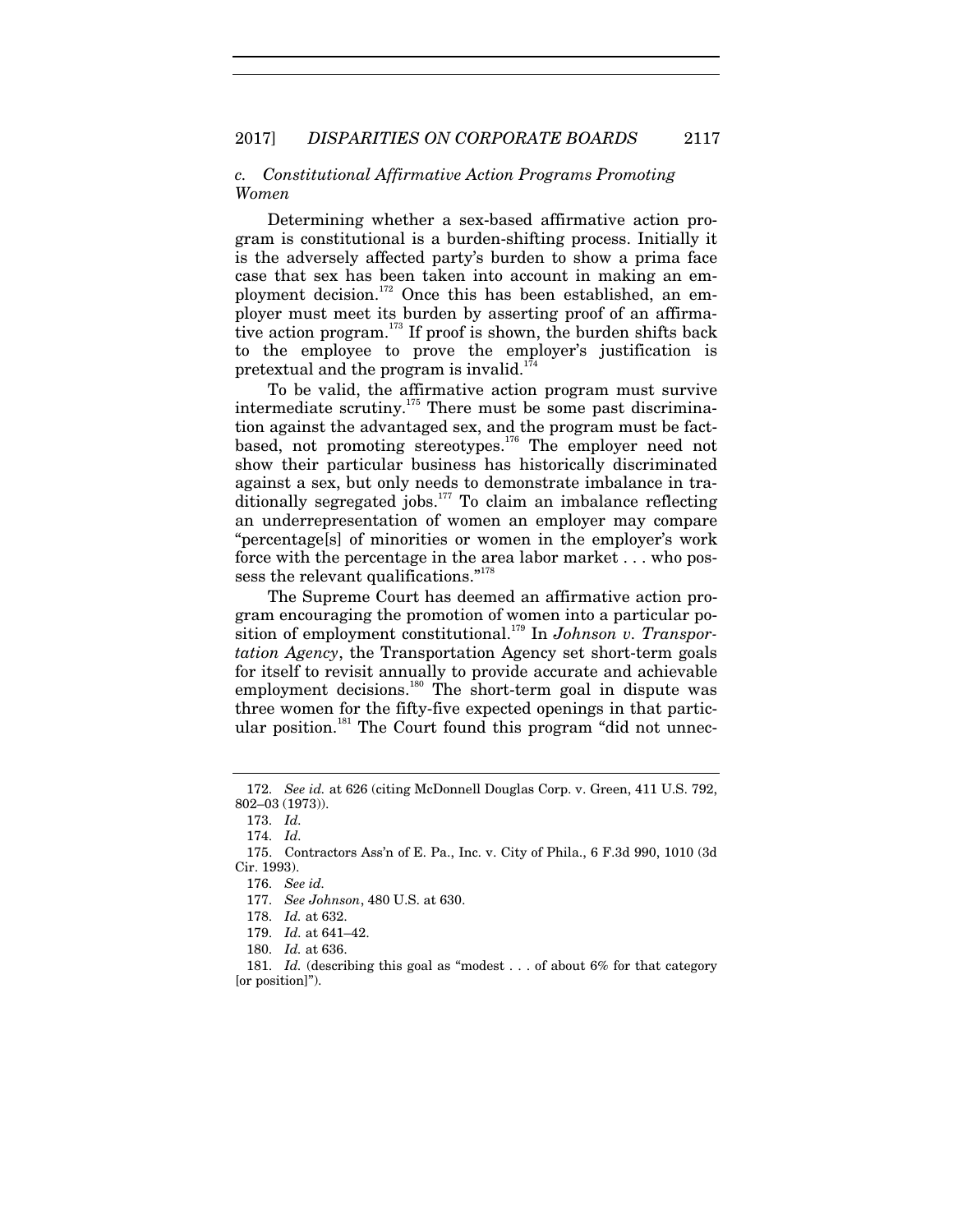essarily trammel male employees' rights or create an absolute bar to their advancement.<sup>"182</sup> Additionally, even though there were numerical goals, the Court found this program did not reduce to blind hiring, because it considered only qualified candidates for the positions.<sup>183</sup> This affirmative action program explicitly stated it was temporary; the Court discussed possible hesitations it may have if a program was to "maintain" a work force rather than "attain a balanced work force."<sup>184</sup> Thus, the Court held that an affirmative action program promoting women over men because of sex was constitutional because it was a short-term goal that did not unnecessarily trammel the rights of or absolutely ban the advancement of men, and only considered qualified applicants.<sup>185</sup>

One aspect consistently focused upon by the Court is that sex-based affirmative action programs cannot advance stereotypes.186 A clear example of this reasoning can be found in *Mississippi University for Women v. Hogan*. 187 In this case, a male applicant who was denied admission to the nursing program at the Mississippi University for Women brought suit arguing a Title VII violation.<sup>188</sup> The Court deemed the women-only nursing program unconstitutional.<sup>189</sup> The Court articulated the need to look into the program's purpose:

Although the test for determining the validity of a gender-based classification is straight forward, it must be applied free of fixed notions concerning roles and abilities of males and females . . . . Thus, if the statutory objective is to exclude or 'protect' members of one gender because they are presumed to suffer from an inherent handicap or to be innately inferior, the objective itself is illegitimate. $1$ <sup>\*</sup>

<sup>182.</sup> *Id.* at 617.

<sup>183.</sup> *Id.* at 637–38 (contrasting this program with others by stating that even though there are numerical goals, numerical goals do not always constitute quotas); *see, e.g.*, BENNETT, *supra* note 160, at 133 (providing an example of how some companies already do this: the production company required a blind application process for the newest *Star Wars* movie that required any list of possible writers, directors, actors, and producers to be representative of sex and race in the United States).

<sup>184.</sup> *Johnson*, 480 U.S. at 639 (emphasis omitted).

<sup>185.</sup> *Id.* at 637–42.

<sup>186.</sup> *See generally* HILLARY RODHAM CLINTON, LIVING HISTORY 140 (2003) ("Gender stereotypes . . . trap women by categorizing them in ways that don't reflect the true complexities of their lives.").

 <sup>187.</sup> Miss. Univ. for Women v. Hogan, 458 U.S. 718 (1982).

<sup>188.</sup> *Id.* at 720–21.

<sup>189.</sup> *Id.* at 733.

<sup>190.</sup> *Id.* at 724–25.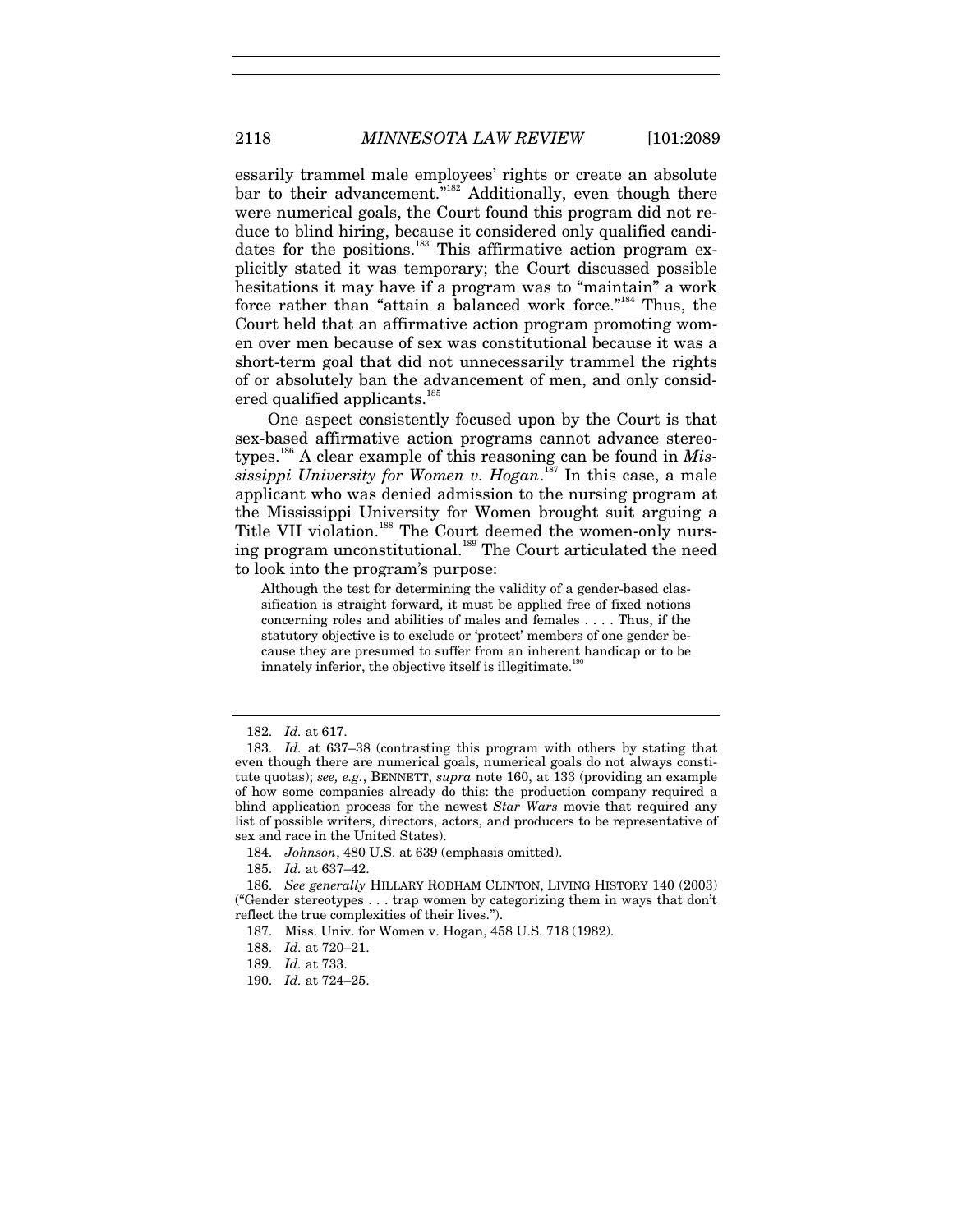The relationship between the means and the program's objective purpose are necessary to "assure that the validity of classification is determined through reasoned analysis rather than through the mechanical application of traditional, often inaccurate, assumptions about the proper roles of men and women."<sup>191</sup> The determined purpose for only allowing women was not one promoting a disadvantaged group in the field, because women were the dominant sex within that field of work. Thus, the Court determined this program only perpetuated stereotypical roles for men and women and violated Title VII of the Civil Rights Act of 1964.<sup>192</sup>

Affirmative action programs advancing the promotion of women can be constitutional under Title VII. Sex-based affirmative action programs can be constitutional because women are a protected class in certain circumstances.<sup>193</sup> A sex-based affirmative action program must survive intermediate scrutiny to be constitutional.<sup>194</sup> Intermediate scrutiny is easier for affirmative action plans to survive than the strict scrutiny required of race-based affirmative action programs, making it easier to create and implement constitutional sex-based affirmative action programs than race-based affirmative action programs.<sup>195</sup>

# D. STATISTICS OF GENDER REPRESENTATION IN THE UNITED **STATES**

As this Note has demonstrated, other countries have seen success in increasing female representation on corporate boards by enacting quota legislation or voluntary programs to require or incentivize companies to include more women in their highest level of leadership. The United States has neither legislation nor voluntary programs, and as this Section will explain, the statistics for female representation on corporate boards shows an increasing gap between the gender composition of the United States and foreign corporate boards. This Section first provides statistics for female representation on corporate boards in the United States. It then compares these statistics with the percentage of women on corporate boards in other na-

<sup>191.</sup> *Id.* at 725–26.

<sup>192.</sup> *Id.* at 733.

<sup>193.</sup> *See supra* Part I.C.2.

<sup>194.</sup> *See* Craig v. Boren, 429 U.S. 190 (1976) (holding that gender discrimination is evaluated under intermediate scrutiny rather than strict scrutiny).

 <sup>195.</sup> Regents of the Univ. of Cal. v. Bakke, 438 U.S. 265, 319–20 (1978).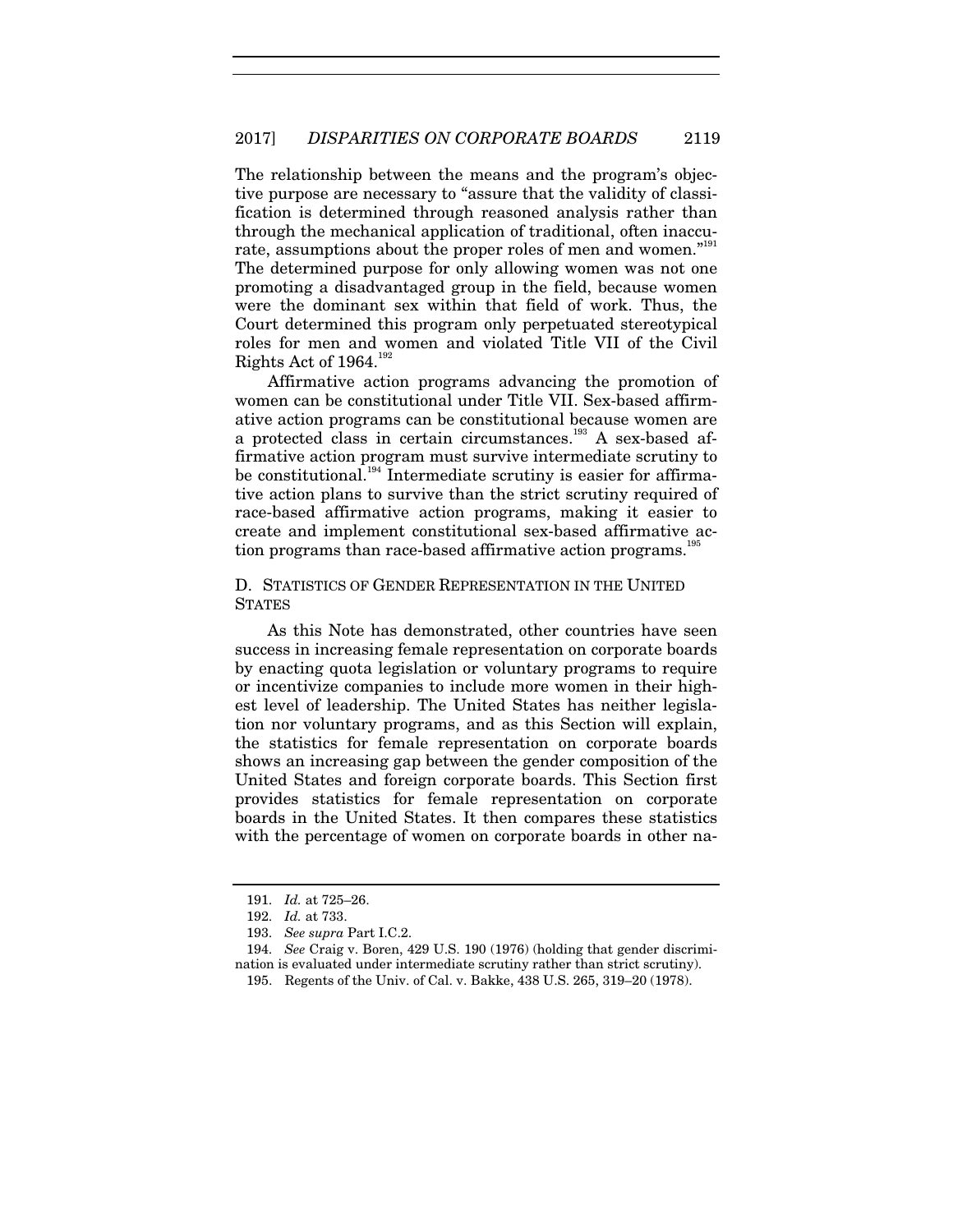tions, specifically nations that have enacted programs to correct corporate board sex disparities.

The population of the United States is just over fifty percent female.<sup>196</sup> Women earn nearly sixty percent of all undergraduate and masters degrees.<sup>197</sup> Women account for thirtyeight percent of masters in business and management degrees and thirty-six percent of masters in business administration degrees.<sup>198</sup> Women compose just over forty-seven percent of the workforce<sup>199</sup> and hold nearly fifty-two percent of all professional level jobs.<sup>200</sup> At S&P 500 companies in 2014, women composed forty-five percent of employees.<sup>201</sup> Yet, women hardly hold fourteen percent of executive board positions.<sup>202</sup>

In 1995, white men composed forty-three percent of the workforce, yet held ninety-seven percent of the top executive positions at the 1500 largest corporations in the United States.<sup>203</sup> This leaves only three percent for anyone who does not fall within the cross-section of identifying as male and white. In 2015, the numbers differ slightly. Of S&P 500 companies, just over fourteen percent of executive board members are female.204 Twenty-four women hold the highest executive board position, chief executive officer, out of the 500 positions available in S&P 500 companies.<sup>205</sup> Twenty-four out of 500 means roughly women hold five percent of CEO positions.<sup>206</sup> Women hold a larger percentage of seats on S&P 500 board of directors.

201. *Id.*

205. *Id.*

 <sup>196.</sup> JUDITH WARNER, CTR. FOR AM. PROGRESS, THE WOMEN'S LEADERSHIP GAP: WOMEN'S LEADERSHIP BY THE NUMBERS 1 (2015).

<sup>197.</sup> *Id.*

<sup>198.</sup> *Id.*

 <sup>199.</sup> *FFF: Women's History Month: March 2015*, U.S. CENSUS BUREAU, (Feb. 26, 2015), http://www.census.gov/newsroom/facts-for-features/2015/cb15 -ff05.html (citing in 2013, women composed 47.4% of the labor force in the United States).

 <sup>200.</sup> WARNER, *supra* note 196 (detailing women's involvement in leadership positions in many areas of business and politics).

 <sup>202.</sup> Egan, *supra* note 11. Looking at the Fortune 500 companies instead of the S&P 500, statistics show women held 11.7% of board seats in 2000 and held 16.9% in 2013. *Id.*

 <sup>203.</sup> Oppenheimer, *supra* note 168, at 967 (citing AFFIRMATIVE ACTION REVIEW: REPORT TO THE PRESIDENT 23 (1995)).

 <sup>204.</sup> Egan, *supra* note 11.

 <sup>206.</sup> Matt Egan & Sophia Ordonez, *How Many Women Are in the C-Suite?*, CNN MONEY, http://money.cnn.com/infographic/investing/female-ceo

<sup>-</sup>leadership/?iid=EL (last visited March 31, 2017) (providing a list of companies with women as CEO).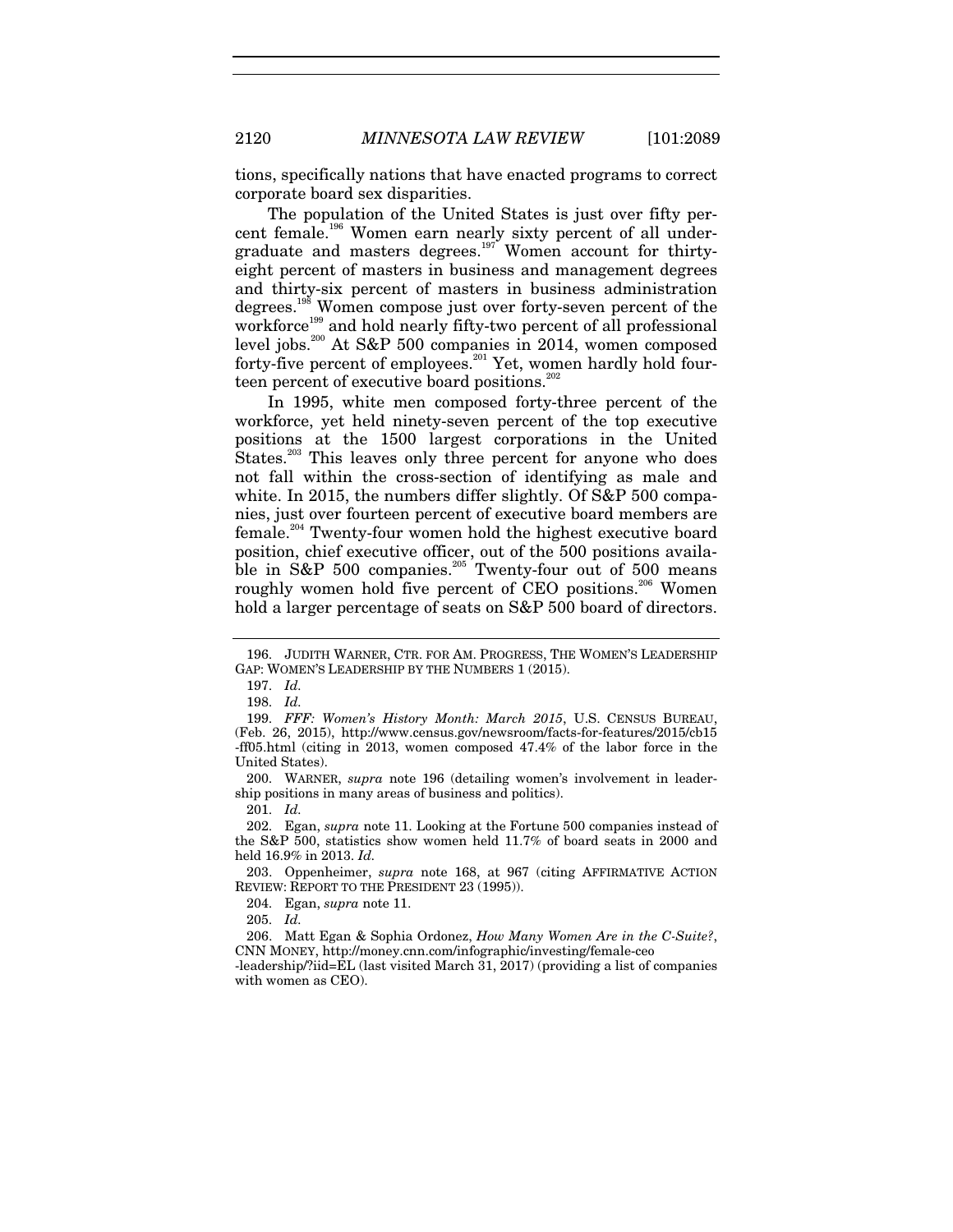Based on proxy statements submitted by S&P 500 companies in 2015, women held 19.9% of the board seats.<sup>207</sup> If leadership that is representative of their workforce is what companies are striving for, the United States has a long way to go.

In a global comparison of the percentage number of women on corporate boards, the United States is tied with Australia for tenth place.<sup>208</sup> Norway, France, and the United Kingdom, all countries with either a quota or a voluntary program, are ranked higher than the United States.<sup>209</sup>

# II. AFFIRMATIVE ACTION, QUOTAS, AND THE DISRUPTIVE PRESENCE OF INEQUALITY IN BOARD ROOMS

For some, removing sex-based stereotypes in modern social thought and promoting leadership that is representative of the workforce may be the underlying goal of having more women on executive boards. For others, more business-focused, the primary goal may be to make business the most efficient, money-making machine it can be. Luckily for both groups, having women on corporate executive boards is a means to reach both ends. This Part displays the benefits companies have experienced after introducing women to their corporate boards. Then, this Part reiterates how programs established by individual employers to promote female representation on corporate boards are constitutional. Lastly, this Part addresses counterarguments on the benefits of female involvement on corporate boards and affirmative action generally.

<sup>207.</sup> *2015 Catalyst Census: Women and Men Board Directors*, CATALYST (June 14, 2016), http://www.catalyst.org/knowledge/2015-catalyst-census -women-and-men-board-directors.

 <sup>208.</sup> Ben Rooney, *Best and Worst Countries for Women on Corporate Boards*, CNN MONEY (Jan. 13, 2015), http://money.cnn.com/2015/01/13/news/ companies/women-corporate-board-global (using a Catalyst study's data pool, the United States has 19.2% female representation on corporate boards of directors).

<sup>209.</sup> *Id.*; *see also* WARNER, *supra* note 196, at 4 ("In private-sector women's leadership . . . the United States ranks number four in women's economic participation and opportunity on the World Economic Forum's 2014 Gender Gap Index of 142 countries . . . [b]ut in the public sector . . . the United States lags far behind many countries.").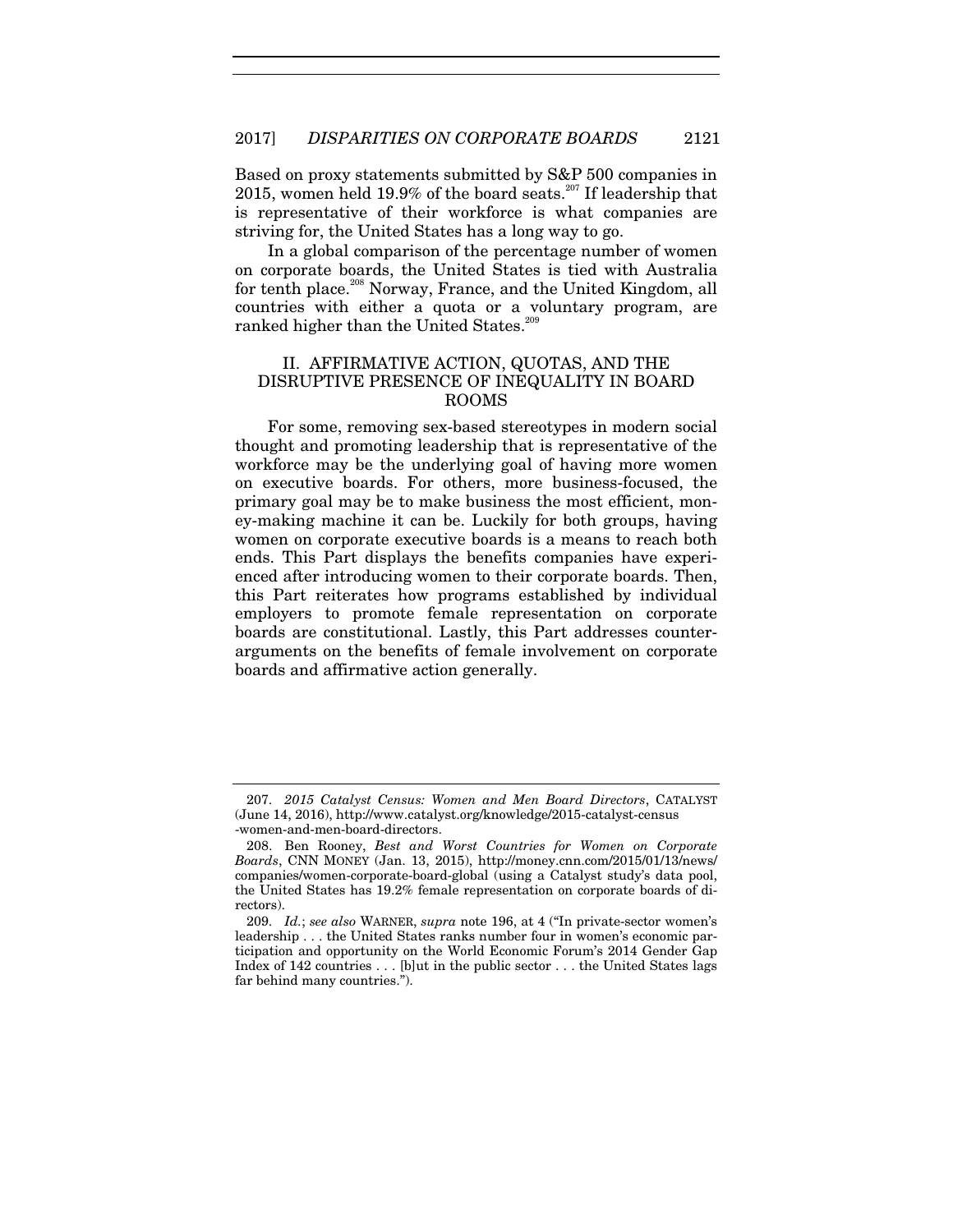A. WHY WOMEN? BENEFITS OF A GENDER DIVERSE EXECUTIVE BOARD

While it may be easy to discredit an argument that stereotypes all women to have the same characteristics, $210$  it is more difficult to discredit statistics. In 2015, women only accounted for approximately nineteen percent of corporate directors and fourteen percent of corporate officers in S&P 500 companies in the United States.<sup>211</sup>

Reducing the sex disparity is not only good from a social or cultural perspective. In the United States, "the 'business case' for diversity is the proposition that diversity in a firm . . . will enhance the company's bottom line, measured primarily by shareholder value."<sup>212</sup> Many observable business benefits are consequential to having more women present on the executive board, such as corporate social responsibility, improved financial performance, and an increase of women in upper-level, nonboard, positions.<sup>213</sup> Companies with both men and women on their executive boards have statistically contributed more to philanthropies and donated more money to charities.<sup>214</sup> Over a

<sup>210.</sup> *See* DOUGLAS M. BRANSON, NO SEAT AT THE TABLE: HOW CORPORATE GOVERNANCE AND LAW KEEP WOMEN OUT OF THE BOARDROOM 65 (2007) ("[W]omen are criticized . . . for being timid or emotional . . . for harsh, overly assertive conduct; for excessive zeal and loyalty to the company; and for unrelenting pursuit of perfectionism by their subordinates as well as themselves."); Egan, *supra* note 11 (stating that women are "very good at multitasking, have a sixth sense with people, are nurturing and service-oriented" (quoting Maggie Wilderotter, past CEO of Frontier Communications)); Horn, *supra* note 75 (providing examples of advice often given to women to succeed in maledominated professions, such as "push forward rather than shrinking back while approaching childbearing years [and] be more assertive").

<sup>211.</sup> *See 2015 Catalyst Census: Women and Men Board Directors*, *supra*  note 18; Kimberly Gladman et al., *Women on Boards in the Americas*, CATA-LYST (May 31, 2013), http://www.catalyst.org/knowledge/women-boards -americas (showing in 2013, women held sixteen percent of corporate board positions); Rachel Soares et al., *Fortune 500 Executive Officer Positions Held by Women*, CATALYST (Dec. 10, 2013), http://www.catalyst.org/knowledge/ fortune-500-executive-officer-positions-held-women (stating women held 14.6% of executive officer positions in Fortune 500 companies in 2013).

 <sup>212.</sup> Suk, *supra* note 3, at 1805; *see also* David B. Wilkins, *From "Separate Is Inherently Unequal" to "Diversity Is Good for Business": The Rise of Market-Based Diversity Arguments and the Fate of the Black Corporate Bar*, 117 HARV. L. REV. 1548, 1553 (2004) ("If American business is to continue to expand and prosper in a competitive global economy . . . then [American corporations] must have access to a substantial pool of talented minorities. . . . Diversity . . . is not only 'good for business,' it is essential.").

 <sup>213.</sup> Weisul, *supra* note 18.

 <sup>214.</sup> Soares et al., *supra* note 211.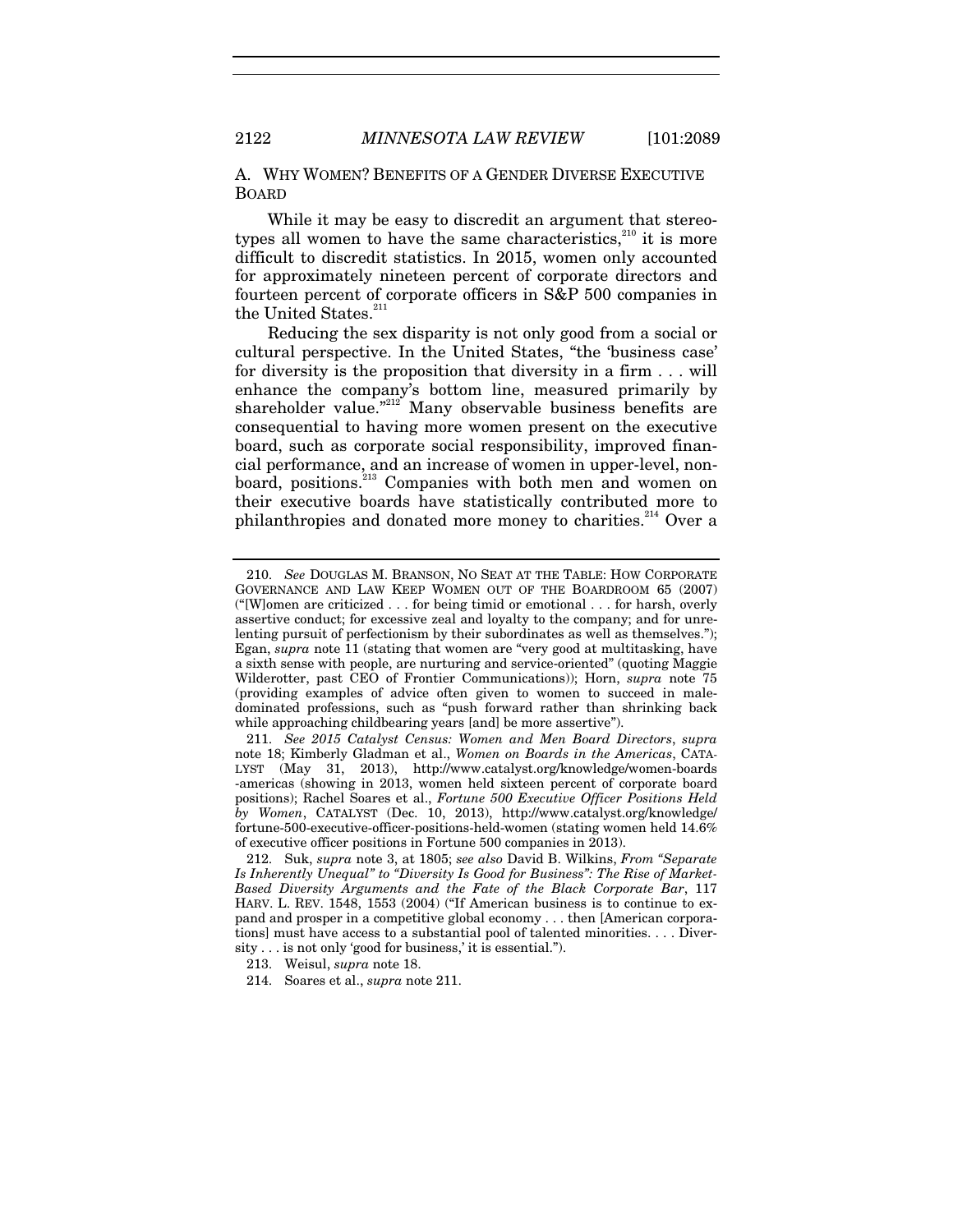span of five years, companies with women on their corporate executive boards outperformed companies with two or fewer women on their board by eighty-four percent on returns on sales, sixty percent on return on invested capital, and forty-six percent on return on equity.<sup>215</sup> Studies show that companies that have corporate executive boards that include women in their composition tend to have a smaller pay disparity between men and women.<sup>216</sup> Additionally, it has been reported, "With more women on boards, a wider range of insight, perspectives, and experiences are brought to bear on the issues a board faces."<sup>217</sup> Companies on the S&P 500 with female members on their board of directors are more likely to have equity-based compensation for directors, representing the interests of shareholders over those of individual directors.218 A study by *Harvard Business Review* reported that if there was parity between the sexes in the workplace, the United States economy would earn approximately \$4.3 trillion more between 2016 and 2025, and \$2.1 trillion more by 2025 if all companies in the United States matched the company with the fastest progress to parity.<sup>219</sup>

Not only does allowing women a seat at the executive board table take a step in the right direction for antidiscriminatory employment and a more representative leadership body, it has been proven to produce impressive business

 218. Renee B. Adams & Daniel Ferreira, *Women in the Boardroom and Their Impact on Governance and Performance*, 94 J. FIN. ECON. 291, 301–03 (2009).

 219. Kweilin Ellingrud et al., *How Reducing Gender Inequality Could Boost U.S. GDP by \$2.1 Trillion*, HARV. BUS. REV. (Apr. 12, 2016), https://hbr.org/ 2016/04/how-reducing-gender-inequality-could-boost-u-s-gdp-by-2-1-trillion.

 <sup>215.</sup> Nancy M. Carter & Harvey M. Wagner, *The Bottom Line: Corporate Performance and Women's Representation on Boards (2004–2008)*, CATALYST (Mar. 1, 2011), http://www.catalyst.org/knowledge/bottom-line-corporate -performance-and-womens-representation-boards-20042008.

 <sup>216.</sup> Dammann, *supra* note 34, at 75 (showing women employed by companies with a woman CEO make ten to twenty percent more than women who work in companies with a male CEO).

 <sup>217.</sup> Weisul, *supra* note 18 (quoting Kris Byron, a professor at Syracuse University who examined 140 studies of board performance across thirty-five countries). Some may argue this statement is premised on stereotypes that women carry different personality traits because of their gender. As previously discussed, the Court has emphasized stereotyping is wrong; however, not because it is not ever correct, rather, because it is sometimes wrong. *See general-* $$ ceeding requiring support for a son until he was twenty-one to help pay for his education, but only for a daughter until she was eighteen because a woman's role is not to continue her education, but to raise a family because stereotypically that is what women do).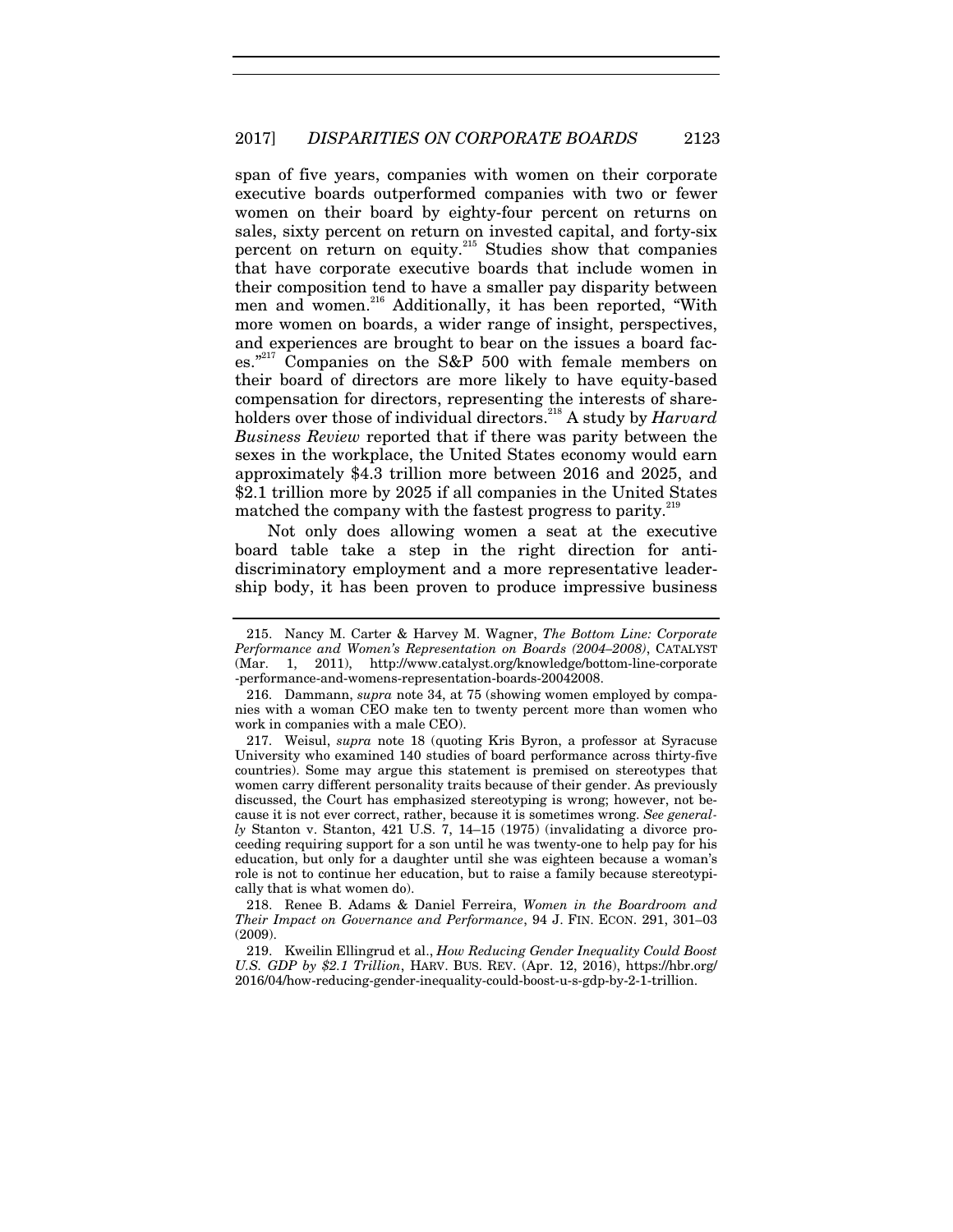benefits that possibly lead to fairer and more equal social policies.<sup>220</sup> Thus, whether a corporation's goal is to fight injustice and underrepresentation or to be more productive and make more money, adding women to its executive board is beneficial.

## B. SEX-BASED AFFIRMATIVE ACTION PROGRAMS ARE CONSTITUTIONAL AND SUCCESSFUL IN INCREASING THE NUMBER OF WOMEN IN LEADERSHIP POSITIONS

Despite the social and fiscal benefits to increasing female representation on corporate boards, United States companies have fallen behind foreign companies in achieving sex parity in executive boardrooms. Although the United States cannot adopt the gender quota requirements of other nations, sexbased affirmative action programs are an alternative, and constitutional, method to address this disparity. This Section reiterates the constitutionality of sex-based affirmative action programs. Then, it provides examples of domestic and international companies that instituted an affirmative action program and integrated more women into leadership positions.

As discussed in Part I, affirmative action programs instituted to combat sex discrimination are constitutional.<sup>221</sup> To survive intermediate scrutiny, the program proponents must show the program combats past discrimination and that it is factbased, rather than promoting gender stereotypes.<sup>222</sup> Throughout American jurisprudence, many sex-based affirmative action programs have been upheld.<sup>223</sup> Additionally, other effective sexbased affirmative action programs in the United States are not reviewable in case law, because they have not been challenged in a court of law.

At one point in time, sex-based affirmative action programs were accountable for helping roughly six million women retain and maintain employment.<sup>224</sup> An example of a global business

224. Sally Kohn, *Affirmative Action Has Helped White Women More than* 

<sup>220.</sup> *See* Suk, *supra* note 46, at 454–59 (discussing how gender quotas in France demonstrate that such quotas can lead to greater democratic policies).

<sup>221.</sup> *See supra* Part I.B.2.

<sup>222.</sup> *See* Contractors Ass'n of E. Pa., Inc. v. City of Phila., 6 F.3d 990, 1010 (3d Cir. 1993).

 <sup>223.</sup> For an example provided and described in this Note see, Johnson v. Transp. Agency of Santa Clara Cty., 480 U.S. 616, 636 (1987) (upholding a gender based affirmative action program because it promoted women into a field where their gender is underrepresented). *But see* Miss. Univ. for Women v. Hogan, 458 U.S. 718, 729 (1982) (holding the affirmative action program unconstitutional because it promoted gender stereotypes).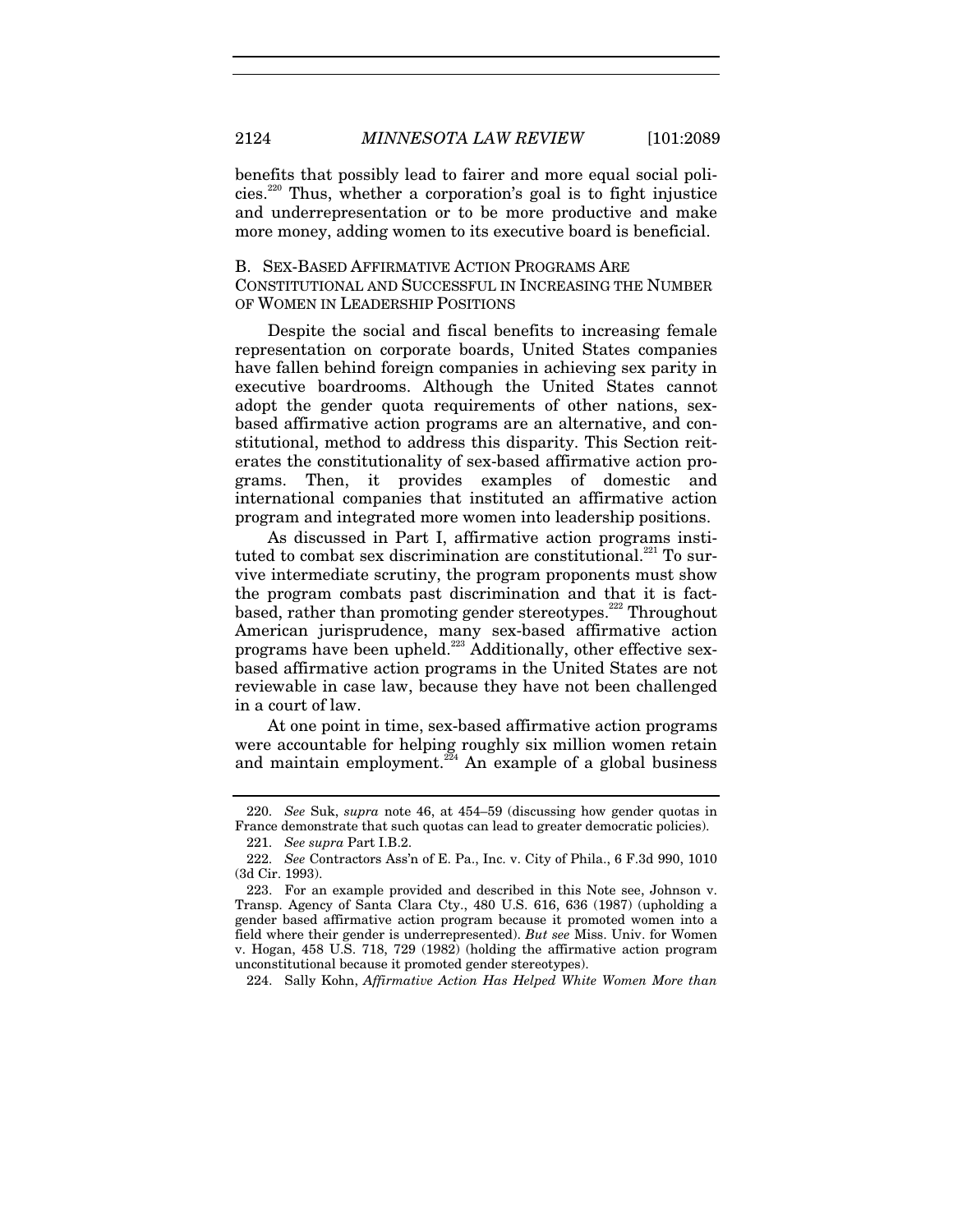that has been recognized for its successful sex-based affirmative action program is IBM.<sup>225</sup> Worldwide, women compose twenty-nine percent of IBM's workforce and twenty-five percent of their management.<sup>226</sup> While this does not speak directly to IBM's executive board makeup, it does show that affirmative action programs can help promote women into leadership positions. Once women are in important leadership positions, they can help implement policies that render a work environment more amenable to foster future female leaders. For example, IBM hosts meetings with its female executives from across the globe to formulate strategies that allow employees to realistically balance their work and lifestyle needs.<sup>227</sup> Two of the concerns addressed were the lack of female mentorship/networking and the difficulties surrounding childcare and the lack of flexible scheduling.<sup>228</sup> These conversations lead IBM to implement its Child Care Resource Referral System and a similar program for elder care, among other tools "not provid[ing] an advantage, but . . . eliminat[ing] the disadvantage" executive women  $\rm{face.}^{229}$ 

Thus, not only are sex-based affirmative action programs constitutional, they have been utilized to promote women leaders into positions of power. As can be observed in the successful IBM program, once women leaders are in the influential positions of executive power, policies can be instituted to maintain women leadership capabilities.

# C. BENEFITS PROVIDED THROUGH GENDER-BASED AFFIRMATIVE ACTION PROGRAMS OUTWEIGH THE ARGUMENTS AGAINST THEIR IMPLEMENTATION

Sex-based affirmative action, like any form of affirmative action, does not come without its fair share of criticism and

*Anyone: Their Successes Make the Case Not for Abandoning Affirmative Action, but for Continuing It*, TIME (June 17, 2013), http://ideas.time.com/2013/ 06/17/affirmative-action-has-helped-white-women-more-than-anyone.

<sup>225.</sup> *See generally Diversity & Inclusion*, IBM, http://www-03.ibm.com/ employment/us/diverse (briefly highlighting the diversity and affirmative action mission of IBM).

<sup>226.</sup> *Building an Equal Opportunity Workforce: Transforming the World*, IBM, http://www-03.ibm.com/ibm/history/ibm100/us/en/icons/equalworkforce/ transform.

<sup>227.</sup> *The Advancement of Women in IBM*, WORLD BANK, http://www .worldbank.org/html/extdr/pos00/pdfs/Women.pdf (last visited Mar. 31, 2017).

<sup>228.</sup> *Id.*

<sup>229.</sup> *Id.*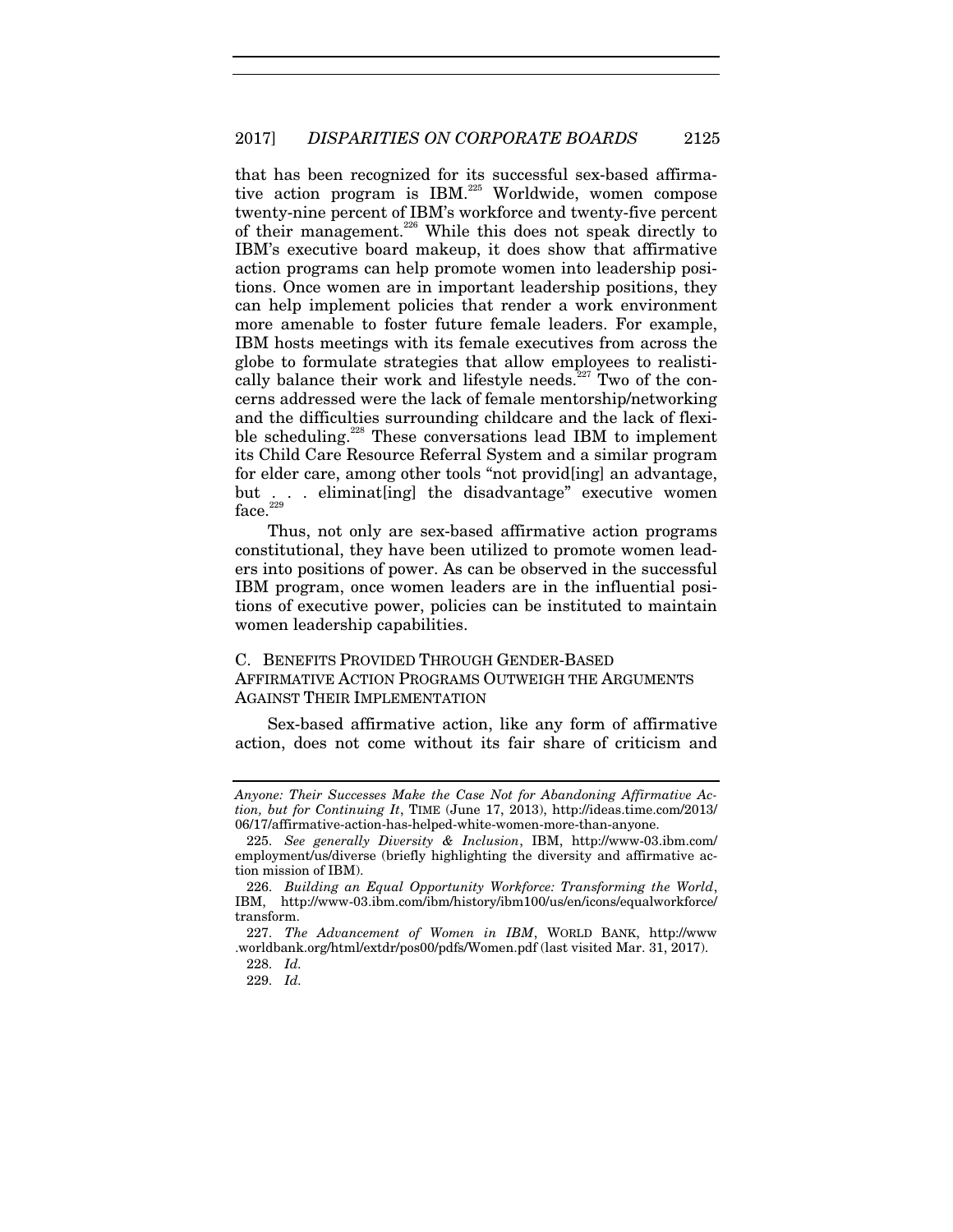concerns. This Section discusses a few of the criticisms surrounding affirmative action programs created to combat sexbased discrimination. While these criticisms do exist and may have some merit, this Note argues that the benefits such constitutionally permitted programs provide far outweigh any of the below-mentioned apprehensions.

An argument against the creation of affirmative action as a stepping-stone for equality is that affirmative action encourages separatism.<sup>230</sup> The argument is that by focusing on the differentiating characteristic, such a program emphasizes that the specified group of people are unable to succeed on their own. $^{231}$ A similar argument was used against the implementation of race-based affirmative action programs under the Civil Rights Act of 1964, for example in Title VI and Title VII.<sup>232</sup> The purpose of these programs was to eliminate additional barriers facing groups of people who historically were discriminated against; $^{233}$  however, the worry that affirmative action programs promote the separation of these groups still exists and is widely debated.<sup>234</sup> The view this Note supports—the view that the majority of the Supreme Court holds—is that affirmative action is necessary and constitutional in combatting discrimination and promoting those who are disadvantaged because of the history of discriminatory practices.<sup>235</sup>

One counterargument to this Note's stance is that affirmative action programs for women in executive board positions

<sup>230.</sup> *See* Regents of the Univ. of Cal. v. Bakke, 438 U.S. 265, 319–20 (1978). 231. *Id.* at 298; *see also* United Jewish Orgs. of Williamsburgh, Inc. v. Carey, 430 U.S. 144, 173–74 (1977).

 <sup>232.</sup> *See Bakke*, 438 U.S. at 298 ("[P]referential programs may only reinforce common stereotypes holding that certain groups are unable to achieve success without special protection based on a factor having no relationship to individual worth."); Andrew F. Halaby & Stephen R. McCallister, *An Analysis of the Supreme Court's Reliance on Racial "Stigma" As A Constitutional Concept in Affirmative Action Cases*, 2 MICH. J. RACE & L. 235 (1996) (highlighting arguments that race-based affirmative action programs stigmatize the very groups they intend to protect).

<sup>233.</sup> *See* Lee, *supra* note 27 ("[T]he original purpose of Affirmative Action was to provide redress to [historically disadvantaged groups].").

 <sup>234.</sup> Tanner Colby, *Affirmative Action Doesn't Work. It Never Did. It's Time for a Solution*, SLATE (Feb. 10, 2014), http://www.slate.com/articles/life/ history/features/2014/the\_liberal\_failure\_on\_race/affirmative\_action\_it\_s\_

time\_for\_liberals\_to\_admit\_it\_isn\_t\_working.html ("[T]he effect of affirmative action overall was to funnel upwardly mobile blacks into a separate employment pipeline.").

 <sup>235.</sup> Grutter v. Bollinger, 549 U.S. 306, 328 (2003) (holding an affirmative action program at a university constitutional).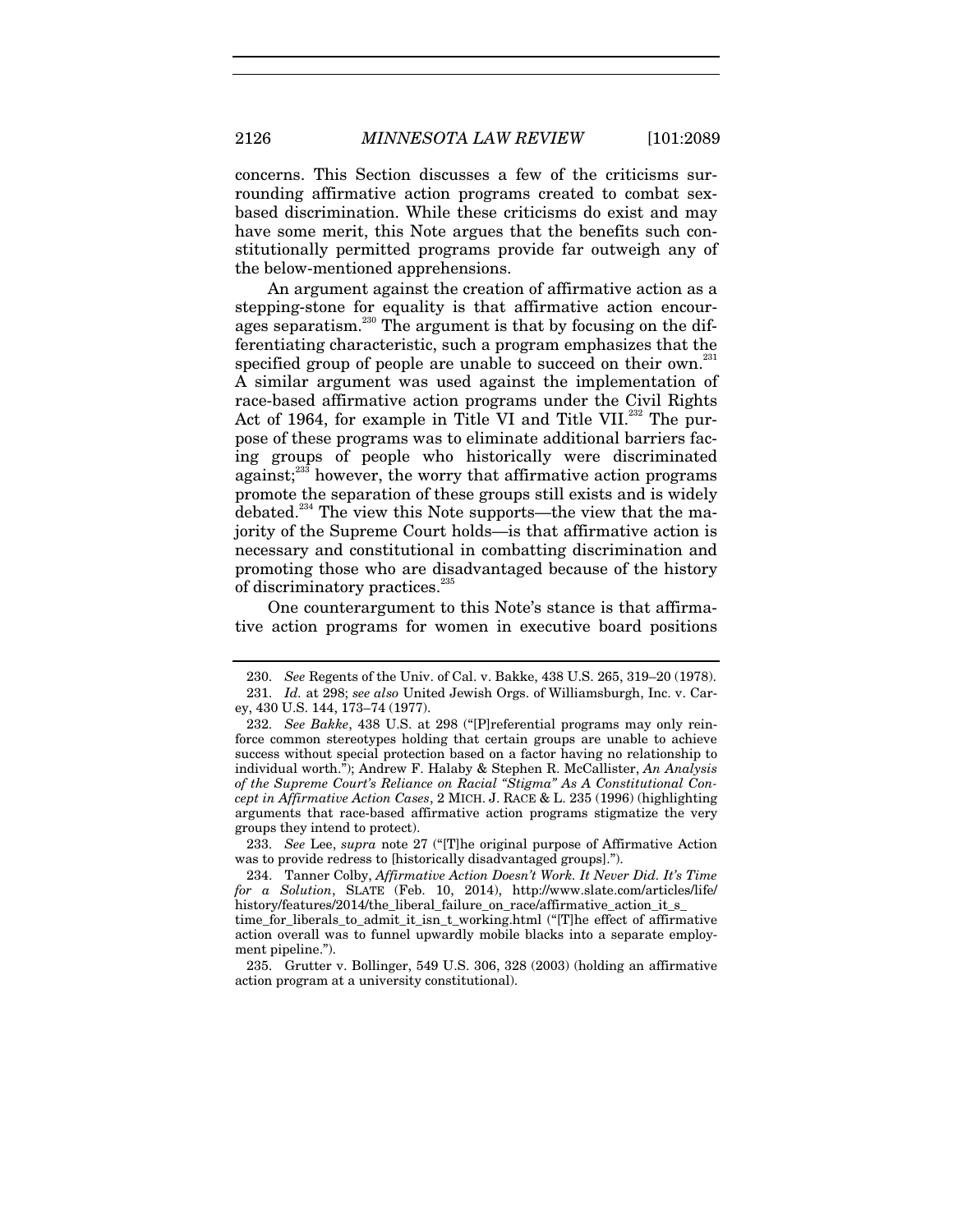lead to unnecessary initial costs to business. When Norway instituted a gender quota for women on executive boards, the initial business impact was negative: stock price at the introduction of the law decreased and did not immediately increase when the quota was implemented.<sup>236</sup> While implementation may have had initial monetary costs, Norwegian officials said the benefits of this legislation far surpass its monetary effects.237 The Norwegian Ministry of Children, Equality, and Social Inclusion supports the law because, "[i]f women make up more than half of university educated persons, but only seven percent of corporate directors, this would suggest that corporate boards are missing out on a significant pool of Norway's talent."238 Additionally, as discussed above, even though businesses may witness a brief drop in monetary gain, having an executive board where both sexes are represented provides long-term monetary benefits.<sup>239</sup>

Critics also argue that sex-based quotas or affirmative action programs producing similar effects lead to unqualified or under-qualified executive board members.<sup>240</sup> This argument is without merit. In order for an affirmative action program to be constitutional, to determine underrepresentation, it can only compare the seats available on the board to the number of qualified women in the field. $241}$  Thus, in the program's creation and application, it can only consider women who are qualified, alleviating this fear. Additionally, it would be a detriment to a business's interest to institute a program that would lead to incompetent executive representation. It would be in the best interest of the business that instituted the program to seek out the best candidates for the job. Participating in an affirmative action program may require a business to look beyond its normal applicant pool, but not necessarily outside of its internal employees, and definitely not outside of the qualified applicants in the field.

 <sup>236.</sup> Kenneth R. Ahern & Amy K. Dittmar, *The Changing of the Boards: The Impact on Firm Valuation of Mandated Female Board Representation*, 127 Q.J. ECON. 137, 159–60 (2012).

 <sup>237.</sup> Suk, *supra* note 46.

<sup>238.</sup> *Id.* at 452.

 <sup>239.</sup> Carter & Wagner, *supra* note 215.

 <sup>240.</sup> Ahern & Dittmar, *supra* note 236, at 145.

<sup>241.</sup> *See* Johnson v. Transp. Agency of Santa Clara Cty., 480 U.S. 616, 631–32 (1987).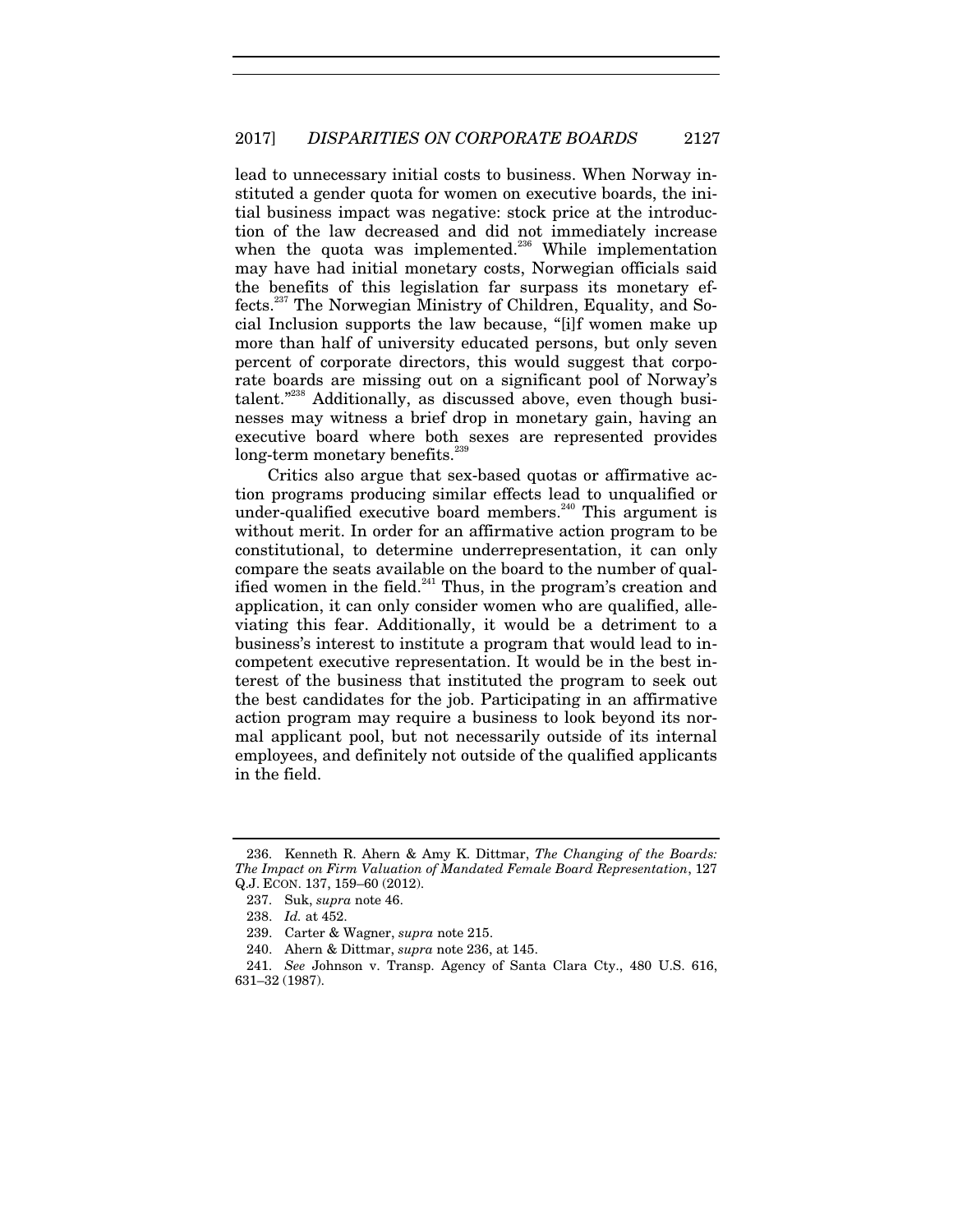The last counterargument is what is known as the 'opt-out' argument. Some argue that women choose not to hold executive board positions because they are simply too demanding and do not align with the family-based focus women have; in other words, women do not want to be executive board members.<sup>242</sup> Setting aside the stereotyping surrounding this discussion, it would be inaccurate to argue that this argument is entirely untrue. Some women choose to stay at home with their children or to move to a less demanding job because they want to.<sup>243</sup> Not all women on the management and executive track have this mindset, however. To deny the promotion of sex-based affirmative action plans because "women do not want to be executives" is promoting the sexual contract and the continuation of sexbased discriminatory employment practices.<sup>244</sup> Companies, like IBM, have taken and should continue to enact the necessary policies that allow women to choose to "opt-out" but do not force them out.<sup>245</sup> If the reason women are not represented on executive boards is truly because they are opting out, then the data will continue to reflect the numbers present today once affirmative action programs are implemented, nullifying this counterargument.

# III. AFFIRMATIVE ACTION IS A CONSTITUTIONAL ALTERNATIVE TO QUOTAS, PRODUCING A SIMILAR OUTCOME IN COMBATING INEQUALITY

For any change in the composition of executive boards to occur, Americans must recognize women are underrepresented. Then, society must believe this underrepresentation is problematic. Once people of the United States recognize the problem, then our society will be open to a solution. While this may sound rudimentary, it is critical to note that discussion of gender quotas sprouted internationally after public discussions articulated disgust at the fact that women are underrepresented in leadership roles in the business world, especially on corpo-

<sup>242.</sup> *See* Judith Warner, *The Opt-Out Generation Wants Back in*, N.Y. TIMES (Aug. 7, 2013) http://www.nytimes.com/2013/08/11/magazine/the-opt -out-generation-wants-back-in.html.

<sup>243.</sup> *Id.*

<sup>244.</sup> *See* Suk, *supra* note 3, at 1807–08 (detailing the social contract and historical discriminatory practices to keep women in the caretaker role).

<sup>245.</sup> *See Building an Equal Opportunity Workforce: Transforming the World*, *supra* note 226.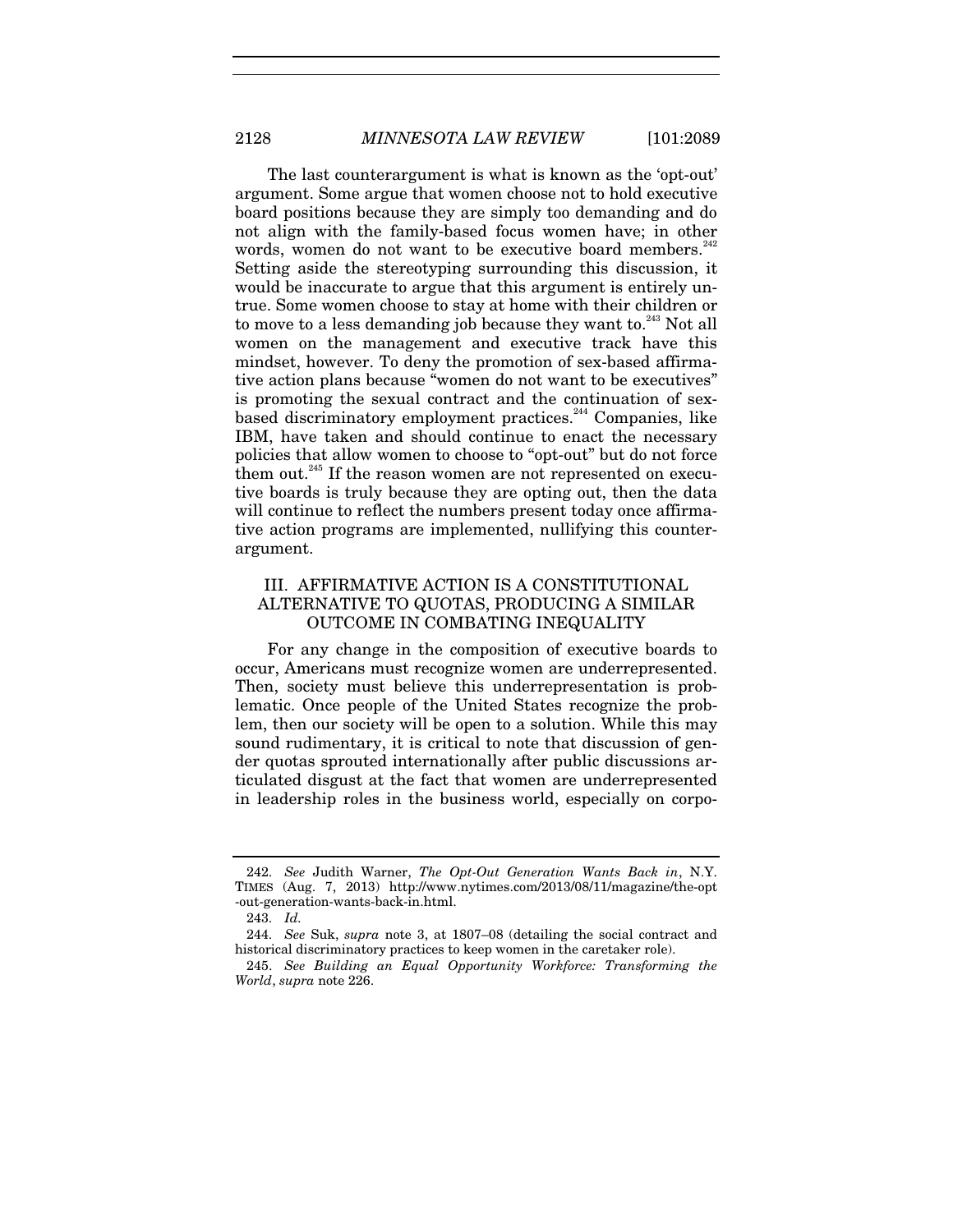rate boards.<sup>246</sup> Recent topics of public concern in the United States include conversations surrounding equal pay for men and women, but there is not the same debate surrounding the lack of female representation in top leadership positions.<sup>247</sup> If we look strictly to the international models, it is apparent that without an initial public discussion, change will not occur in the United States.

Anti-quota and anti-affirmative action discussion remains unaltered today from what it was in its initial application; whether the discussion revolves around race or sex, some people are wary that unqualified people will be promoted *simply* because of a physical characteristic.<sup>248</sup> There is an uncomfortable dichotomy: "No one wants to be seen as the token female who only got a role because of a quota, but there's also acknowledgement that the pace of change is too slow."249 Something has to change to help establish equal representation, but

<sup>246.</sup> *See generally* Rosenblum & Roithmayr, *supra* note 36 (showing conservative and liberal perspectives in conversation surrounding the creation of gender quotas in France); Totten, *supra* note 33, at 29–44 (showcasing conversation surrounding the European directive for gender quotas and gender equality in Europe); Rachel A. Van Cleave, *Luogo E Spazio, Place and Space: Gender Quotas and Democracy in Italy*, 42 U. BALT. L. REV. 329 (2013) (highlighting the necessity of promoting women in Italy before the national creation of gender quotas).

 <sup>247.</sup> Nolan Feeney, *Jennifer Lawrence on Pay-Gap Essay Backlash: 'Thank You For Proving My Point*,*'* TIME (Nov. 25, 2015), http://time.com/4126967/ jennifer-lawrence-pay-gap-essay-backlash (describing the backlash actress Jennifer Lawrence received after pointing out to the press how unfair it is that women do not get paid the same amount in the entertainment business and how they tend to not ask for more money when negotiating contracts).

<sup>248.</sup> *Compare Affirmative Action: Joint Oversight Hearings Before the Subcomm. on Civil & Constitutional Rights of the H. Comm. on the Judiciary and the Subcomm. on Emp't Opportunities of the H. Comm. on Educ. & Labor*, 99th Cong. 337 (1985) (statement of Julius LeVonne Chambers, Director-Counsel, NAACP Legal Defense & Educational Fund) ("[A]ffirmative action does not mean admitting or hiring unqualified or less meritorious candidates."), *with* Horn, *supra* note 75 ("The principle of equal protection under the law . . . has a lot going for it, and quotas, even when set internally, are one hell of a mess where equal protection is concerned. Though the aim is to correct an injustice, and the assumption is that the highly qualified women who have previously been passed over will now get the jobs they, by merit, deserve, that's not necessarily the way it plays out.").

 <sup>249.</sup> Egan, *supra* note 11; *see also* CLARENCE THOMAS, MY GRANDFATHER'S SON 74–75 (2007) ("[A]ffirmative action (though it wasn't yet called that) had become a fact of life at American colleges and universities, and before long I realized that those blacks who benefited from it were being judged by a double standard. As much as it stung to be told that I'd done well in the seminary *despite* my race, it was far worse to feel that I was now at Yale *because* of it.").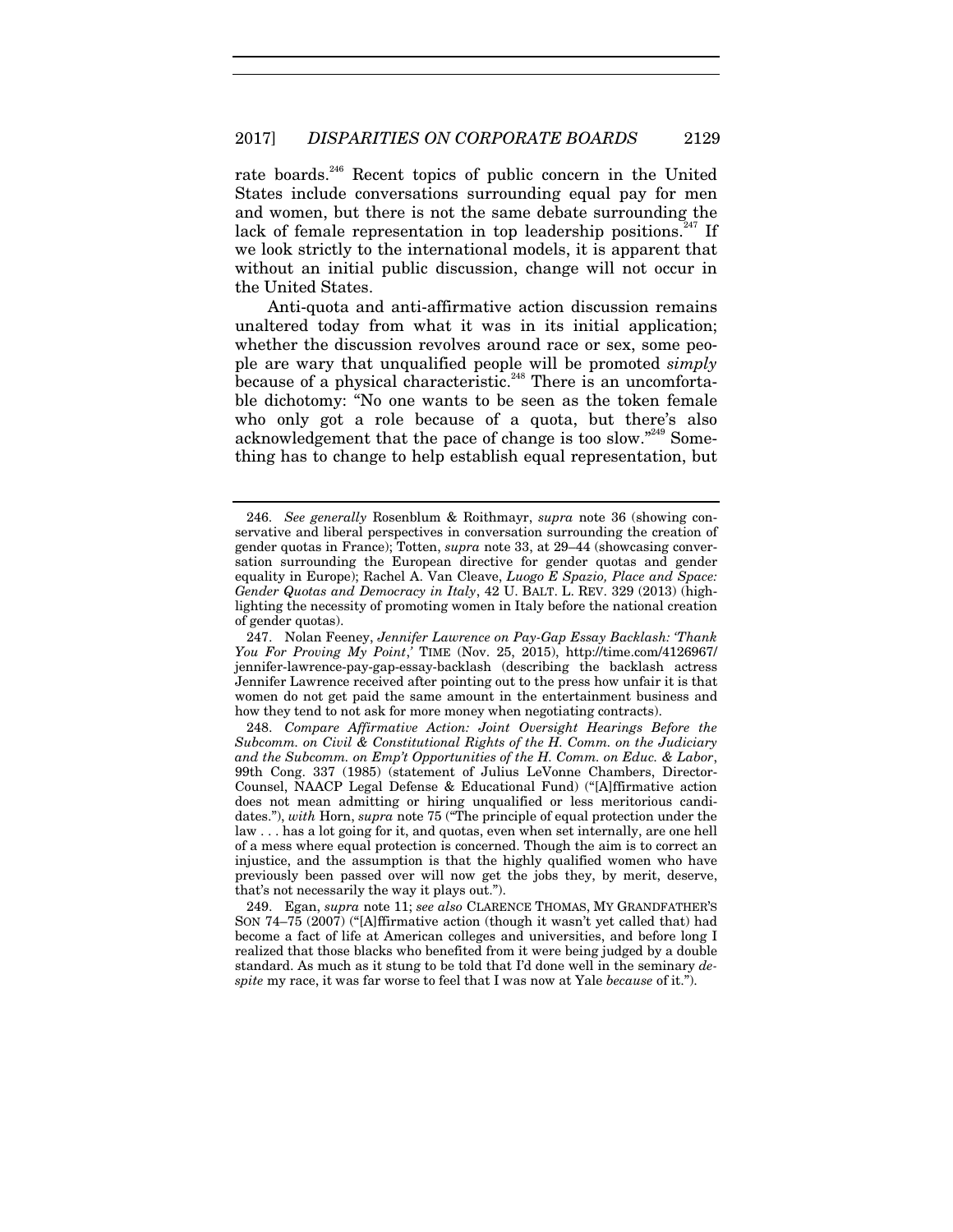anti-affirmative action fears remain ever-present in colloquial conversation around possible solutions. It is estimated that "at the current rate of change, it will take until 2085 for women to reach a parity with men in key leadership roles in the United States."<sup>250</sup> In 2085 it will be the Civil Rights Act of 1964's 121st birthday, which is far too long to wait to see parity of the sexes in business leadership roles.

This Part introduces a two-step solution to combating the inequality of sex representation on corporate executive boards. Section A showcases the first step in the program, a voluntary program promoting transparency and social responsibility, similar to the program established in the United Kingdom. Section B describes the second part of the plan, building on the voluntary program by adding an incentive to set an inclusionary target and establishing necessary mentoring programs. If properly structured and enforced by private businesses, such a program allowing and encouraging promotion of qualified women to executive boards would not only be constitutional, but essential to combat inequality and promote accurate representation of the sexes.

# A. ESTABLISHING A VOLUNTARY PROGRAM PROMOTING TRANSPARENCY AND SOCIAL RESPONSIBILITY

Encouraging corporations to be transparent about the composition of their executive boards and upper management positions could lead to corporations becoming socially responsible by way of more female representation on boards and in upper management. This effect is observable by the changes in corporate board make up after the release of the Zero List in  $2014.<sup>251</sup>$  The number of corporations with zero women on their board of directors shifted from fifty corporations in 2014 to eighteen in  $2015.^{252}$ 

If the United States makes corporate board composition transparency voluntarily, it is unlikely all companies will comply in a timely fashion, especially companies that currently have an entirely male executive board. It would be worthwhile

 <sup>250.</sup> WARNER, *supra* note 196, at 5 (detailing women's involvement in leadership positions in many areas of business and politics).

<sup>251.</sup> *See* Weisul, *supra* note 18.

<sup>252.</sup> *Id.* Nothing states that releasing the Zero List is the only reason or direct cause of the increase in female representation on corporate boards. However, nothing has been released to show the Zero List had no impact on the subsequent outcome.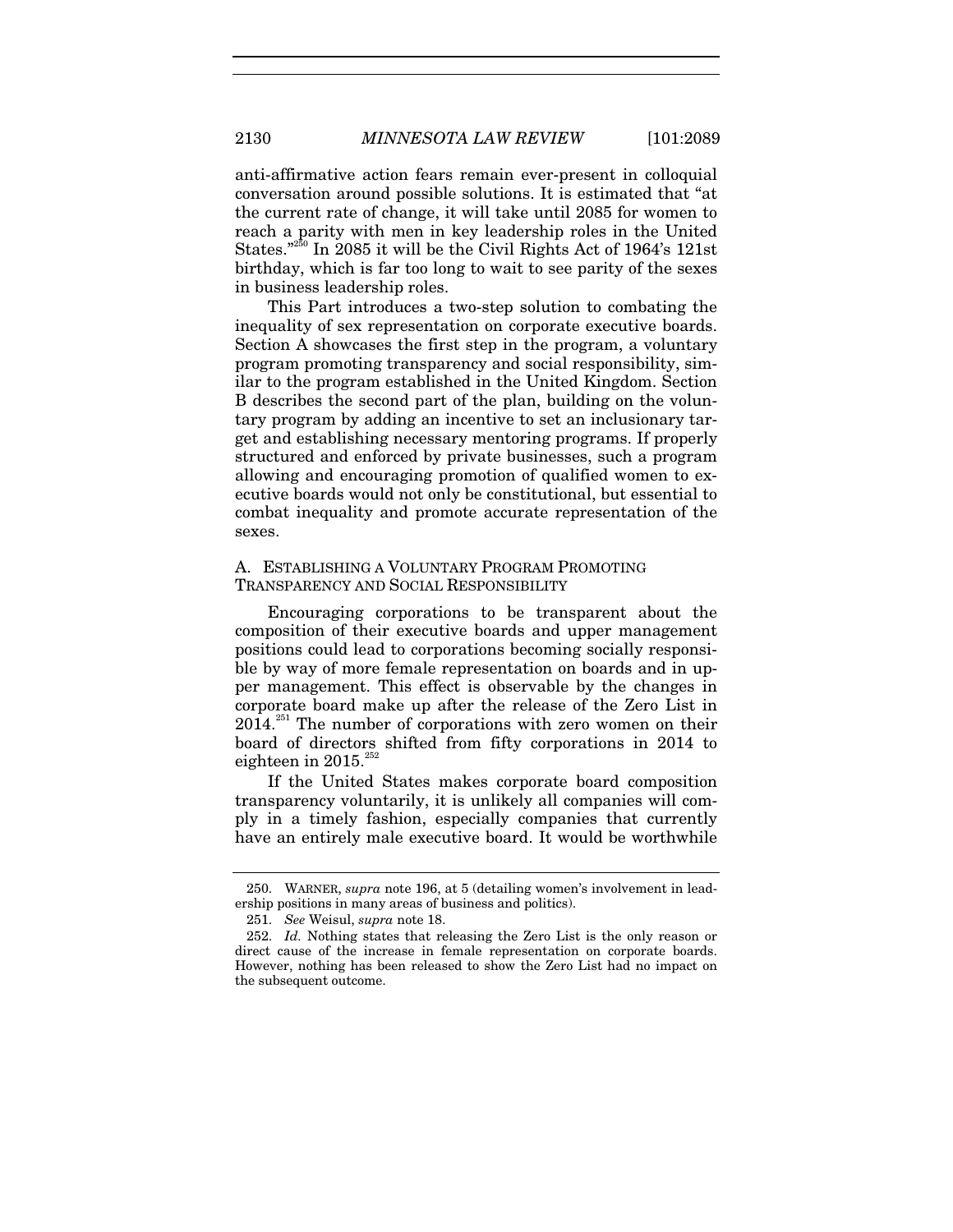to have the Equal Employment Opportunity Commission's (EEOC) periodic reports produced even more publically than they are now.<sup>253</sup> The data encompassed in the EEOC's reports is critical to showing trends in female employment in public industry and would be a valuable tool in increasing transparency.254 Non-profit organizations, like Catalyst, could also assist in the mass distribution of this information.<sup>2</sup>

A voluntary program, similar to what is promoted by the 30 Percent Club in the United Kingdom, may have a chance for success in the United States.<sup>256</sup> In fact, the 30 Percent Club has a chapter in the United States. $257$  Currently, there are sixty-six board members and CEOs in the United States that are members of the 30 Percent Club.<sup>258</sup> The goal established by the 30 Percent Club is to have women constitute thirty percent of executive board directors on S&P 100 boards by the end of 2020.<sup>259</sup> A few companies currently partnered with the United Kingdom voluntary program are: Berkshire Hathaway, Cisco, Citigroup, Deloitte LLP, Kate Spade, and Coca Cola.<sup>260</sup> This branch of the 30 Percent Club has established a mentorship program and coordinates events to promote its mission.<sup>261</sup>

To bolster the effects of the voluntary affirmative action program, the EEOC should release two consistent, widely pub-

<sup>253.</sup> *See Job Patterns for Minorities and Women in Private Industry (EEO-1)*, U.S. EQUAL EMP'T OPPORTUNITY COMM'N, http://www.eeoc.gov/eeoc/ statistics/employment/jobpat-eeo1/index.cfm (last visited Mar. 31, 2017) (providing reports for the minority and female trends in employment status in private industry).

 <sup>254.</sup> If it is shown, especially in the first few years of pushing an equal representation initiative in private industry, that more research is necessary than what is currently being provided by the EEOC, Congress can always commission additional research to be conducted and presented by the Congressional Research Service. *See About CRS*, LIB. CONGRESS, http://www.loc.gov/crsinfo/ about (last visited Mar. 31, 2017).

 <sup>255.</sup> For an overview of the Catalyst organization, see *supra* note 14 and accompanying text.

<sup>256.</sup> *What We Do*, 30 PERCENT CLUB, https://30percentclub.org/about/what -we-do (last visited Mar. 31, 2017) (describing initiatives to increase women's involvement in business).

<sup>257.</sup> *See About*, 30 PERCENT CLUB, https://us.30percentclub.org/about (last visited Mar. 31, 2017) (detailing the programs available in the United States).

<sup>258.</sup> *Id.*

<sup>259.</sup> *Id.*

<sup>260.</sup> *Id.*

<sup>261.</sup> *Cross Company Mentoring Program*, 30 PERCENT CLUB, https://us .30percentclub.org/initiative/cross-company-mentoring-program (last visited Mar. 31, 2017).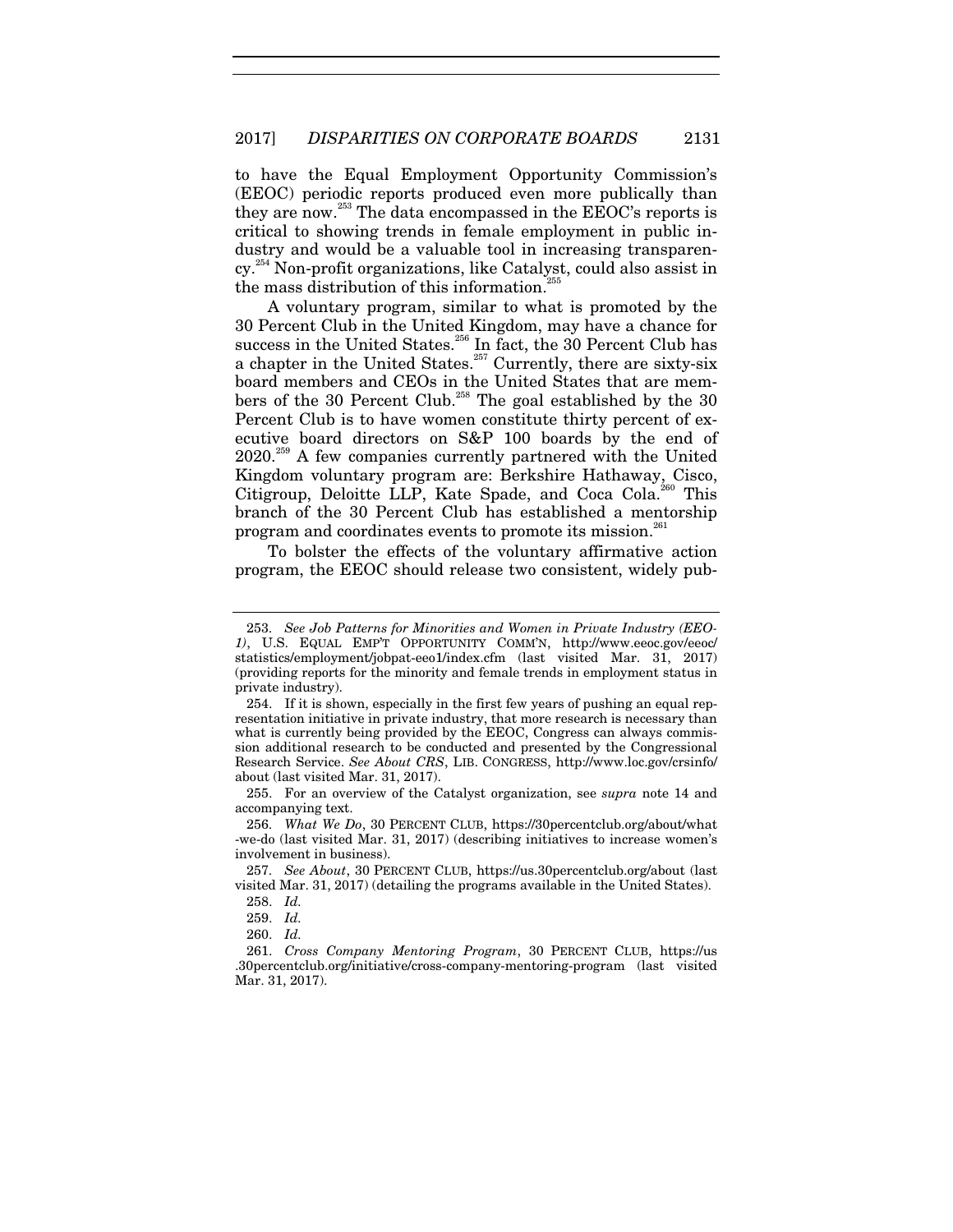licized lists of organizations: one list of companies participating in the program and their progress toward sex parity, and another list of companies who are not participating and have made no progress. $262$  The concept of these reports is very similar to the Zero List: to promote social responsibility. In the modern era, social responsibility is becoming more and more important and driving business practices.<sup>263</sup> It is argued that "[t]hese days corporate motivation seems almost beside the point because of the significant business risks to ignoring [corporate social responsibility]. Consumers and other companies are likely to shun firms that develop unethical reputations."<sup>264</sup> Taking affirmative steps in creating a program to help combat discrimination based on sex and correct the underrepresentation on executive boards must be observed as a socially responsible business practice. Socially responsible business practices are "business objectives [that] need to be to both maximize shareholder value in the long term and to address society's biggest problems." $^{26}$ 

Even with the creation of and progress made by the zero list and the 30 Percent Club chapter in the United States, the movement's success thus far has not been statistically observable. The 30 Percent Club's United States chapter claims that the percentage of women on executive boards has increased from 20.2% to 23.2% since the chapter's launch in 2014 in businesses on the S&P 100.266 Women in the United States still hold only five percent of chief executive officer positions.<sup>267</sup> It is diffi-

265. *Id.* (quoting Wharton professor Jerry Wind).

266. *About*, *supra* note 257 (noting that the executive board make-up of the companies that have members in the 30 Percent Club have seen greater success, with female representation up to 28% from 21.9% in 2014).

 267. WARNER, *supra* note 196 (detailing women's involvement in leadership positions in many areas of business and politics).

 <sup>262.</sup> This research would continue to be conducted and released by the EEOC but would be promoted and published more through the participating companies and the EEOC.

 <sup>263.</sup> Social responsibility is "[t]he obligation of an organization's management towards the welfare and interests of the society in which it operates." *Social Responsibility*, BUS. DICTIONARY, http://www.businessdictionary.com/ definition/social-responsibility.html (last visited Mar. 31, 2017).

<sup>264.</sup> *Why Companies Can No Longer Afford To Ignore Their Social Responsibilities*, TIME (May 28, 2012), http://business.time.com/2012/05/28/why -companies-can-no-longer-afford-to-ignore-their-social-responsibilities. Social responsibility is also proven to be one of the driving forces in engaging and retaining talented workforce: "70% of young Millennials . . . say a company's commitment to the community has an influence on their decision to work there." *Id.*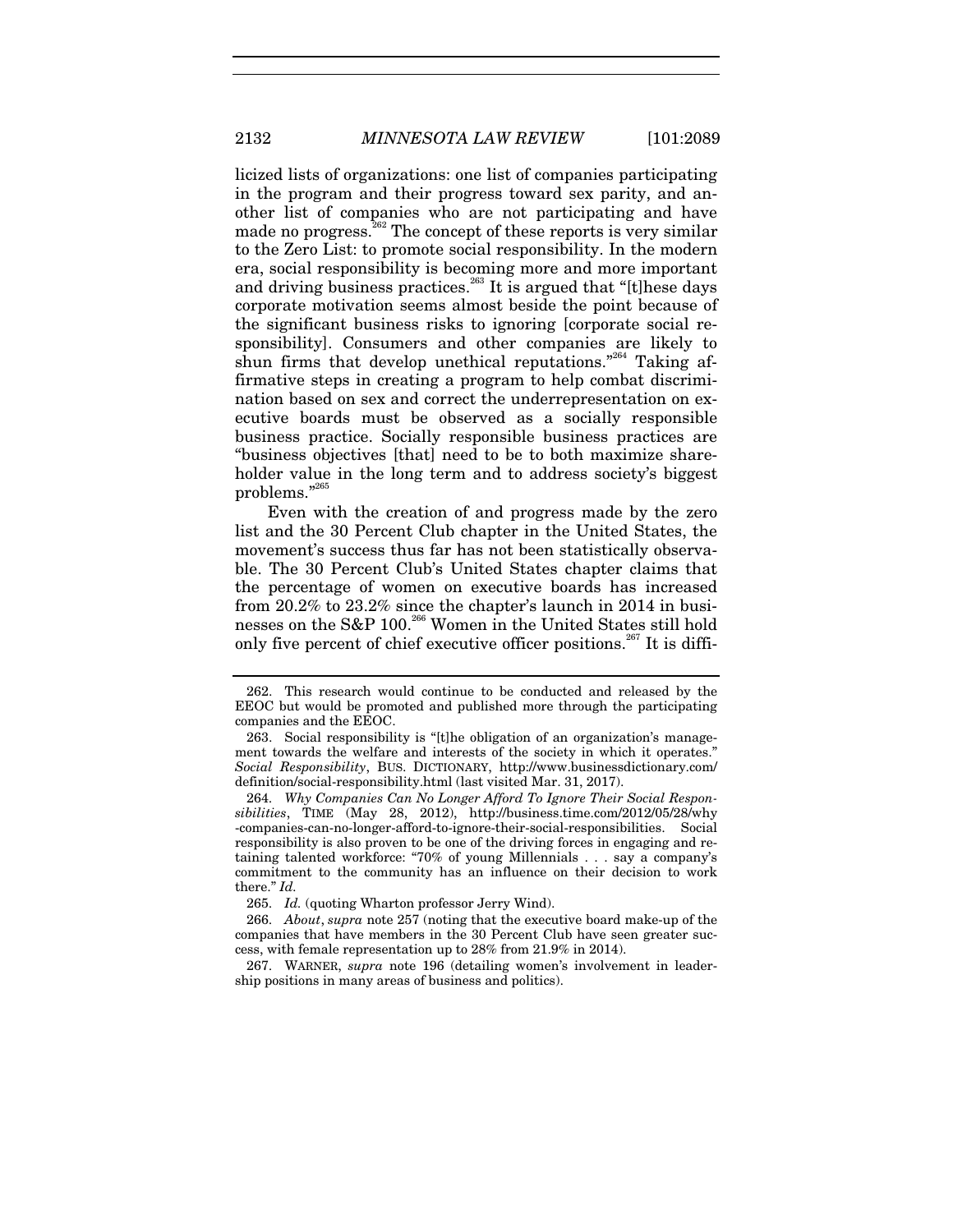cult to definitively state that this sort of voluntary program would be as successful in the United States as it has been in the United Kingdom.<sup>268</sup> We have, however, seen some progress. The Zero List has increased the number of women on executive boards in a short time frame.<sup>269</sup> The increase in representation is small, but with increased publicity and consistent annual reporting, an entirely voluntary program fueled by social responsibility may be all the United States needs.

# B. TAX INCENTIVE ADDITION TO BOLSTER THE EXPANSION OF THE VOLUNTARY PROGRAM

Although an entirely voluntary program could still have a large impact on the sex make up of United States corporate boards, a voluntary program combined with a government incentive for participation is the ideal solution to address the sex disparity on United States corporate boards. To avoid any confrontation with government regulation of the composition of executive boards, the United States should institute a voluntary, opt-in program where companies establish their own target goals and, if their goals are met, are rewarded with a tax incentive. A voluntary program established by private businesses will fit within a constitutional, affirmative action landscape.

While the Norwegian program of strict quotas and severe punishments may be an example of a system worth striving for, such implementation stretches what is remotely fathomable within the norms and laws of the United States. Similar to what Germany established in Germany's first step toward gender quotas for smaller, publicly traded companies, the target number of female board members would be set on an individual, company-by-company basis.<sup>270</sup> By establishing the program specifics on their own, companies would ensure the affirmative action programs were made factually specific to that individual company, ensuring the programs constitutionality.<sup> $271$ </sup> The goal's

<sup>268.</sup> *See* SUSAN VINNICOMBE ET AL., CANFIELD INT'L CTR. FOR WOMEN LEADERS, THE FEMALE FTSE BOARD REPORT: 2015: PUTTING THE UK PRO-GRESS INTO A GLOBAL PERSPECTIVE 19 (2015) (describing the European Union's new requirement of corporate transparency, a non-financial reporting directive, to promote diverse management and leadership in European countries).

<sup>269.</sup> *See* Weisul, *supra* note 18.

<sup>270.</sup> *See* Teigen, *supra* note 36, at 131 (describing the target program established in Germany).

<sup>271.</sup> *See* Contractors Ass'n of E. Pa., Inc. v. City of Phila., 6 F.3d 990, 1010 (3d Cir. 1993) (providing the requirements of a gender-based affirmative ac-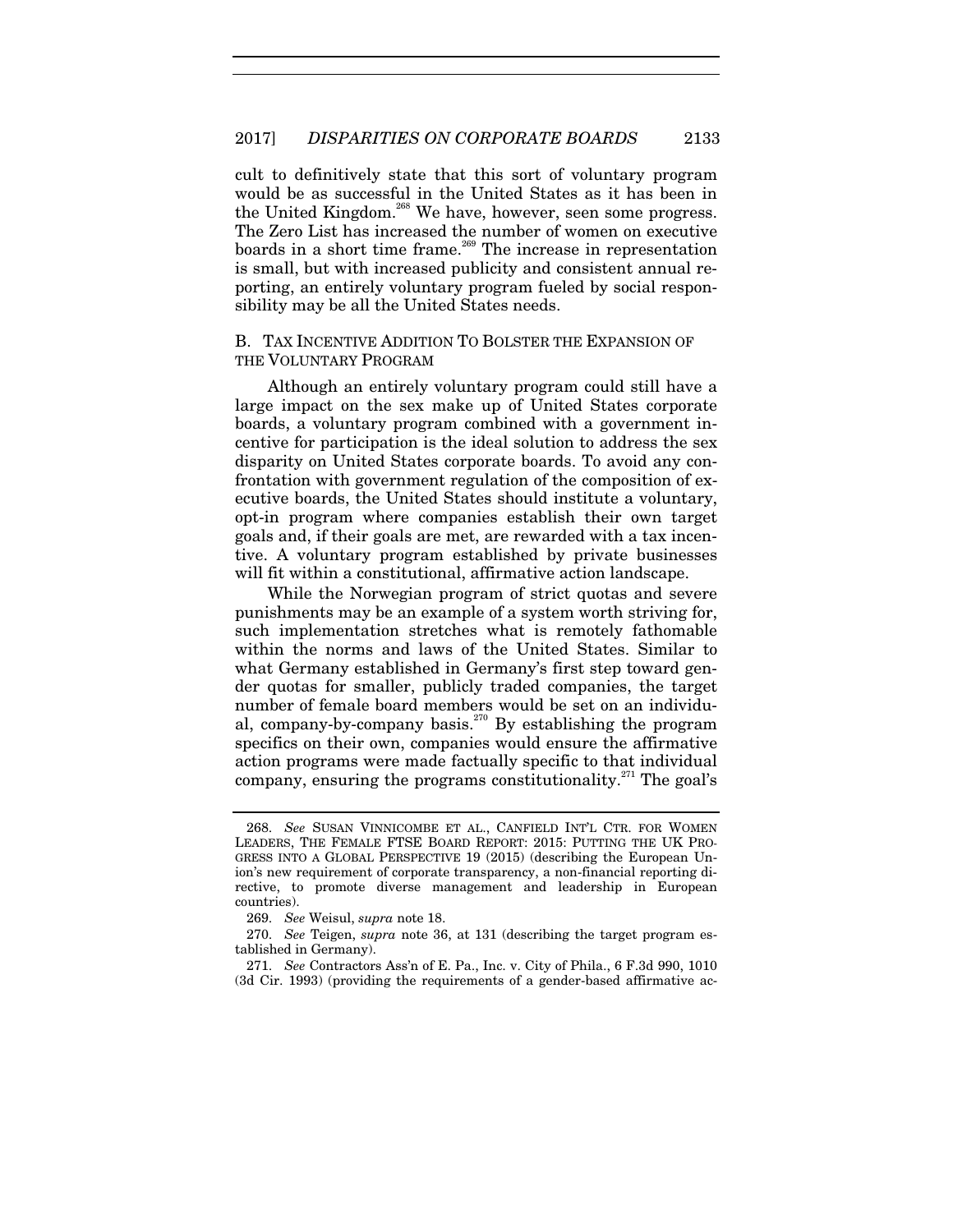timeframe would be pre-established to make certain that progress is made in a reasonable time; and, because the program would be temporally limited, it would allow for companies to set goal numbers of women on the individual company's executive board.<sup>272</sup> If a program is temporally limited, having a goal of a specific number of women on a company's executive board would likely be constitutional.<sup>273</sup> While this reasonable standard may seem arbitrary, the percentage would be one established by the company itself, so it would be defined as whatever that company deemed reasonable at that time for its business.

In addition to setting a target goal for the number of women holding corporate board positions, companies who opt into this program will need to create additional programming to ensure continued success. Placing women at the top will not automatically ensure the number of women in leadership will increase at a faster rate than what is observable now, but establishing a pipeline of women in leadership roles would be a helpful step to speed up the process.<sup>274</sup> Establishing a pipeline will lead to both mentorship and sponsorship critical to the advancement of women in leadership.<sup>275</sup> Creating a mentorship program of women in high leadership roles with women currently working farther down the ladder and women in graduate or undergraduate school with business aspirations would be a condition companies would be encouraged to set in their individually tailored affirmative action plans.

If the companies chose to opt into this voluntary program and they achieved their goal within the required timeframe,

tion program to be constitutional and survive intermediate scrutiny when based on specific analysis).

<sup>272.</sup> *See* Johnson v. Transp. Agency of Santa Clara Cty, 480 U.S. 616, 638– 40 (1987) (holding a program with short-term goal numbers is constitutional, as long as it is to attain and not maintain and is temporary).

<sup>273.</sup> *See id.*

<sup>274.</sup> *See* Egan, *supra* note 11 ("If you don't have women in the pipeline, they are not going to get the top job . . . . It doesn't just mean being a mentor. Sponsorship means you are really fighting for that person." (quoting Rita McGrath, professor at Columbia Business School)).

<sup>275.</sup> *See id.*; BATES, *supra* note 2, at 236 (describing a study that showed not only that men are more likely to be hired and paid more than an equally qualified woman, but that the companies were more likely to offer the male applicants career mentoring than they were the female applicants); Egan, *supra* note 11; *see also Building an Equal Opportunity Workforce: Transforming the World*, IBM, http://www-03.ibm.com/ibm/history/ibm100/us/en/icons/ equalworkforce/transform (last visited Mar. 31, 2017) (describing IBM's programming that was instituted to promote the continued success of women leaders and executives).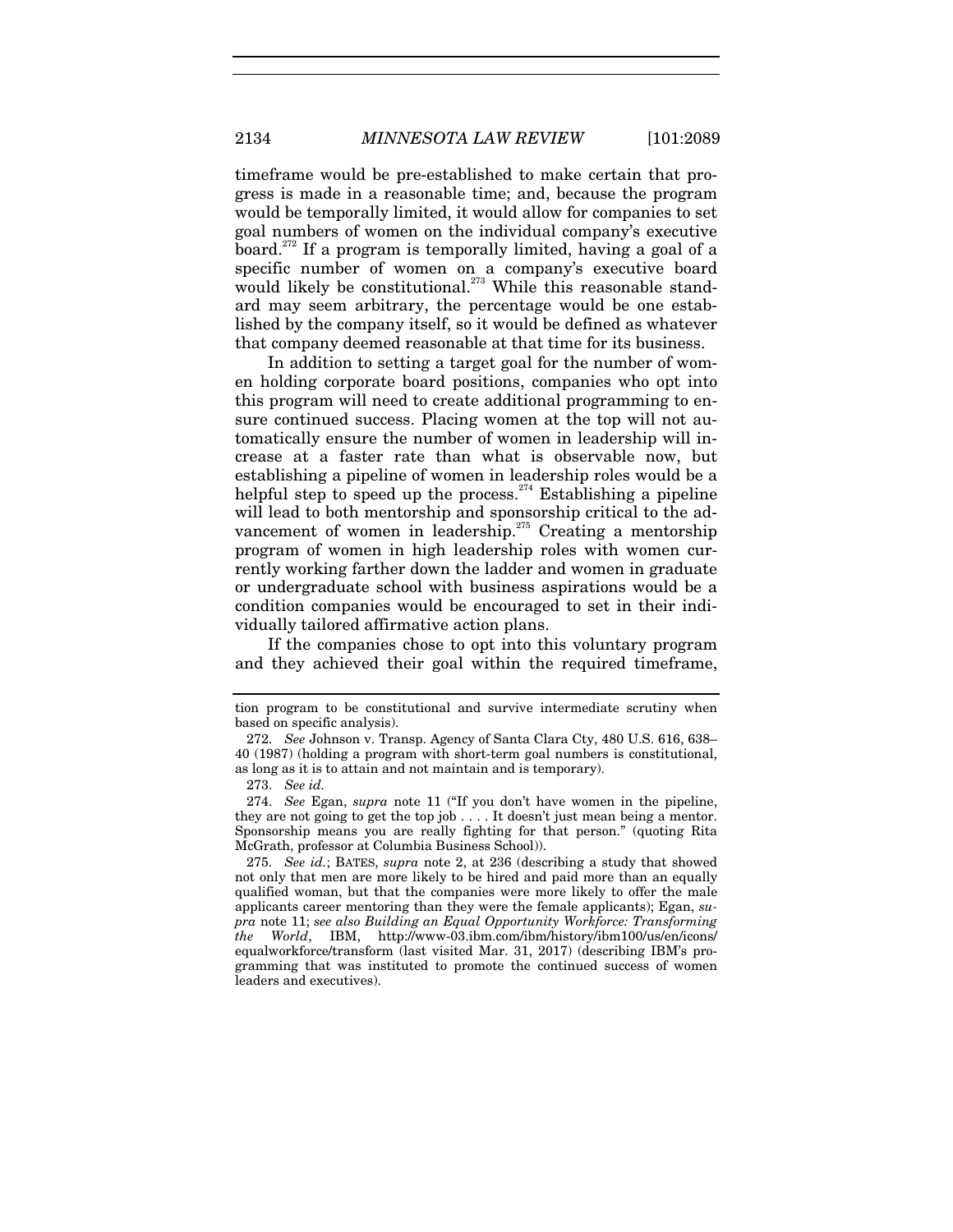then they would be rewarded. First, the EEOC would release to the public which companies successfully reached their targets. Just as described in Section A, the socially responsible business practices would bring the company valuable benefits.<sup>276</sup> This would create public conversation and encourage continued socially responsible growth.

Companies would also receive a tax benefit if they successfully met their goal of female representation on their executive boards. Congress would create a tax benefit initiative that would provide a tax break for the companies that reached their goal. The scope of Congress's ability to tax and spend is expan $sive^{277}$  and some tax initiatives approved by Congress, like this benefit would be, are explicitly for the purpose of promoting social welfare.<sup>278</sup> Thus, a tax incentive would be provided to companies that successfully reach their short-term goal within the allotted timeframe. This tax benefit would be proportionate to the company's annual tax payment as determined reasonable by Congress.<sup>279</sup> The tax incentives would be reevaluated annually and would increase as representation moved towards equilibrium within the corporate board. For example, a company that met their short-term goal of ten percent female representation would receive a tax benefit, but would receive a smaller tax benefit than a company of the same size that reached their goal of twenty-five percent female representation.

<sup>276.</sup> *See supra* Part III.A.

<sup>277.</sup> *See* U.S. CONST. art. I, § 8, cl. 1 ("The Congress shall have Power To lay and collect Taxes, Duties, Imposts and Excises, to pay the Debts and provide for the common Defence and general Welfare of the United States."); South Dakota v. Dole, 483 U.S. 203, 207 (1987) (explaining Congress's spending power is not limited just to directly granted powers to spend provided for in the Constitution).

<sup>278.</sup> *See* Anne L. Alstott, *Gender Quotas for Corporate Boards: Options for Legal Design in the United States*, 26 PACE INT'L L. REV. 38, 47 (2014) (providing examples like alternative fuels, solar power, clean energy, and electric cars).

 <sup>279.</sup> Another solution to explore that is beyond the purview of this Note is if states were to institute statewide gender affirmative action programs in public companies, then Congress could provide the state with additional funds. Congress has the power to attach conditions when granting federal funding to the States. To allow for conditions to be placed upon the states, spending must be (1) in pursuit of the "general Welfare"; (2) "unambiguous[] . . . enabling the States to exercise their choice knowingly, cognizant of the consequences of their participation"; and (3) related to federal interest in "national projects or programs." *See* U.S. CONST. art. I § 8, cl. 1; *Dole*, 483 U.S. at 207 (quoting Pennhurst State Sch. & Hosp. v. Halderman, 451 U.S. 1, 17 (1981); Massachusetts v. United States, 435 U.S. 444, 461 (1978)).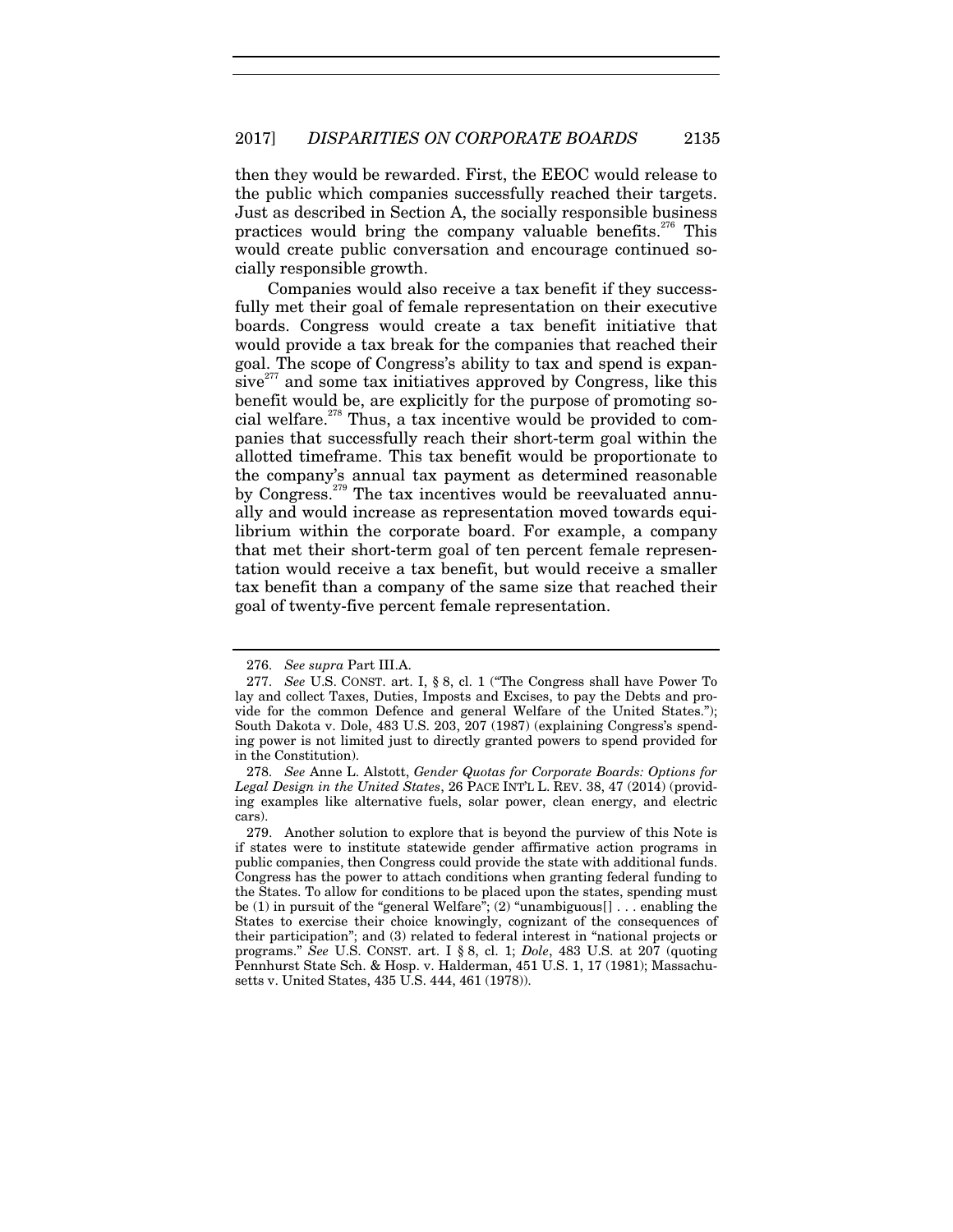If any person challenged the legality of a company's affirmative action program, it would be reviewed individually by a court of law. This would be necessary to ensure an accurate, fact based review to maintain the program's constitutionality under the intermediate scrutiny test and to avoid the continuation of gender stereotyping. This Note does not encourage the creation of a regulatory, administrative agency review of these individualized affirmative action programs. However, under this Note's proposed solution, such agencies would emphasize the benefits a company would receive if it reached out to the EEOC or other administrative body for guidance when creating and implementing its affirmative action programs to ensure their constitutionality.

While the tax incentive may encourage companies' involvement in the voluntary program, the social discussion emerging in response to the executive board compensation reports would be enough to spark the necessary conversation of underrepresentation. The United States would finally be able to join the conversation that is taking place internationally, as observed in Norway, France, Germany, and the United Kingdom. As socially responsible business practices continue to have a positive effect on businesses, the United States will remain competitive, while counteracting a long and ever-present history of discriminatory practices based on sex.

## **CONCLUSION**

In the United States, women are vastly underrepresented on corporate executive boards. Antiquated sex-based stereotypes deeming women incapable of leadership, stemming back to the 1800s when women's only societal role was to reproduce, are ever-present; however, the problem is fixable. The United States should look internationally to nations establishing gender quotas on executive boards for examples of the importance of gender equality and for the tools necessary to work toward gender parity. The conversation surrounding the legislative history in creating quotas in Norway, France, and Germany is helpful, even though creating quotas may be unconstitutional in the United States. This same international insight can be used to form a similar, but constitutional, alternative to redress historically discriminatory practices: affirmative action, which can be narrowly tailored to increase the number of women on executive boards.